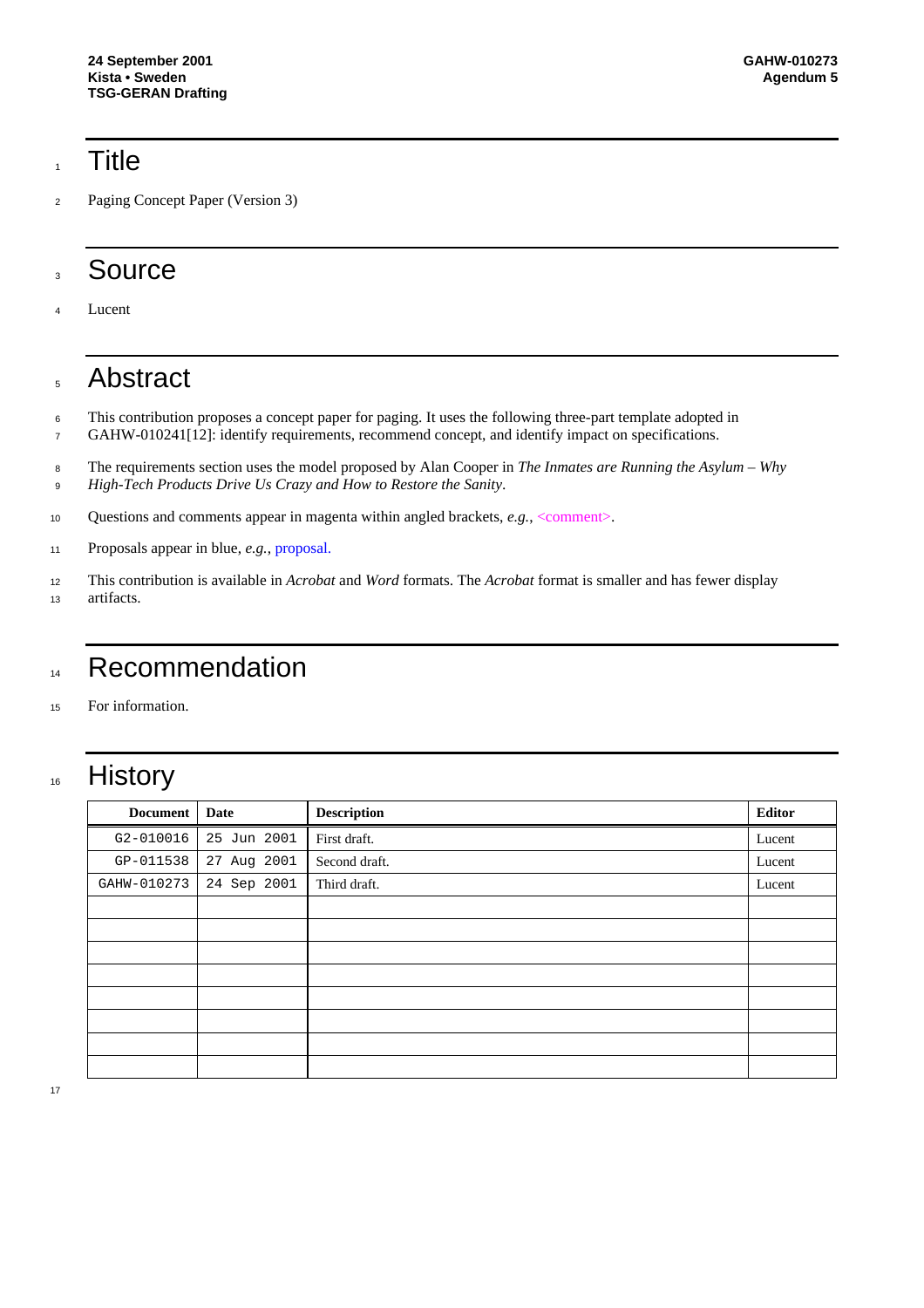# Contents

| 1.           |  |
|--------------|--|
| 1.1          |  |
| 1.2          |  |
| 1.3          |  |
| 1.4          |  |
| 1.5          |  |
|              |  |
| 2.<br>2.1    |  |
| 2.1.1        |  |
| 2.1.2        |  |
| 2.1.3        |  |
| 2.2          |  |
| 2.3          |  |
| 2.3.1        |  |
| 2.3.2        |  |
| 2.3.3        |  |
| 2.3.4        |  |
| 2.4          |  |
| 2.4.1        |  |
| 2.4.2        |  |
| 2.4.3        |  |
| 2.4.4        |  |
| 2.5          |  |
| 2.5.1        |  |
| 2.6          |  |
| 2.6.1        |  |
| 2.6.2        |  |
| 2.6.3        |  |
| 2.6.4        |  |
|              |  |
| 3.           |  |
| 3.1          |  |
| 3.2          |  |
| 3.3          |  |
| 3.4<br>3.5   |  |
| 3.6          |  |
|              |  |
| 4.           |  |
|              |  |
| A.           |  |
| A.1          |  |
| A.2          |  |
| A.3          |  |
| B.           |  |
| B.1          |  |
| B.1.1        |  |
| B.1.2        |  |
| <b>B.1.3</b> |  |
| B.1.4        |  |
| <b>B.1.5</b> |  |
| <b>B.1.6</b> |  |
| B.1.7        |  |
| B.2          |  |
| B.2.1        |  |
| <b>B.2.2</b> |  |
| <b>B.2.3</b> |  |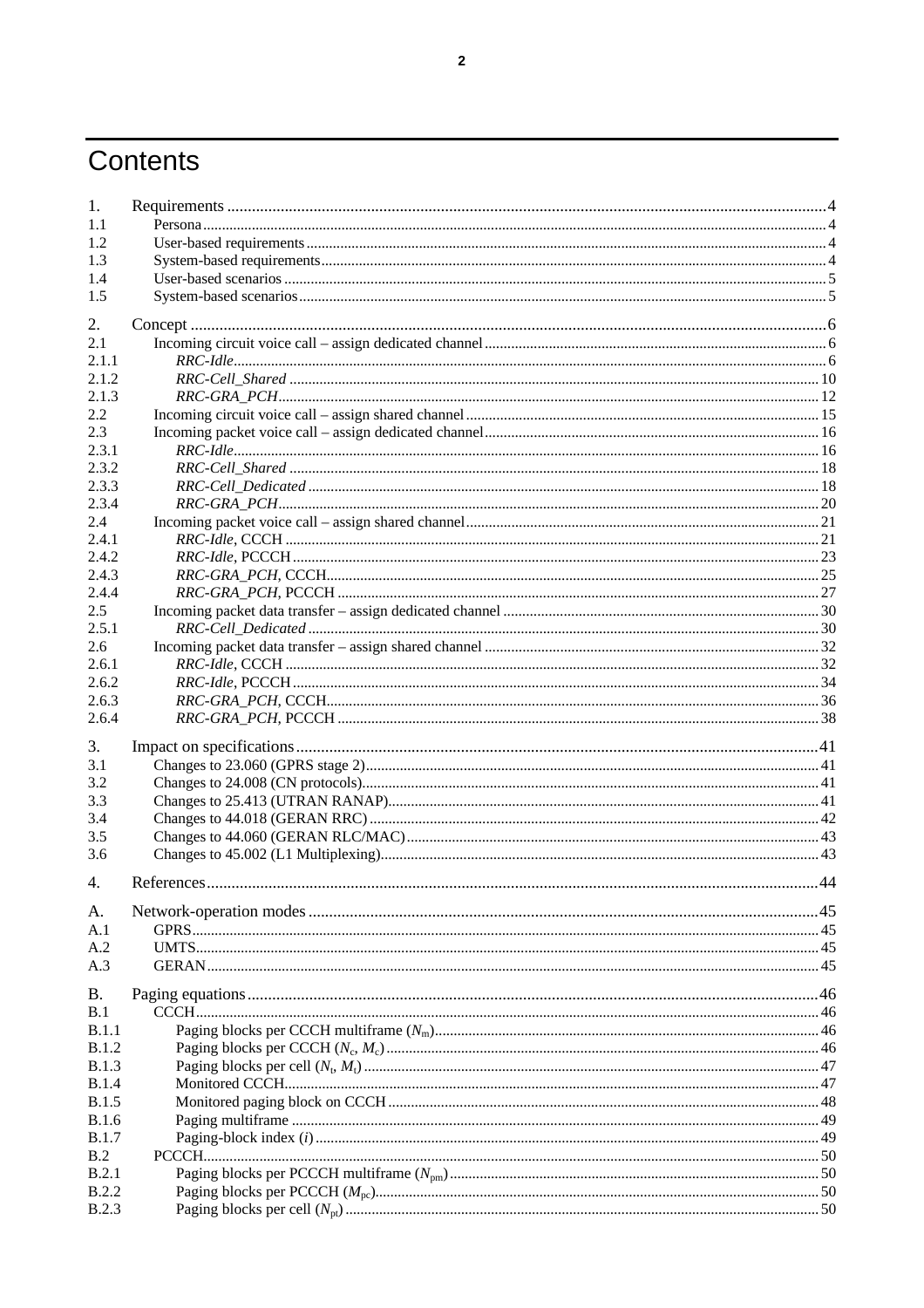| <b>B.2.4</b>     |  |
|------------------|--|
| <b>B.2.5</b>     |  |
| B.2.6            |  |
| <b>B.2.7</b>     |  |
| B.3              |  |
| B.4              |  |
| $\overline{C}$ . |  |
| C.1              |  |
| C.2              |  |
| C.3              |  |
| C.4              |  |
|                  |  |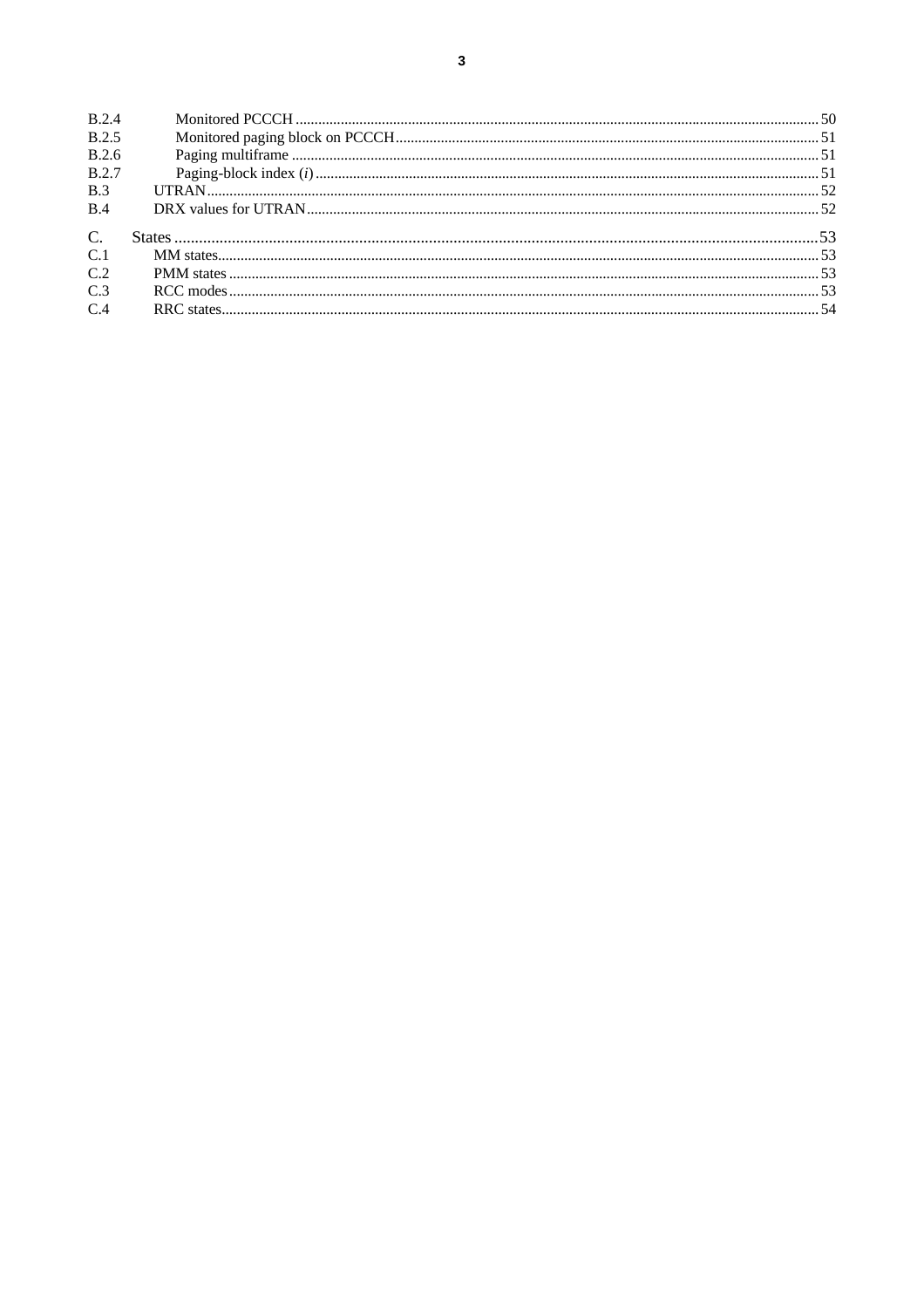## 1. Requirements

 This document presents paging-related requirements. Based on these requirements, it develops concepts, and from the concepts, assesses the impact on new and existing standards. To focus requirements, it proposes persona, as suggested

by Alan Cooper in *The Inmates are Running the Asylum* [1]*.*

### 1.1 Persona

Lloyd sells specialty automotive parts for Merit, a multinational supplier. His customers include autobody shops,

- garages, trucking companies, fleet operators, and auto-parts retailers.
- Lloyd's key objective is customer service: customers should be able to phone him at any time and get through to Lloyd or his voice mail. From 08:00 to 19:00, seven days a week, Lloyd returns calls within 2 hours.
- Lloyd uses two wireless devices:
- A small handset exclusively used for voice.
- The handset is on 24 hours a day, 7 days a week. It is Lloyd's key communication device. This handset complies with release-99 specifications for voice terminals. It does not support GPRS.
- <sup>14</sup> A laptop computer for checking stock and processing orders.
- This laptop contains a GPRS PC card that allows wireless data access to Merit's servers. The computer is only on when Lloyd is entering new orders or checking status of outstanding orders. Lloyd seldom uses e-mail: he prefers to talk to his customers by phone or meet with them in person.
- In the future, Lloyd may want a single device that allows him to perform everything he does now. This document assumes the future is now.

## 20 1.2 User-based requirements

- To increase battery life, paging shall support discontinuous reception.
- Incoming voice calls shall be processed whether or not a data session is active.
- Incoming data transfers shall be processed whether or not a voice call is active.

## 24 1.3 System-based requirements

- This section incorporates agreements documented in GP-010975 [14].
- <Each requirement in this section should indicate why the requirement exists.>
- Any mobile station that supports *Iu mode* shall camp on a PCCCH if present. <Why?>

 If a PCCCH is present, the mobile station shall monitor it in *RRC Idle* and *RRC Connected* modes. <Why should the mobile station always monitor PCCCH in *RRC Connected* mode? If GERAN supports coordinated paging, which it

- should, a mobile station with an active TBF should only have to monitor PACCH.>
- So the core network and GERAN can establish a signalling link with a mobile station, two types of paging shall be supported: GERAN-initiated and CN-initiated. The mobile station shall be able to determine which network (GERAN or CN) initiated the page.
- A single PACKET PAGING REQUEST shall be able to contain pages for *A/Gb-mode* and *Iu-mode* mobile stations. <Seems needlessly restrictive.>
- A mobile station may respond to a page via a dedicated control channel or via a TBF. <If a mobile station responds to a circuit page using a TBF and it reselects to a new cell, it may loose the incoming call.>
- *Iu-mode* paging shall comply with the concepts in this document.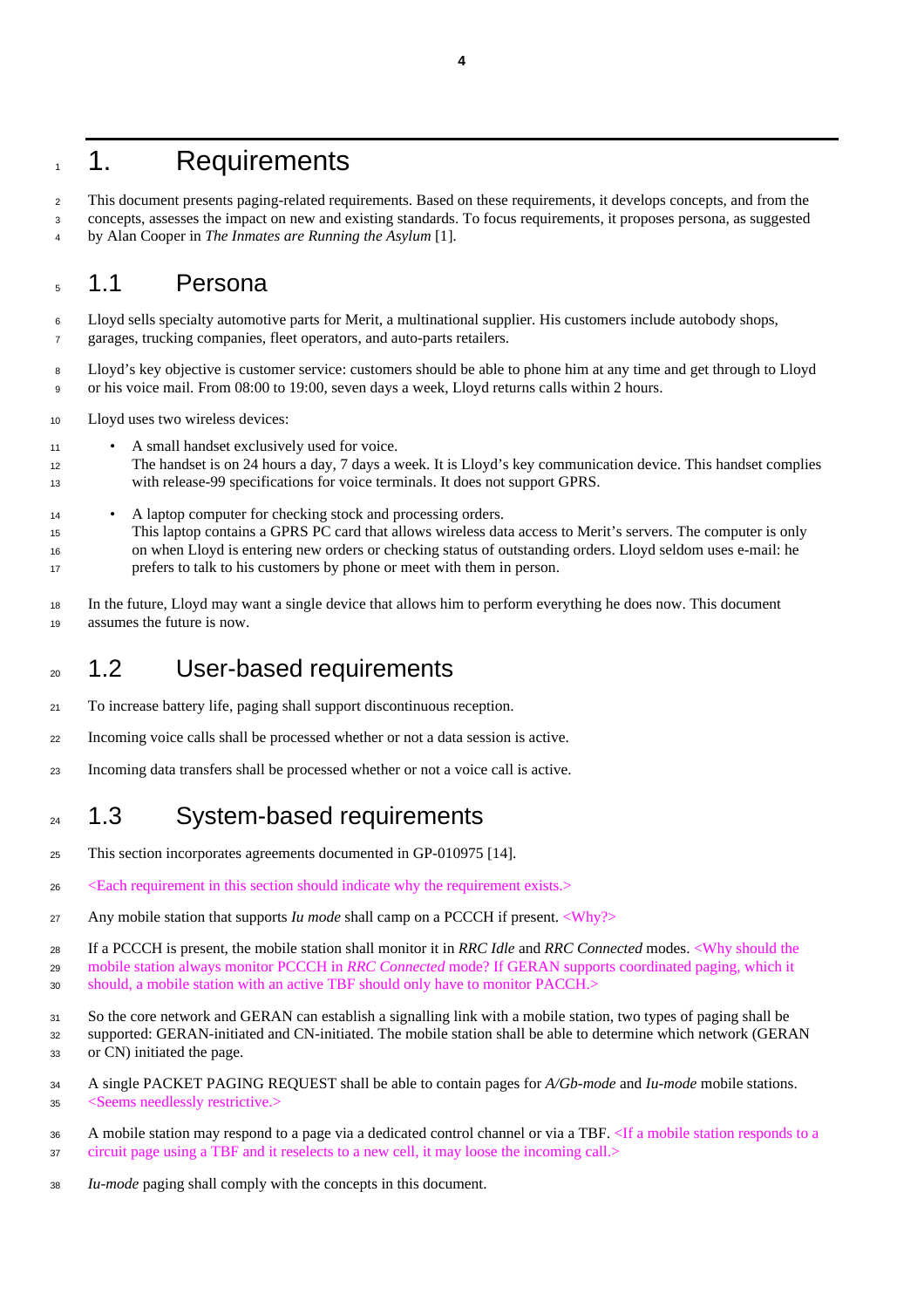*A/Gb-mode* paging shall comply with the concepts in 43.064 [7].

## 2 1.4 User-based scenarios

- The following scenarios will be used to develop the paging concepts in § 2:
- Lloyd receives a voice call.
- Lloyd receives a voice call while checking the status of a customer's order.
- Lloyd receives an e-mail order confirmation.
- Lloyd receives an e-mail order confirmation while engaged in a voice call.

## 8 1.5 System-based scenarios

- GERAN shall initiate a page for the following purposes:
- Locate a mobile station to its serving cell.
- Activate radio bearers.
- The CN shall initiate a page for the following purposes:
- Locate a mobile station to its serving BSS.
- Activate radio access bearers.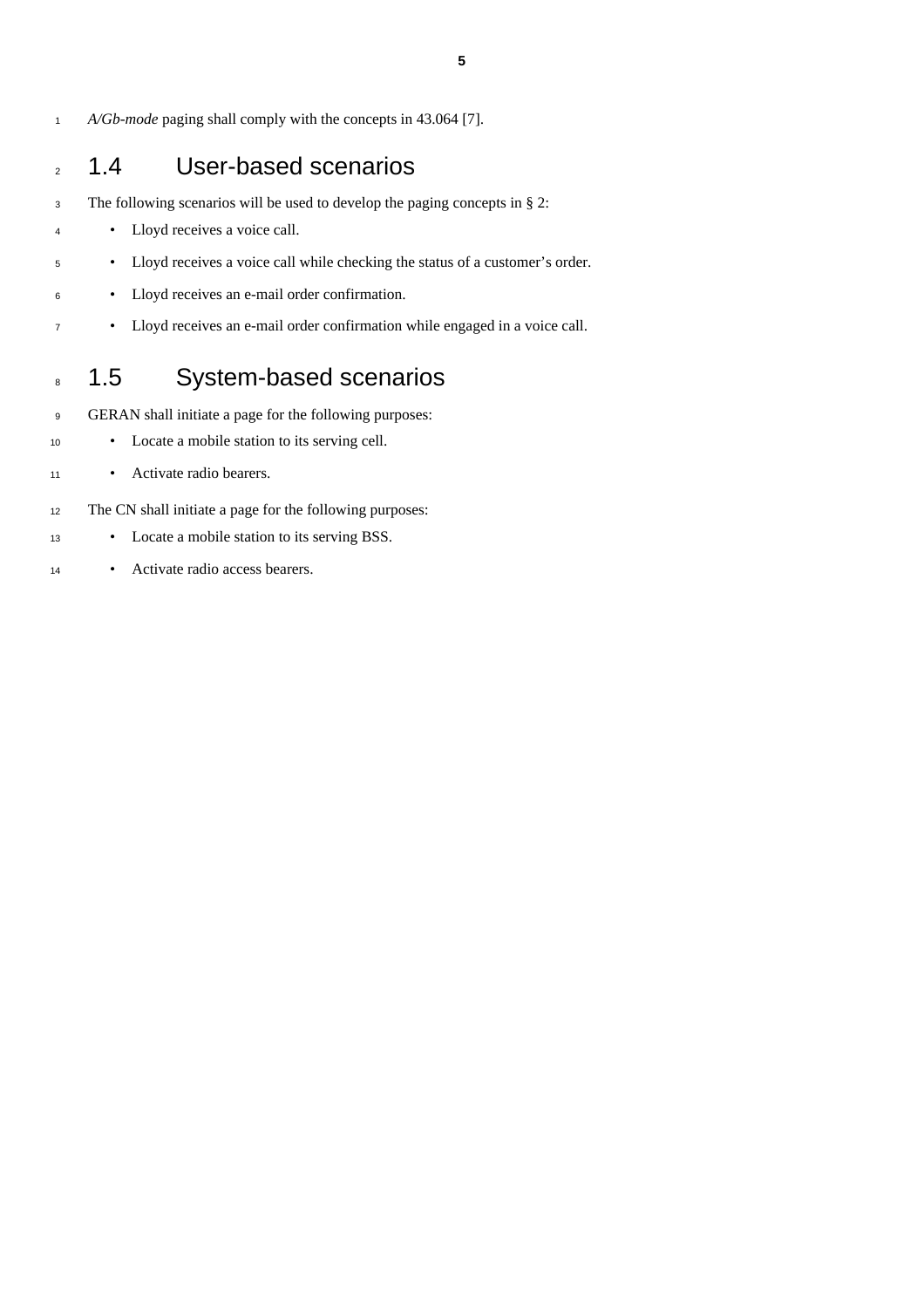## 1 2. Concept

- Sequences in this section derive from the requirements and scenarios of § 1. Figures contain the sequence diagrams. A
- table following each figure describes message events in the sequence, including the values of directly relevant information elements.
- <Until 44.018 stabilizes, information elements specified in the tables may be a strange mix of UTRAN and GERAN.>
- Within each sequence diagram, the following conventions apply:
- Green arrows indicate unciphered messages.
- Red arrows indicate ciphered messages.
- <Ciphered messages need to be confirmed when the concept paper on ciphering and integrity protection is ready.>
- Heavy vertical lines indicate a stimulus-response relationship between messages.
- Unless stated otherwise, the following conditions apply for each sequence:
- <sup>13</sup> The CN and GERAN operate in *GERAN Network Operation Mode II:* SGSN and MSC are not connected via a *Gs* interface; circuit pages arrive over the *Iu-cs* interface. See § A for a description of network-operation modes for GPRS, UMTS, and GERAN.
- The CCCH supports discontinuous reception according to the formulas described in § B.1. A mobile station operating in *Iu mode* will behave as a GPRS-attached mobile station described in § B.1.
- <sup>18</sup> The PCCCH supports discontinuous reception according to the formulas described in § B.2.
- MM, PMM, and RRC have the states described in § C.

## $2.1$  Incoming circuit voice call – assign dedicated channel

 In this section, a circuit voice call will arrive over the *Iu-cs* interface. The GERAN RRC assigns an SDCCH (Stand-Alone Dedicated Control Channel) for the mobile station to respond to the page.

### 2.1.1 *RRC-Idle*

- This sequence corresponds to the following user-based scenario:
- Lloyd receives a voice call.
- Figure 1 shows the paging-related portion of an incoming circuit voice call under the following conditions:
- RRC is in *RRC-Idle* mode.
- MM is in *MM-Idle* state.
- PMM is in *PMM-Idle* state.
- Mobile station camps on a CCCH or a PCCCH.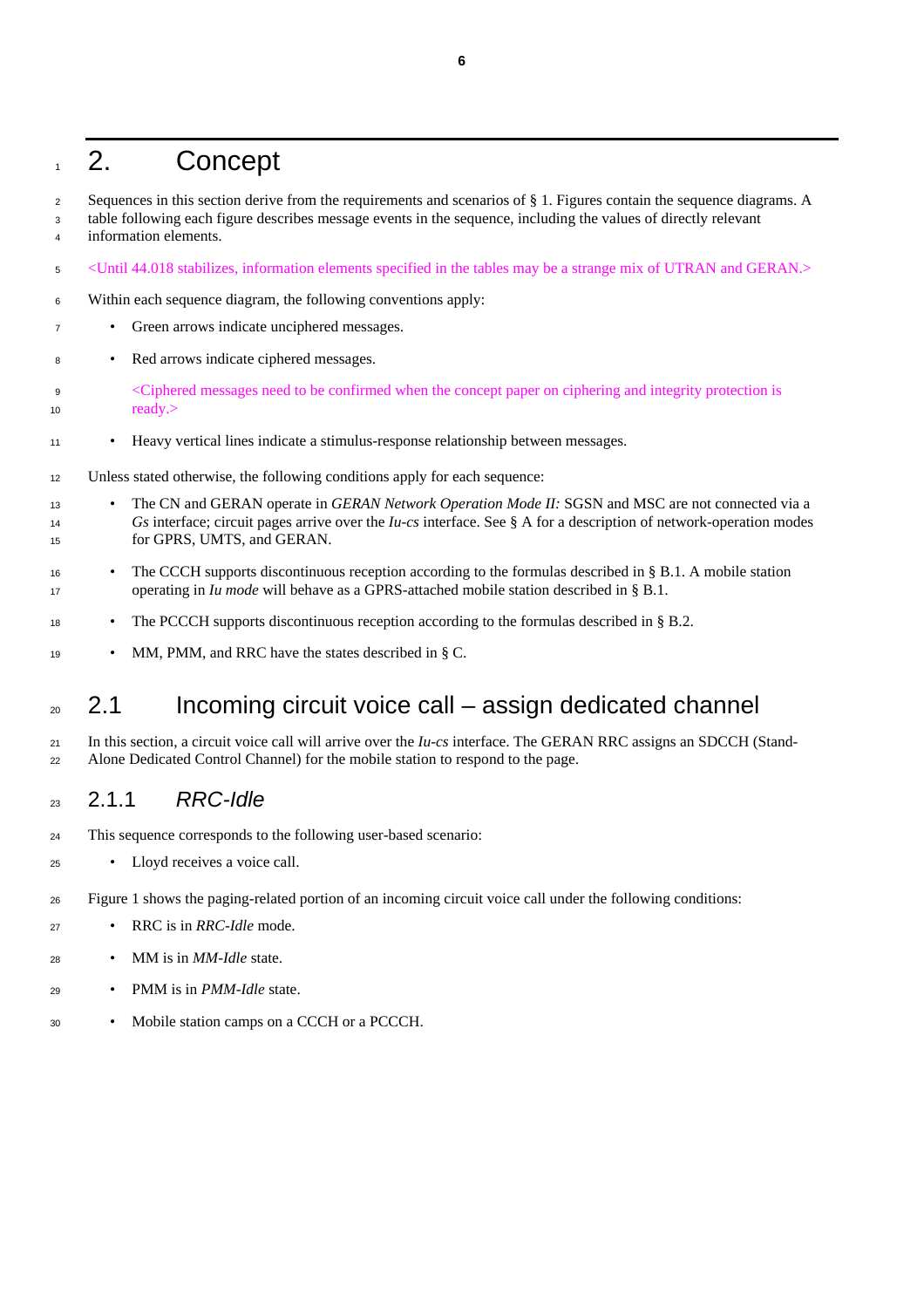| <b>MS</b>       |                                                                                                                                                                                                 | <b>GERAN</b>                                                                                                                                                                                                                                                                                      | <b>CN</b>           | <b>TE</b>                         |
|-----------------|-------------------------------------------------------------------------------------------------------------------------------------------------------------------------------------------------|---------------------------------------------------------------------------------------------------------------------------------------------------------------------------------------------------------------------------------------------------------------------------------------------------|---------------------|-----------------------------------|
|                 |                                                                                                                                                                                                 |                                                                                                                                                                                                                                                                                                   | Initiate voice call |                                   |
| $2^{\circ}$     | Paging request (CCCH)<br>Packet paging request (PCCCH)                                                                                                                                          | Paging                                                                                                                                                                                                                                                                                            |                     | 2                                 |
| $\overline{4}$  | Channel request                                                                                                                                                                                 |                                                                                                                                                                                                                                                                                                   |                     | 4                                 |
| 6               |                                                                                                                                                                                                 |                                                                                                                                                                                                                                                                                                   |                     | 6                                 |
| 8               | Immediate assignment                                                                                                                                                                            |                                                                                                                                                                                                                                                                                                   |                     | 8                                 |
|                 | RRC connection request                                                                                                                                                                          |                                                                                                                                                                                                                                                                                                   |                     |                                   |
| 10 <sup>°</sup> | RRC connection setup                                                                                                                                                                            |                                                                                                                                                                                                                                                                                                   |                     | 10                                |
| 12 <sup>°</sup> | RRC connection setup complete                                                                                                                                                                   |                                                                                                                                                                                                                                                                                                   |                     | 12                                |
| 14              | Initial direct transfer<br>{service request (paging response)}                                                                                                                                  | Initial UE message                                                                                                                                                                                                                                                                                |                     | 14                                |
| 16              |                                                                                                                                                                                                 | {service request (paging response)}                                                                                                                                                                                                                                                               |                     | 16                                |
| 18              |                                                                                                                                                                                                 |                                                                                                                                                                                                                                                                                                   |                     | 18                                |
| Line            | <b>Description</b>                                                                                                                                                                              |                                                                                                                                                                                                                                                                                                   |                     | <b>Direction</b>                  |
|                 |                                                                                                                                                                                                 |                                                                                                                                                                                                                                                                                                   |                     | <b>Protocol</b><br><b>Channel</b> |
| $\mathbf{1}$    | Initiate voice call                                                                                                                                                                             |                                                                                                                                                                                                                                                                                                   |                     | $CN \leftarrow TE$                |
|                 | Lloyd's customer calls. The customer's terminal equipment initiates the voice call.                                                                                                             |                                                                                                                                                                                                                                                                                                   |                     |                                   |
| $\overline{2}$  | Paging                                                                                                                                                                                          |                                                                                                                                                                                                                                                                                                   |                     | GERAN←CN                          |
|                 | (CN domain indicator, permanent NAS UE identity, temporary UE identity, paging area ID, paging<br>cause, non-searching indication, DRX cycle-length coefficient}                                |                                                                                                                                                                                                                                                                                                   |                     | <b>RANAP</b>                      |
|                 | The CN non-access stratum requests paging in each GERAN BSS (Base-Station Subsystem) in which<br>the mobile station could be located, i.e., each BSS within the mobile station's location area. |                                                                                                                                                                                                                                                                                                   |                     | $Iu-cs$                           |
|                 | CN domain indicator indicates circuit domain.<br>$\bullet$                                                                                                                                      |                                                                                                                                                                                                                                                                                                   |                     |                                   |
|                 | Permanent NAS UE identity is the IMSI.<br>$\bullet$                                                                                                                                             |                                                                                                                                                                                                                                                                                                   |                     |                                   |
|                 | Temporary UE identity, if included, is the TMSI.<br>$\bullet$                                                                                                                                   |                                                                                                                                                                                                                                                                                                   |                     |                                   |
|                 | $\bullet$<br>BSS will page in all cells under its control.                                                                                                                                      | Paging area ID, if included, is the LAI. If the message contains no paging area ID, the GERAN                                                                                                                                                                                                     |                     |                                   |
|                 | $\bullet$                                                                                                                                                                                       | Paging cause, if included, indicates terminating conversational call.                                                                                                                                                                                                                             |                     |                                   |
|                 | Non-searching indication, if included, indicates one of two values:<br>$\bullet$                                                                                                                |                                                                                                                                                                                                                                                                                                   |                     |                                   |
|                 | default.                                                                                                                                                                                        | If a signaling connection exists for the other domain, send paging via the connection<br>instead of via the paging channel. Otherwise, send paging via the paging channel. This is<br>the default setting. Unless otherwise stated, sequences in this document assume the                         |                     |                                   |
|                 | Always send paging via the paging channel.<br>$\bullet$                                                                                                                                         |                                                                                                                                                                                                                                                                                                   |                     |                                   |
|                 | $\bullet$                                                                                                                                                                                       | DRX cycle-length coefficient, if included, is used to calculate when the mobile station may be<br>paged. Presently, this parameter only applies to UTRAN mobile stations.                                                                                                                         |                     |                                   |
|                 | The following should be added to the <i>paging</i> message:                                                                                                                                     |                                                                                                                                                                                                                                                                                                   |                     |                                   |
|                 | $\bullet$<br>cycle-length coefficient performs for UTRAN.                                                                                                                                       | SPLIT_PG_CYCLE. This parameter performs for GERAN a function similar to what DRX                                                                                                                                                                                                                  |                     |                                   |
|                 | domain attach and location-area update.>                                                                                                                                                        | <the core="" mobile="" network<br="" packet-domain="" provides="" split_pg_cycle="" station="" the="" to="">during packet-domain attach and routing-area update. For split paging to work in the<br/>circuit domain, the mobile station will have to provide SPLIT_PG_CYCLE during circuit-</the> |                     |                                   |
|                 |                                                                                                                                                                                                 | <for circuit="" could="" domain="" domain,<br="" i,="" mode="" network="" operation="" packet="" page="" the="" via="">eliminating the need for the circuit domain to know SPLIT_PG_CYCLE.&gt;</for>                                                                                              |                     |                                   |

#### <sup>1</sup> **Figure 1: Incoming circuit voice call –** *RRC-Idle***, assign dedicated channel**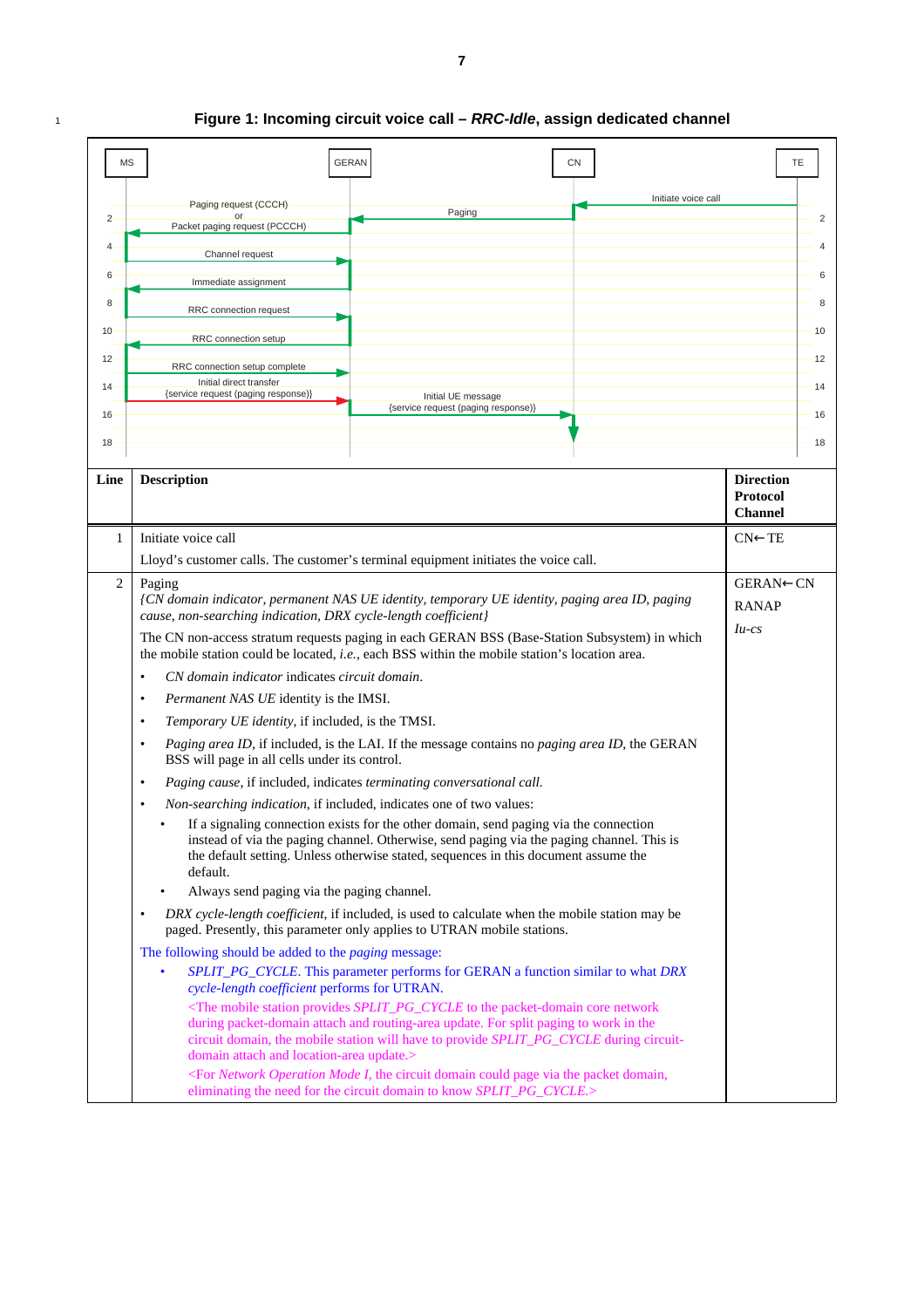| 3a | Paging request                                                                                                                                                                                                                                                                                                                                                                                                                                                                                     | MS←GERAN                              |
|----|----------------------------------------------------------------------------------------------------------------------------------------------------------------------------------------------------------------------------------------------------------------------------------------------------------------------------------------------------------------------------------------------------------------------------------------------------------------------------------------------------|---------------------------------------|
|    | {page mode, channel needed, mobile identity, P1 rest octets}                                                                                                                                                                                                                                                                                                                                                                                                                                       | <b>RRC</b>                            |
|    | Since the GERAN RRC is in <i>RCC-Idle</i> mode for this IMSI, it does not know where the mobile station<br>is. It therefore sends a CN-initiated <i>paging request</i> on all paging channels the mobile station could<br>monitor. Upon receipt of the <i>paging request</i> , the MS RRC informs its non-access stratum that the core                                                                                                                                                             | CCCH (PCH)                            |
|    | network has paged it. The MS NAS responds to the page.                                                                                                                                                                                                                                                                                                                                                                                                                                             |                                       |
|    | Channel needed indicates SDCCH. It could also indicate TCH.<br>$\bullet$                                                                                                                                                                                                                                                                                                                                                                                                                           |                                       |
|    | Mobile identity is the mobile station's IMSI, or if available, TMSI.<br>$\bullet$                                                                                                                                                                                                                                                                                                                                                                                                                  |                                       |
|    | P1 rest octets indicates paging procedure for RR connection establishment. RRC only includes<br>$\bullet$<br>this information if <i>mobile identity</i> is IMSI. If mobile identity is TMSI, <i>paging procedure for RR</i><br>connection establishment is assumed.                                                                                                                                                                                                                                |                                       |
|    | The following should be added to the <i>paging request</i> :                                                                                                                                                                                                                                                                                                                                                                                                                                       |                                       |
|    | An implicit indication of which network element initiated the page: CN or GERAN. The<br>presence of paging cause indicates a CN-initiated page; the absence of paging cause<br>indicates a GERAN-initiated page. This requires that GERAN fabricate a paging cause if<br>the CN does not provide a <i>paging cause</i> in the RANAP <i>paging</i> message. <a better<br="">alternative may be to explicitly signal whether GERAN or CN initiated the page. After all,<br/>it's only a bit.&gt;</a> |                                       |
|    | An indication of which core network initiated the page: circuit-domain or packet-domain.<br>If paging with IMSI, include this element. If paging with P-TMSI or TMSI, omit the<br>element since the identity implicitly indicates the network initiating the page.<br><i>Paging cause</i> from the RANAP <i>paging</i> message. <why care="" does="" mobile="" station="" the="" what<br="">the paging cause is? What do the upper layer do with this information?&gt;</why>                       |                                       |
| 3b | Packet paging request                                                                                                                                                                                                                                                                                                                                                                                                                                                                              | MS←GERAN                              |
|    | {page mode, persistence level, NLN, page info (TBF or dedicated, mobile identity, channel needed)}                                                                                                                                                                                                                                                                                                                                                                                                 | <b>MAC</b>                            |
|    | Since the GERAN RRC is in <i>Idle</i> mode for this IMSI, it does not know where the mobile station is. It<br>therefore has MAC send a CN-initiated packet paging request on all paging channels the mobile<br>station could monitor. Upon receipt of the packet paging request, the MS MAC informs its non-access<br>stratum that the core network has paged it. The MS NAS responds to the page.                                                                                                 | <b>PCCCH</b><br>(PPCH)                |
|    | TBF or dedicated indicates establishment of a dedicated connection.<br>$\bullet$                                                                                                                                                                                                                                                                                                                                                                                                                   |                                       |
|    | Mobile identity is the mobile station's IMSI, or if available, TMSI.<br>$\bullet$                                                                                                                                                                                                                                                                                                                                                                                                                  |                                       |
|    | Channel needed indicates SDCCH. It could also indicate TCH.                                                                                                                                                                                                                                                                                                                                                                                                                                        |                                       |
|    | The following should be added to the packet paging request:                                                                                                                                                                                                                                                                                                                                                                                                                                        |                                       |
|    | An implicit indication of which network element initiated the page: CN or GERAN. The<br>presence of paging cause indicates a CN-initiated page; the absence of paging cause<br>indicates a GERAN-initiated page. This requires that GERAN fabricate a paging cause if<br>the CN does not provide a <i>paging cause</i> in the RANAP <i>paging</i> message. < A better<br>alternative may be to explicitly signal whether GERAN or CN initiated the page. After all,<br>it's only a bit.>           |                                       |
|    | An indication of which core network initiated the page: circuit-domain or packet-domain.<br>If paging with IMSI, include this element. If paging with P-TMSI or TMSI, omit the<br>element since the identity implicitly indicates the network initiating the page.<br>Paging cause from the RANAP paging message.                                                                                                                                                                                  |                                       |
| 5  | Channel request                                                                                                                                                                                                                                                                                                                                                                                                                                                                                    | $MS \rightarrow GERAN$                |
|    | {establishment cause, random reference}                                                                                                                                                                                                                                                                                                                                                                                                                                                            | <b>RRC</b>                            |
|    | The MS RRC requests a channel to respond to the page.                                                                                                                                                                                                                                                                                                                                                                                                                                              | CCCH (RACH)                           |
|    | Establishment cause indicates answer to paging.                                                                                                                                                                                                                                                                                                                                                                                                                                                    |                                       |
| 7  | Immediate assignment<br>{page mode, dedicated mode or TBF, channel description, request reference, timing advance, mobile<br>allocation, starting time, IA rest octets (frequency parameters before time)}                                                                                                                                                                                                                                                                                         | MS←GERAN<br><b>RRC</b><br>CCCH (AGCH) |
|    | The GERAN RRC assigns an SDCCH.                                                                                                                                                                                                                                                                                                                                                                                                                                                                    |                                       |
|    | Dedicated mode or TBF indicates dedicated mode.<br>$\bullet$                                                                                                                                                                                                                                                                                                                                                                                                                                       |                                       |
|    | Request reference comprises the contents of the <i>channel request</i> message and the frame number in<br>$\bullet$<br>which the <i>channel request</i> message was received. It is used to address the mobile station.                                                                                                                                                                                                                                                                            |                                       |
|    | Channel description specifies parameters for the SDCCH.                                                                                                                                                                                                                                                                                                                                                                                                                                            |                                       |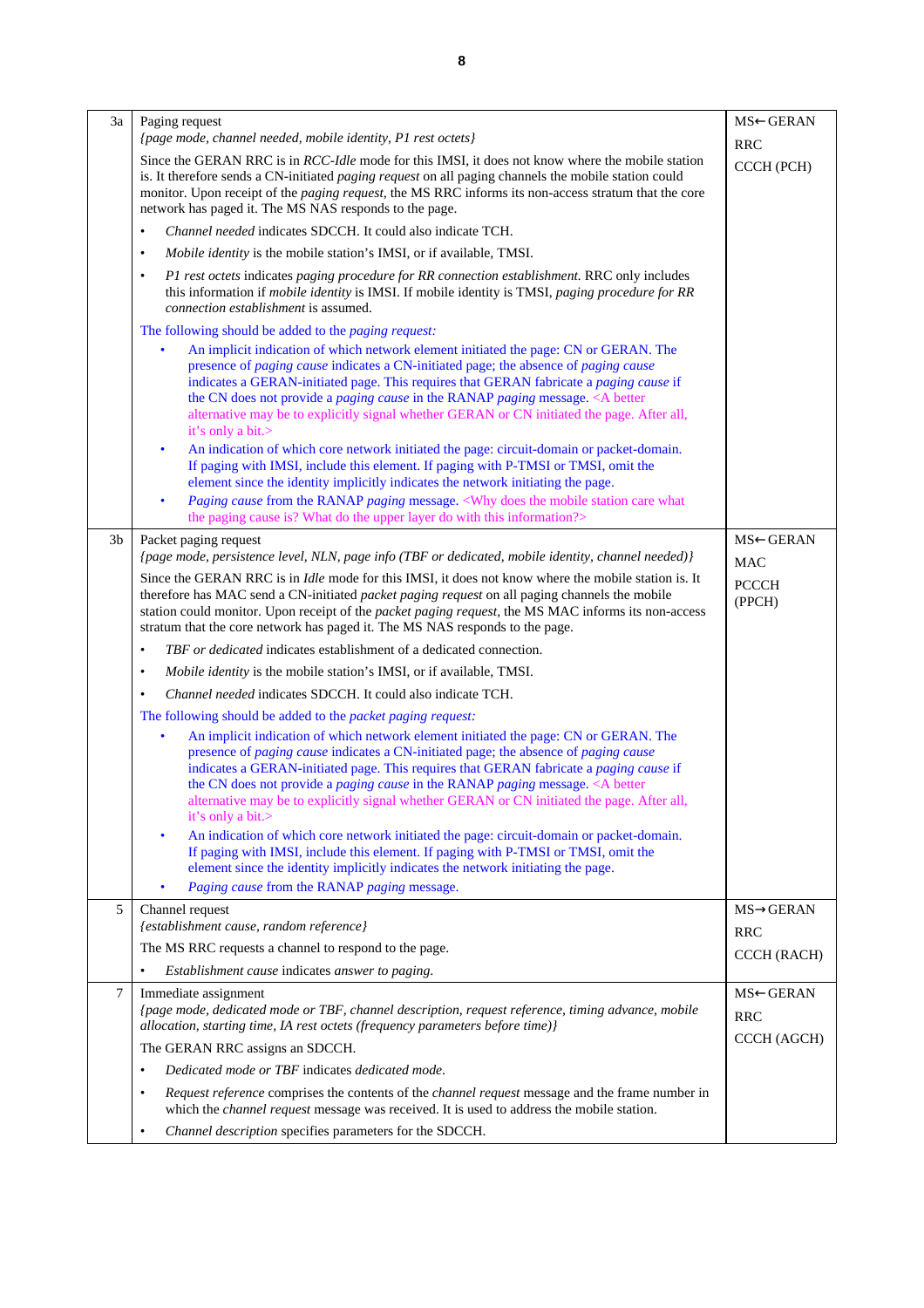| 9  | RRC connection request                                                                                                                                                                                                                                                                                                                                                 | $MS \rightarrow GERAN$               |
|----|------------------------------------------------------------------------------------------------------------------------------------------------------------------------------------------------------------------------------------------------------------------------------------------------------------------------------------------------------------------------|--------------------------------------|
|    | {initial UE identity, establishment cause}<br>Since the MS RRC is in <i>RCC-Idle</i> mode, it needs to establish an RRC connection with its GERAN                                                                                                                                                                                                                      | <b>RRC</b>                           |
|    | peer. It therefore sends an RRC connection request.                                                                                                                                                                                                                                                                                                                    | <b>SDCCH</b>                         |
|    | Initial UE identity indicates IMSI, or if available, TMSI.<br>$\bullet$                                                                                                                                                                                                                                                                                                |                                      |
|    | Establishment cause indicates terminating conversational call.<br>$\bullet$                                                                                                                                                                                                                                                                                            |                                      |
|    | <do an="" and="" carry="" connection="" define="" rb0="" request="" rrc="" setup?="" such<br="" the="" to="" want="" we="">a radio bearer would have an RLC instance, e.g., acknowledged mode.&gt;</do>                                                                                                                                                                |                                      |
| 11 | RRC connection setup<br>{initial UE identity, RRC transaction identifier, new U-RNTI, RRC state indicator, UTRAN DRX cycle-<br>length coefficient, signalling RB information setup list}                                                                                                                                                                               | MS←GERAN<br><b>RRC</b>               |
|    | The GERAN RRC provides the information needed to support the RRC connection.                                                                                                                                                                                                                                                                                           | <b>SDCCH</b>                         |
|    | Initial UE identity indicates IMSI, or if available, TMSI.<br>$\bullet$                                                                                                                                                                                                                                                                                                |                                      |
|    | RRC transaction identifier identifies the transaction. Subsequent messages in the transaction use<br>$\bullet$<br>this identifier.                                                                                                                                                                                                                                     |                                      |
|    | New U-RNTI (in GERAN, G-RNTI) provides the new GERAN Radio Network Temporary<br>$\bullet$<br><i>Identifier</i> . The identifier applies for the duration of the RRC connection.                                                                                                                                                                                        |                                      |
|    | RRC state indicator specifies that the mobile station enter RRC Cell Dedicated state.<br>$\bullet$                                                                                                                                                                                                                                                                     |                                      |
|    | UTRAN DRX cycle-length coefficient is used to calculate when the mobile station may be paged<br>$\bullet$<br>while connected to this UTRAN. GERAN will not use this capability, <i>i.e.</i> , DRX cycle length will<br>not change when the mobile station moves from RRC Idle mode to RRC connected mode.                                                              |                                      |
|    | Signalling RB information setup list configures the four signaling radio bearers.                                                                                                                                                                                                                                                                                      |                                      |
| 13 | RRC connection setup complete<br>{RRC transaction identifier, START list, UE radio access capability}                                                                                                                                                                                                                                                                  | $MS \rightarrow GERAN$<br><b>RRC</b> |
|    | The MS RRC confirms setup of the RRC connection. RRC enters RRC-Cell_Dedicated state. The<br>following radio bearers now exist: RB1 (unacknowledged access-stratum signalling), RB2<br>(acknowledged access-stratum signalling), RB3 (acknowledged high-priority non-access-stratum<br>signalling), and RB4 (acknowledged low-priority non-access-stratum signalling). | RB2 (SDCCH)                          |
|    | RRC transaction identifier is the value sent in the RRC connection setup message.<br>$\bullet$                                                                                                                                                                                                                                                                         |                                      |
|    | START list identifies the CN domain (circuit) and initializes the 20 most-significant bits of the<br>hyperframe numbers. <is and="" ciphering="" first="" initialization="" integrity="" point="" protection<br="" the="" this="" where="">can operate?&gt;</is>                                                                                                       |                                      |
|    | UE radio-access capability indicates the mobile station's capabilities with respect to the $Um$<br>$\bullet$<br>interface, e.g., PDCP capability, RLC capability, RF capability.                                                                                                                                                                                       |                                      |
| 15 | Initial direct transfer<br>{CN domain identity, intra-domain NAS node selector, NAS message}                                                                                                                                                                                                                                                                           | $MS \rightarrow GERAN$<br><b>RRC</b> |
|    | The MS RRC initiates a signaling connection to the circuit CN and forwards the MS NAS paging<br>response.                                                                                                                                                                                                                                                              | RB3 (SDCCH)                          |
|    | CN domain identity indicates circuit domain.<br>$\bullet$                                                                                                                                                                                                                                                                                                              |                                      |
|    | Intra-domain NAS node selector indicates the NAS node to which the MS wants to establish a<br>$\bullet$<br>connection.                                                                                                                                                                                                                                                 |                                      |
|    | NAS message contains the service request message indicating paging response.<br>$\bullet$                                                                                                                                                                                                                                                                              |                                      |
| 16 | Initial UE message<br>{CN domain indicator, LAI, SAI, NAS-PDU, Iu signalling-connection identifier, Global RNC-ID}                                                                                                                                                                                                                                                     | <b>GERAN→CN</b><br><b>RANAP</b>      |
|    | GERAN forwards the page response to the CN.                                                                                                                                                                                                                                                                                                                            | $Iu-cs$                              |
|    | CN domain indicator indicates circuit domain.<br>$\bullet$                                                                                                                                                                                                                                                                                                             |                                      |
|    | LAI indicates the location area in which the RRC connection exists.<br>$\bullet$                                                                                                                                                                                                                                                                                       |                                      |
|    | SAI indicates the service area where the mobile station is consuming resources.<br>$\bullet$                                                                                                                                                                                                                                                                           |                                      |
|    | Iu signalling-connection identifier is assigned by GERAN and stored by the CN for the duration<br>of the $Iu$ connection.                                                                                                                                                                                                                                              |                                      |
|    | Global RNC-ID uniquely identifies the GERAN BSS.                                                                                                                                                                                                                                                                                                                       |                                      |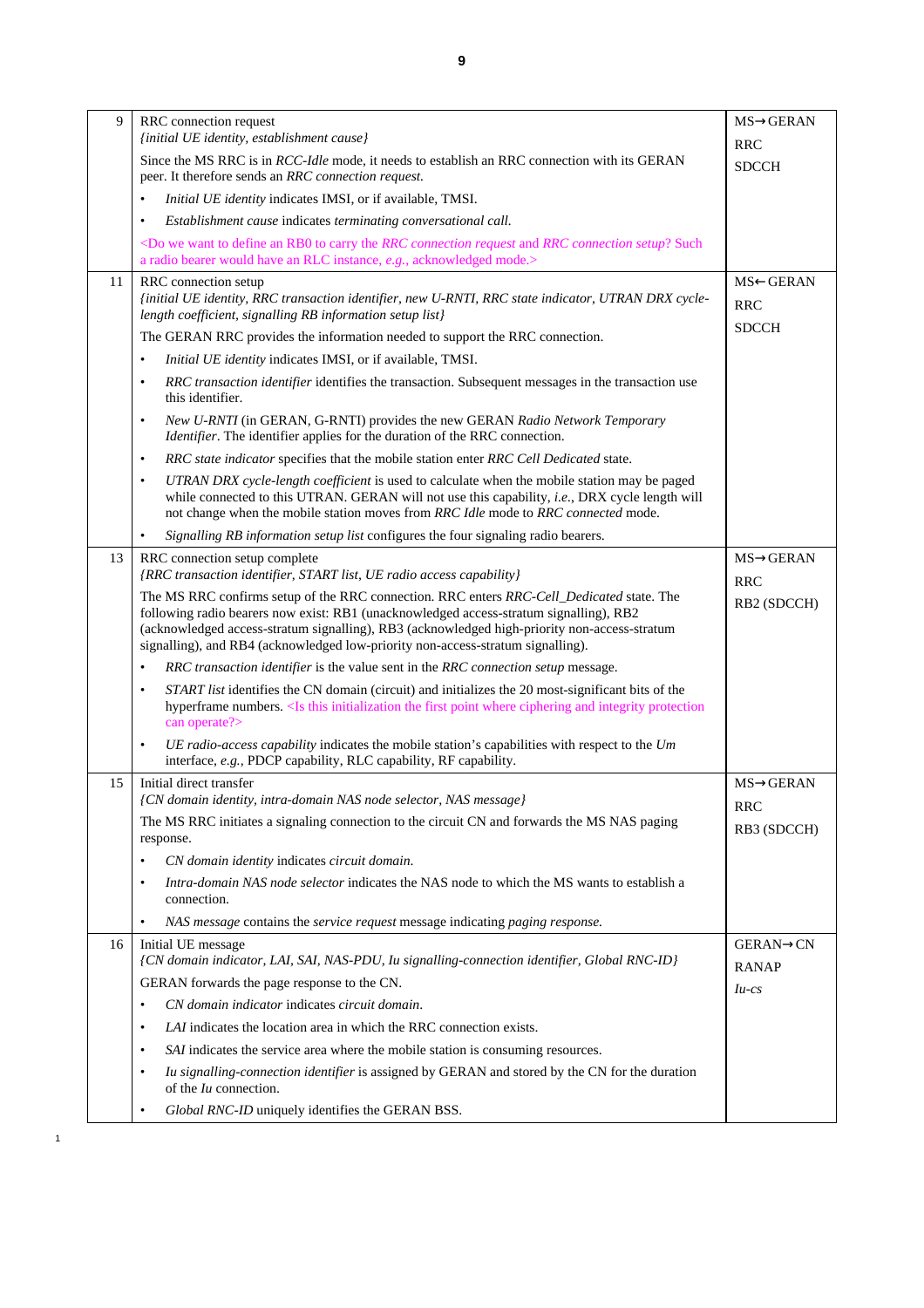#### 2.1.2 *RRC-Cell\_Shared*

- This sequence corresponds to the following user-based scenario:
- Lloyd receives a voice call while checking the status of a customer's order.
- Figure 2 shows the paging-related portion of an incoming circuit voice call under the following conditions:
- RRC is in *RRC-Cell\_Shared* state.
- MM is in *MM-Idle* state.
- PMM is in *PMM-Connected* state.
- Mobile station camps on a CCCH or a PCCCH (*i.e.*, it does not have an active TBF), or it monitors a PACCH (*i.e*., it has an active TBF).
- <GP-011545 [Siemens], *CS Paging in RRC Cell\_Shared*, is being considered. If the contribution is adopted, this section will change.>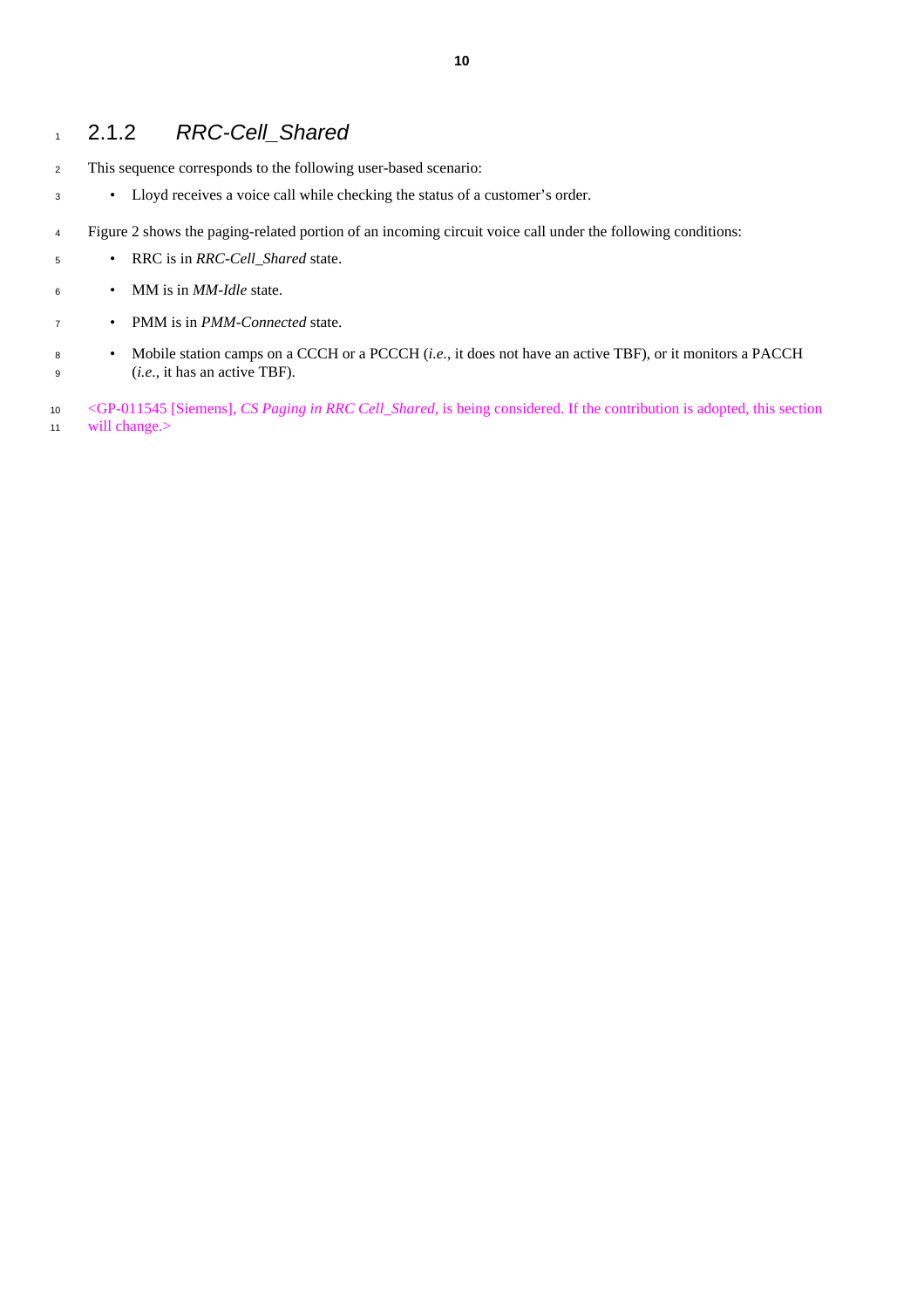### <sup>1</sup> **Figure 2: Incoming circuit voice call –** *RRC-Cell\_Shared,* **assign dedicated channel**

| MS              | <b>GERAN</b><br>CN                                                                                                                                                                                                                                                                                                                                                                      | TE                                                    |
|-----------------|-----------------------------------------------------------------------------------------------------------------------------------------------------------------------------------------------------------------------------------------------------------------------------------------------------------------------------------------------------------------------------------------|-------------------------------------------------------|
|                 | Initiate voice call                                                                                                                                                                                                                                                                                                                                                                     |                                                       |
| $\overline{2}$  | Paging request (CCCH)<br>Paging<br>or<br>Packet paging request (PCCCH or PACCH)                                                                                                                                                                                                                                                                                                         | 2                                                     |
| 4               |                                                                                                                                                                                                                                                                                                                                                                                         | $\overline{4}$                                        |
|                 | Channel request                                                                                                                                                                                                                                                                                                                                                                         |                                                       |
| 6               | Immediate assignment                                                                                                                                                                                                                                                                                                                                                                    | 6                                                     |
| 8               | Initial direct transfer<br>{service request (page response)}<br>Initial UE message                                                                                                                                                                                                                                                                                                      | 8                                                     |
| 10 <sup>°</sup> | {service request (page response)}                                                                                                                                                                                                                                                                                                                                                       | 10                                                    |
| 12 <sup>°</sup> |                                                                                                                                                                                                                                                                                                                                                                                         | 12                                                    |
|                 |                                                                                                                                                                                                                                                                                                                                                                                         |                                                       |
| Line            | <b>Description</b>                                                                                                                                                                                                                                                                                                                                                                      | <b>Direction</b><br><b>Protocol</b><br><b>Channel</b> |
| 1               | Initiate voice call                                                                                                                                                                                                                                                                                                                                                                     | $CN \leftarrow TE$                                    |
|                 | Lloyd's customer calls while Lloyd is checking the status of a customer order. The customer's terminal<br>equipment initiates the voice call.                                                                                                                                                                                                                                           |                                                       |
| 2               | Paging                                                                                                                                                                                                                                                                                                                                                                                  | <b>GERAN←CN</b>                                       |
|                 | (CN domain indicator, permanent NAS UE identity, temporary UE identity, paging area ID, paging<br>cause, non-searching indication, DRX cycle-length coefficient}                                                                                                                                                                                                                        | <b>RANAP</b>                                          |
|                 | Same as $\S 2.1.1$ line 2 with the following exceptions:                                                                                                                                                                                                                                                                                                                                | $Iu-cs$                                               |
|                 | Paging area ID, if included, can be ignored. GERAN knows the mobile station's location.                                                                                                                                                                                                                                                                                                 |                                                       |
| 3a              | Paging request                                                                                                                                                                                                                                                                                                                                                                          | MS←GERAN                                              |
|                 | {page mode, channel needed, mobile identity, P1 rest octets}                                                                                                                                                                                                                                                                                                                            | <b>RRC</b>                                            |
|                 | Since the GERAN RRC is in RRC-Cell_Shared state for this IMSI, it knows where the mobile station<br>is. It therefore sends a CN-initiated <i>paging request</i> on the paging channel the mobile station is<br>monitoring. Upon receipt of the paging request, the MS RRC informs its non-access stratum that the<br>core network has paged it. The MS NAS responds to the page.        | CCCH (PCH)                                            |
|                 | Channel needed indicates SDCCH. It could also indicate TCH.<br>$\bullet$                                                                                                                                                                                                                                                                                                                |                                                       |
|                 | Mobile identity is the G-RNTI.<br>$\bullet$                                                                                                                                                                                                                                                                                                                                             |                                                       |
|                 | P1 rest octets indicates paging procedure for RR connection establishment. <presently, only<br="" rrc=""><math display="inline">\bullet</math><br/>includes this information if <i>mobile identity</i> is IMSI.&gt;</presently,>                                                                                                                                                        |                                                       |
|                 | In addition to $\S$ 2.1.1, the following should be added to the <i>paging request:</i><br>G-RNTI as a <i>mobile identity</i> .<br>$\bullet$                                                                                                                                                                                                                                             |                                                       |
|                 | P1 rest octets applies when paging with G-RNTI. This applies for paging request type 1.<br>P2 rest octets should also be updated for paging request type 2.                                                                                                                                                                                                                             |                                                       |
| 3 <sub>b</sub>  | Packet paging request<br>{page mode, persistence level, NLN, page info (TBF or dedicated, mobile identity, channel needed)}                                                                                                                                                                                                                                                             | MS←GERAN<br><b>MAC</b>                                |
|                 | Since the GERAN RRC is in RRC-Cell_Shared state for this IMSI, it knows where the mobile station<br>is. It therefore has MAC send a CN-initiated packet paging request on the channel the mobile station is<br>monitoring. Upon receipt of the packet paging request, the MS MAC informs its non-access stratum<br>that the core network has paged it. The MS NAS responds to the page. | <b>PCCCH</b><br>(PPCH) or<br><b>PACCH</b>             |
|                 | TBF or dedicated indicates establishment of a dedicated connection.<br>$\bullet$                                                                                                                                                                                                                                                                                                        |                                                       |
|                 | Mobile identity is the G-RNTI.<br>$\bullet$                                                                                                                                                                                                                                                                                                                                             |                                                       |
|                 | Channel needed indicates SDCCH. It could also indicate TCH.<br>$\bullet$                                                                                                                                                                                                                                                                                                                |                                                       |
|                 | In addition to $\S 2.1.1$ , the following should be added to the <i>packet paging request:</i>                                                                                                                                                                                                                                                                                          |                                                       |
|                 | G-RNTI as a mobile identity.<br>$\bullet$                                                                                                                                                                                                                                                                                                                                               |                                                       |
| 5               | Channel request<br>{establishment cause, random reference}                                                                                                                                                                                                                                                                                                                              | $MS \rightarrow GERAN$                                |
|                 | Same as § 2.1.1 line 5.                                                                                                                                                                                                                                                                                                                                                                 | <b>RRC</b>                                            |
|                 |                                                                                                                                                                                                                                                                                                                                                                                         | CCCH (RACH)                                           |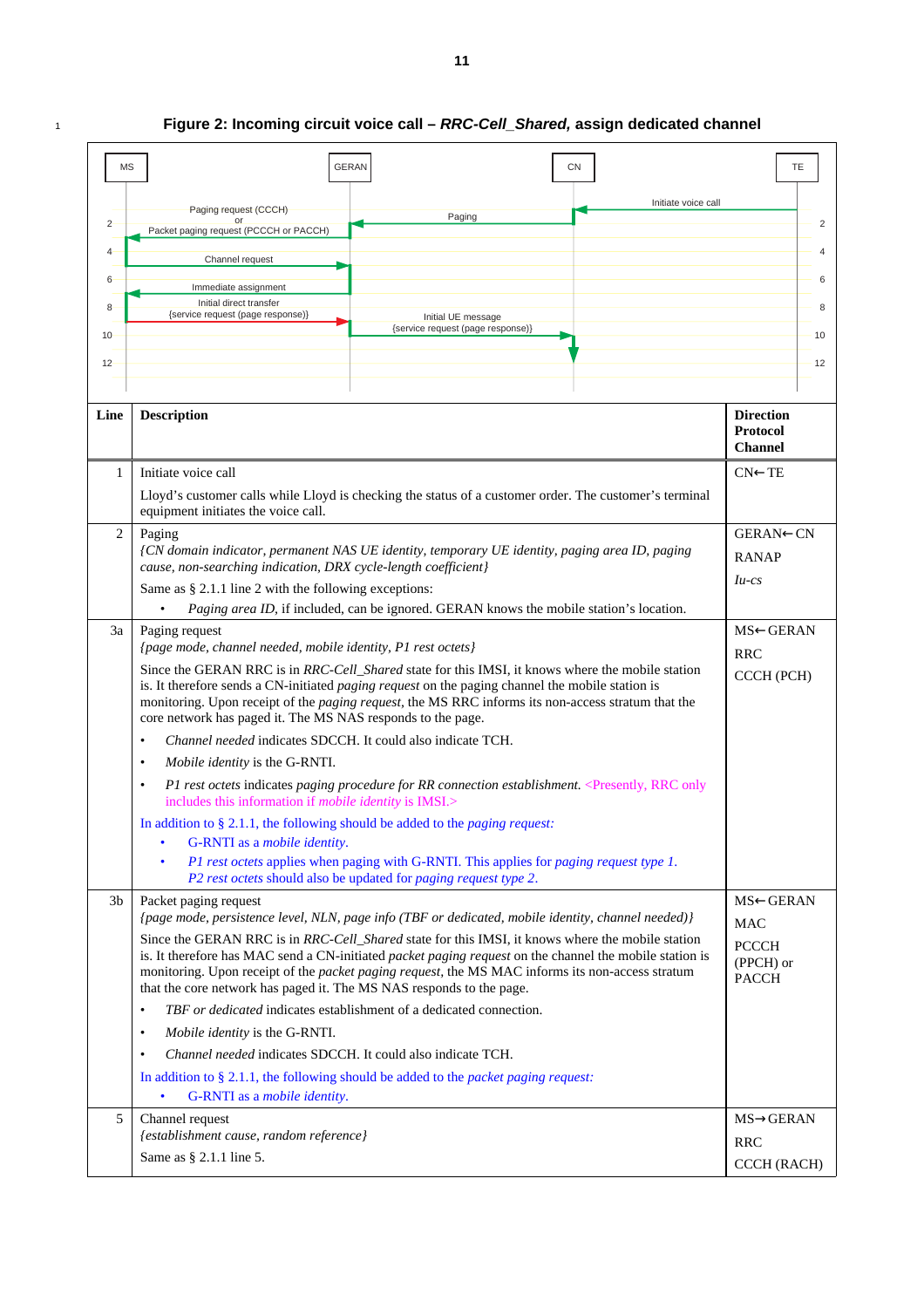|    | Immediate assignment                                                                                                                                                                                                                 | $MS \leftarrow GERAN$  |
|----|--------------------------------------------------------------------------------------------------------------------------------------------------------------------------------------------------------------------------------------|------------------------|
|    | (page mode, dedicated mode or TBF, channel description, request reference, timing advance, mobile<br>allocation, starting time, IA rest octets (frequency parameters before time) $\}$                                               | <b>RRC</b>             |
|    | Same as $\S 2.1.1$ line 7 except for the following:                                                                                                                                                                                  | CCCH (AGCH)            |
|    | RRC enters RRC-Cell Dedicated state.<br>$\bullet$                                                                                                                                                                                    |                        |
|    | At this point, 25.331 § 8.1.2.3 specifies that the mobile station perform a cell update. Since GERAN<br>knows exactly where the mobile station is and the signaling radio bearers are established, it doesn't<br>need a cell update. |                        |
|    | One reason for a cell update would be to explicitly signal the RRC to enter RRC-Cell Dedicated state.                                                                                                                                |                        |
| 9  | Initial direct transfer                                                                                                                                                                                                              | $MS \rightarrow GERAN$ |
|    | (CN domain identity, intra-domain NAS node selector, NAS message)                                                                                                                                                                    | <b>RRC</b>             |
|    | Same as § 2.1.1 line 15.                                                                                                                                                                                                             | RB3 (SDCCH)            |
| 10 | Initial UE message                                                                                                                                                                                                                   | $GERAN \rightarrow CN$ |
|    | {CN domain indicator, LAI, SAI, NAS-PDU, Iu signalling-connection identifier, Global RNC-ID}                                                                                                                                         | <b>RANAP</b>           |
|    | Same as $\S 2.1.1$ line 16.                                                                                                                                                                                                          | $Iu-cs$                |

### <sup>2</sup> 2.1.3 *RRC-GRA\_PCH*

- <sup>3</sup> This sequence corresponds to the following user-based scenario:
- <sup>4</sup> Lloyd receives a voice call.
- <sup>5</sup> Figure 3 shows the paging-related portion of an incoming circuit voice call under the following conditions:
- <sup>6</sup> RRC is in *RRC-GRA\_PCH* state.
- <sup>7</sup> MM is in *MM-Idle* state.
- <sup>8</sup> PMM is in *PMM-Connected* state.
- <sup>9</sup> Mobile station monitors a CCCH or a PCCCH.
- <sup>10</sup> <This section has unresolved problems related to the *Iur-g* interface. G2-010075 [Nortel] and G2-010089 [Siemens] 11 contain proposals. Should the mobile station perform a cell update?>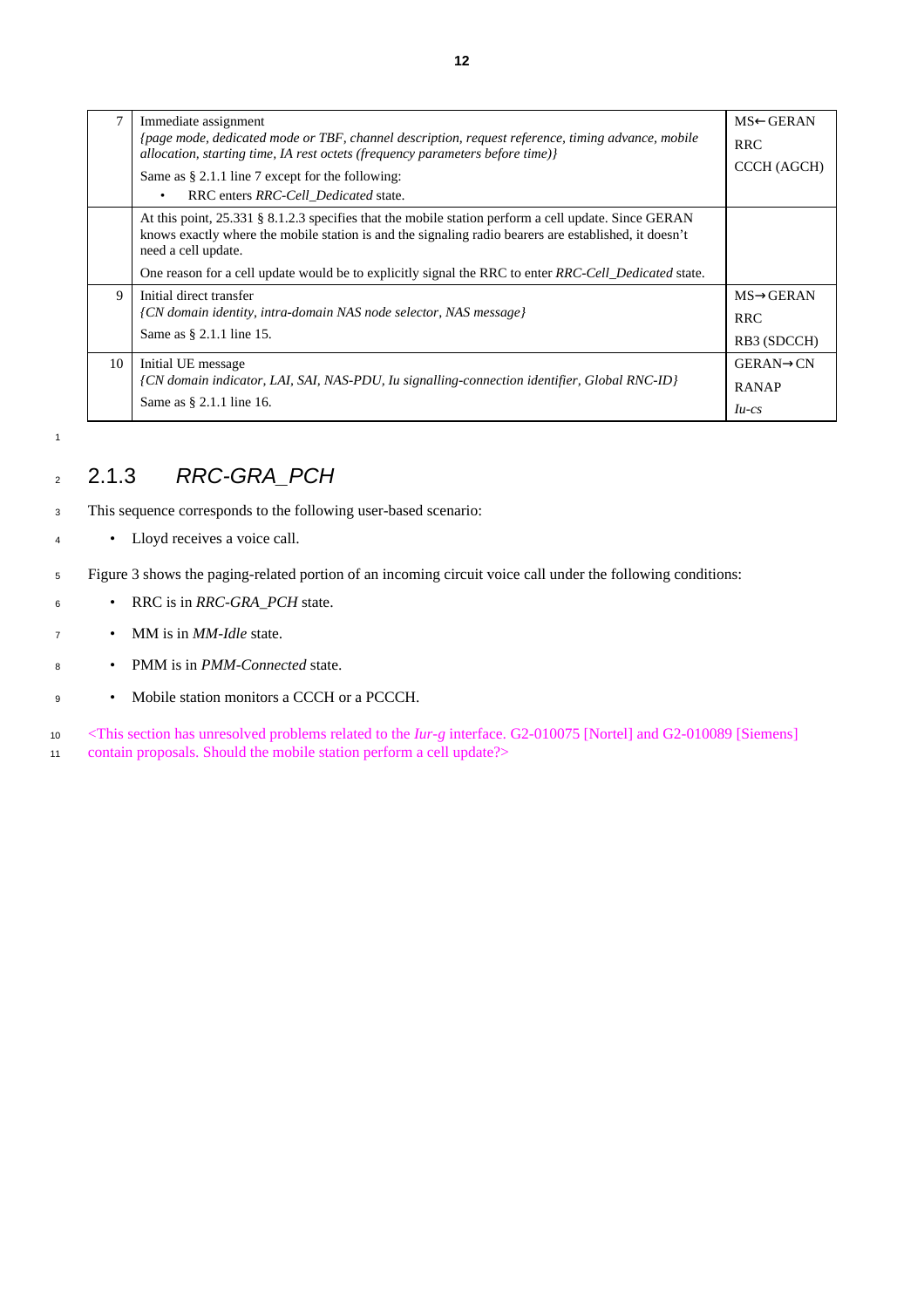### <sup>1</sup> **Figure 3: Incoming circuit voice call –** *RRC-GRA\_PCH,* **assign dedicated channel**

| <b>MS</b>       |                                                                                                                                                                                                                                                                                                                                                                                    | <b>GERAN</b>                                                                                                                                 | CN | <b>TE</b>                         |
|-----------------|------------------------------------------------------------------------------------------------------------------------------------------------------------------------------------------------------------------------------------------------------------------------------------------------------------------------------------------------------------------------------------|----------------------------------------------------------------------------------------------------------------------------------------------|----|-----------------------------------|
|                 |                                                                                                                                                                                                                                                                                                                                                                                    |                                                                                                                                              |    | Initiate voice call               |
| $\overline{2}$  | Paging request (CCCH)                                                                                                                                                                                                                                                                                                                                                              | Paging                                                                                                                                       |    | $\overline{2}$                    |
| $\overline{4}$  | Packet paging request (PCCCH)                                                                                                                                                                                                                                                                                                                                                      |                                                                                                                                              |    | $\overline{4}$                    |
|                 | Channel request                                                                                                                                                                                                                                                                                                                                                                    |                                                                                                                                              |    |                                   |
| 6               | Immediate assignment                                                                                                                                                                                                                                                                                                                                                               |                                                                                                                                              |    | 6                                 |
| 8               | Cell update                                                                                                                                                                                                                                                                                                                                                                        |                                                                                                                                              |    | 8                                 |
| 10 <sup>°</sup> | Cell update confirm                                                                                                                                                                                                                                                                                                                                                                |                                                                                                                                              |    | 10                                |
| 12              | Initial direct transfer                                                                                                                                                                                                                                                                                                                                                            |                                                                                                                                              |    | 12                                |
|                 | {service request (page response)}                                                                                                                                                                                                                                                                                                                                                  | Initial UE message<br>{service request (page response)}                                                                                      |    |                                   |
| 14              |                                                                                                                                                                                                                                                                                                                                                                                    |                                                                                                                                              |    | 14                                |
| 16              |                                                                                                                                                                                                                                                                                                                                                                                    |                                                                                                                                              |    | 16                                |
| Line            | <b>Description</b>                                                                                                                                                                                                                                                                                                                                                                 |                                                                                                                                              |    | <b>Direction</b>                  |
|                 |                                                                                                                                                                                                                                                                                                                                                                                    |                                                                                                                                              |    | <b>Protocol</b><br><b>Channel</b> |
| 1               | Initiate voice call                                                                                                                                                                                                                                                                                                                                                                |                                                                                                                                              |    | $CN \leftarrow TE$                |
|                 | Lloyd's customer calls. The customer's terminal equipment initiates the voice call.                                                                                                                                                                                                                                                                                                |                                                                                                                                              |    |                                   |
| $\overline{2}$  | Paging                                                                                                                                                                                                                                                                                                                                                                             |                                                                                                                                              |    | GERAN←CN                          |
|                 | (CN domain indicator, permanent NAS UE identity, temporary UE identity, paging area ID, paging<br>cause, non-searching indication, DRX cycle-length coefficient}                                                                                                                                                                                                                   |                                                                                                                                              |    | <b>RANAP</b>                      |
|                 | Same as $\S 2.1.1$ line 2 with the following exceptions:                                                                                                                                                                                                                                                                                                                           |                                                                                                                                              |    | $Iu-cs$                           |
|                 |                                                                                                                                                                                                                                                                                                                                                                                    | Paging area ID, if included, can be ignored. GERAN knows the mobile station's location                                                       |    |                                   |
|                 | within a GRA (GERAN registration area).                                                                                                                                                                                                                                                                                                                                            |                                                                                                                                              |    |                                   |
| 3a              | Paging request                                                                                                                                                                                                                                                                                                                                                                     |                                                                                                                                              |    | MS←GERAN                          |
|                 | {page mode, channel needed, mobile identity, P1 rest octets}                                                                                                                                                                                                                                                                                                                       |                                                                                                                                              |    | <b>RRC</b>                        |
|                 | Since the GERAN RRC is in RRC-GRA_PCH state for this IMSI, it knows where the mobile station is<br>within a GERAN registration area. It therefore sends a CN-initiated <i>paging request</i> on all paging<br>channels in the GRA. Upon receipt of the <i>paging request</i> , the MS RRC informs its non-access stratum                                                           |                                                                                                                                              |    | CCCH (PCH)                        |
|                 | that the core network has paged it. The MS NAS responds to the page.                                                                                                                                                                                                                                                                                                               |                                                                                                                                              |    |                                   |
|                 | Channel needed indicates SDCCH. It could also indicate TCH.<br>$\bullet$                                                                                                                                                                                                                                                                                                           |                                                                                                                                              |    |                                   |
|                 | Mobile identity is the mobile station's G-RNTI.<br>٠                                                                                                                                                                                                                                                                                                                               |                                                                                                                                              |    |                                   |
|                 | includes this information if mobile identity is IMSI.>                                                                                                                                                                                                                                                                                                                             | P1 rest octets indicates paging procedure for RR connection establishment. <presently, only<="" rrc="" th=""><th></th><th></th></presently,> |    |                                   |
|                 | Change the <i>paging request</i> as specified in $\S 2.1.2$ .                                                                                                                                                                                                                                                                                                                      |                                                                                                                                              |    |                                   |
| 3 <sub>b</sub>  | Packet paging request                                                                                                                                                                                                                                                                                                                                                              |                                                                                                                                              |    | MS←GERAN                          |
|                 | {page mode, persistence level, NLN, page info (TBF or dedicated, mobile identity, channel needed)}                                                                                                                                                                                                                                                                                 |                                                                                                                                              |    | <b>MAC</b>                        |
|                 | Since the GERAN RRC is in RRC-GRA_PCH state for this IMSI, it knows where the mobile station is<br>within a GRA. It therefore has MAC send a CN-initiated packet paging request on all paging channels<br>in the GRA. Upon receipt of the packet paging request, the MS MAC informs its non-access stratum<br>that the core network has paged it. The MS NAS responds to the page. |                                                                                                                                              |    | <b>PCCCH</b><br>(PPCH)            |
|                 | $\bullet$                                                                                                                                                                                                                                                                                                                                                                          | TBF or dedicated indicates establishment of a dedicated connection.                                                                          |    |                                   |
|                 | Mobile identity is the mobile station's G-RNTI.<br>$\bullet$                                                                                                                                                                                                                                                                                                                       |                                                                                                                                              |    |                                   |
|                 | Channel needed indicates SDCCH. It could also indicate TCH.<br>$\bullet$                                                                                                                                                                                                                                                                                                           |                                                                                                                                              |    |                                   |
|                 | Change the <i>packet paging request</i> as specified in § 2.1.2.                                                                                                                                                                                                                                                                                                                   |                                                                                                                                              |    |                                   |
| 5               | Channel request                                                                                                                                                                                                                                                                                                                                                                    |                                                                                                                                              |    | $MS \rightarrow GERAN$            |
|                 | {establishment cause, random reference}                                                                                                                                                                                                                                                                                                                                            |                                                                                                                                              |    | <b>RRC</b>                        |
|                 | Same as § 2.1.1 line 5.                                                                                                                                                                                                                                                                                                                                                            |                                                                                                                                              |    | CCCH (RACH)                       |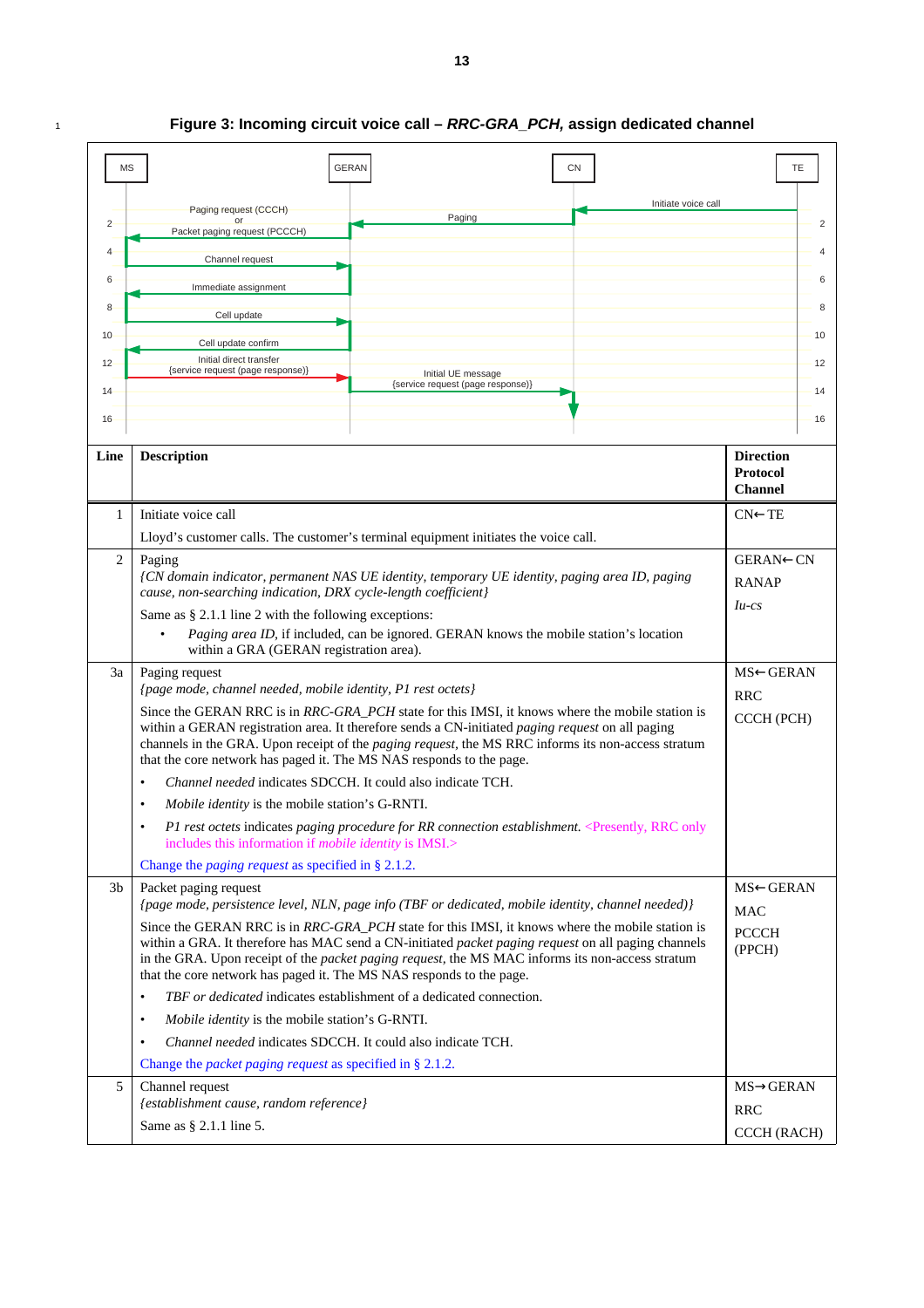| $\tau$ | Immediate assignment<br>(page mode, dedicated mode or TBF, channel description, request reference, timing advance, mobile<br>allocation, starting time, IA rest octets (frequency parameters before time)}                                                                                                                                                            | MS←GERAN<br><b>RRC</b>                |
|--------|-----------------------------------------------------------------------------------------------------------------------------------------------------------------------------------------------------------------------------------------------------------------------------------------------------------------------------------------------------------------------|---------------------------------------|
|        | Same as § 2.1.1 line 7.                                                                                                                                                                                                                                                                                                                                               | CCCH (AGCH)                           |
| 9      | Cell update<br>{U-RNTI, START list, AM_RLC error indication (RB2 or RB3), AM_RLC error indication (RB4 and<br>upwards), cell-update cause, RB-timer indicator}                                                                                                                                                                                                        | $MS \rightarrow GERAN$<br><b>RRC</b>  |
|        | The MS RRC updates its cell-location information in the GERAN RRC by sending a cell update. The<br>GERAN RRC now knows the mobile station's location to the cell level instead of the GRA level.                                                                                                                                                                      | RB1 (SDCCH)                           |
|        | U-RNTI (in GERAN, G-RNTI) identifies the mobile station.<br>$\bullet$                                                                                                                                                                                                                                                                                                 |                                       |
|        | START list identifies the CN domain (circuit) and initializes the 20 most-significant bits of the<br>$\bullet$<br>hyperframe numbers.                                                                                                                                                                                                                                 |                                       |
|        | AM_RLC error indication (RB2 or RB3) indicates no error.<br>$\bullet$                                                                                                                                                                                                                                                                                                 |                                       |
|        | AM_RLC error indication (RB4 and upwards) indicates no error.<br>$\bullet$                                                                                                                                                                                                                                                                                            |                                       |
|        | Cell-update cause indicates paging response.<br>$\bullet$                                                                                                                                                                                                                                                                                                             |                                       |
|        | RB-timer indicator indicates if T314 or T315 have expired. These timers relate to radio-link<br>$\bullet$<br>failure.                                                                                                                                                                                                                                                 |                                       |
| 11     | Cell update confirm<br>{RRC transaction identifier, activation time, RRC state indicator, UTRAN DRX cycle length<br>coefficient, RLC re-establish indicator (RB2 and RB3), RLC re-establish indicator (RB4 and upwards),<br><channel (reams="" and="" configuration="" elements="" information="" of="" of<br="" radio-resource="">dubious usefulness)&gt;/</channel> | MS←GERAN<br><b>RRC</b><br>RB1 (SDCCH) |
|        | The GERAN RRC confirms that it has updated the cell-location information.                                                                                                                                                                                                                                                                                             |                                       |
|        | RRC transaction identifier identifies the transaction. Subsequent messages in the transaction use<br>$\bullet$<br>this identifier.                                                                                                                                                                                                                                    |                                       |
|        | Activation time indicates when changes signaled by the message take effect. If not included, the<br>$\bullet$<br>default is <i>now</i> .                                                                                                                                                                                                                              |                                       |
|        | RRC state indicator specifies that the mobile station enter RRC-Cell_Dedicated state.<br>$\bullet$                                                                                                                                                                                                                                                                    |                                       |
|        | UTRAN DRX cycle-length coefficient is used to calculate when the mobile station may be paged<br>$\bullet$<br>while connected to this UTRAN. GERAN will not use this capability, i.e., DRX cycle length will<br>not change when the mobile station moves from RRC Idle mode to RRC connected mode.                                                                     |                                       |
|        | RLC re-establish indicator (RB2 and RB3) indicates that RB2 and RB3 should be re-established.<br>$\bullet$                                                                                                                                                                                                                                                            |                                       |
|        | RLC re-establish indicator (RB4 and upwards) indicates that RB4 and higher radio bearers should<br>$\bullet$<br>be re-established.                                                                                                                                                                                                                                    |                                       |
| 13     | Initial direct transfer<br>{CN domain identity, intra-domain NAS node selector, NAS message}                                                                                                                                                                                                                                                                          | $MS \rightarrow GERAN$<br>RRC         |
|        | The MS RRC initiates a signaling connection to the circuit CN and forwards the MS NAS paging<br>response.                                                                                                                                                                                                                                                             | RB3 (SDCCH)                           |
|        | If a connection to the circuit CN already exists (MM is in MM-connected state), the MS RRC sends a<br>direct transfer message.                                                                                                                                                                                                                                        |                                       |
|        | CN domain identity indicates circuit domain.<br>$\bullet$                                                                                                                                                                                                                                                                                                             |                                       |
|        | Intra-domain NAS node selector indicates the NAS node to which the MS wants to establish a<br>$\bullet$<br>connection.                                                                                                                                                                                                                                                |                                       |
|        | NAS message contains the service request message indicating paging response.<br>$\bullet$                                                                                                                                                                                                                                                                             |                                       |
| 14     | Initial UE message                                                                                                                                                                                                                                                                                                                                                    | <b>GERAN→CN</b>                       |
|        | {CN domain indicator, LAI, SAI, NAS-PDU, Iu signalling-connection identifier, Global RNC-ID}                                                                                                                                                                                                                                                                          | <b>RANAP</b>                          |
|        | GERAN forwards the page response to the CN.                                                                                                                                                                                                                                                                                                                           | $Iu-cs$                               |
|        | If a connection to the circuit CN already exists (MM is in MM-connected state), the MS RRC will send<br>a direct transfer message.                                                                                                                                                                                                                                    |                                       |
|        | CN domain indicator indicates circuit domain.<br>$\bullet$                                                                                                                                                                                                                                                                                                            |                                       |
|        | LAI indicates the location area in which the RRC connection exists.<br>$\bullet$                                                                                                                                                                                                                                                                                      |                                       |
|        | SAI indicates the service area where the mobile station is consuming resources.<br>$\bullet$                                                                                                                                                                                                                                                                          |                                       |
|        | Iu signalling-connection identifier is assigned by GERAN and stored by the CN for the duration<br>of the <i>Iu</i> connection.                                                                                                                                                                                                                                        |                                       |
|        | Global RNC-ID uniquely identifies the GERAN BSS.                                                                                                                                                                                                                                                                                                                      |                                       |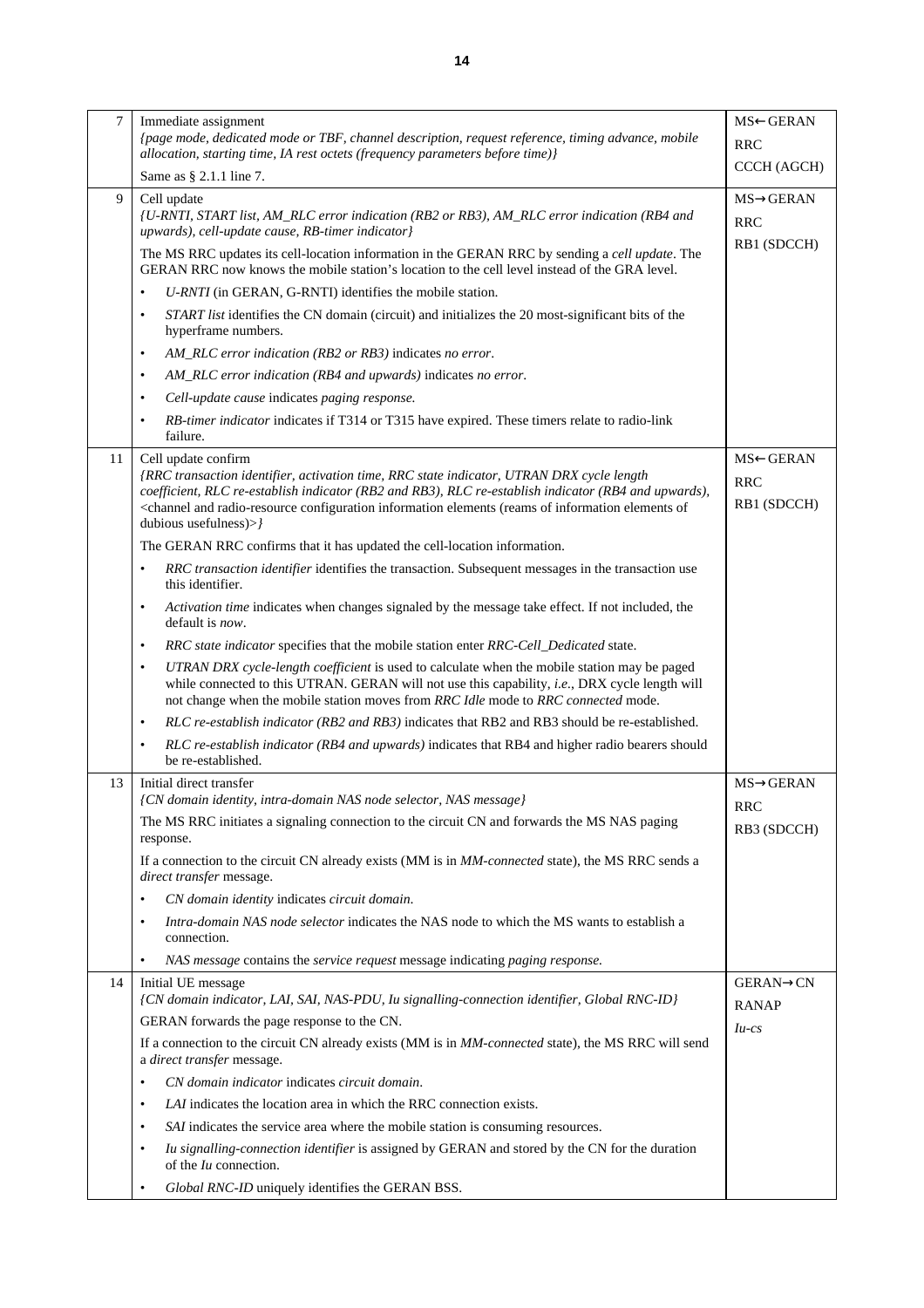## 1 2.2 Incoming circuit voice call – assign shared channel

- In this section, a circuit voice call will arrive over the *Iu-cs* interface. The GERAN RRC assigns a shared channel for the mobile station to respond to the page.
- Sequences in this section are deprecated for the following reasons:
- If the mobile station reselects a new cell, the incoming voice call will be lost. <Network control of cell reselection may mitigate this problem.>
- Since the sequences are deprecated, they have been abandoned. GP-011538 contains the abandoned sequences.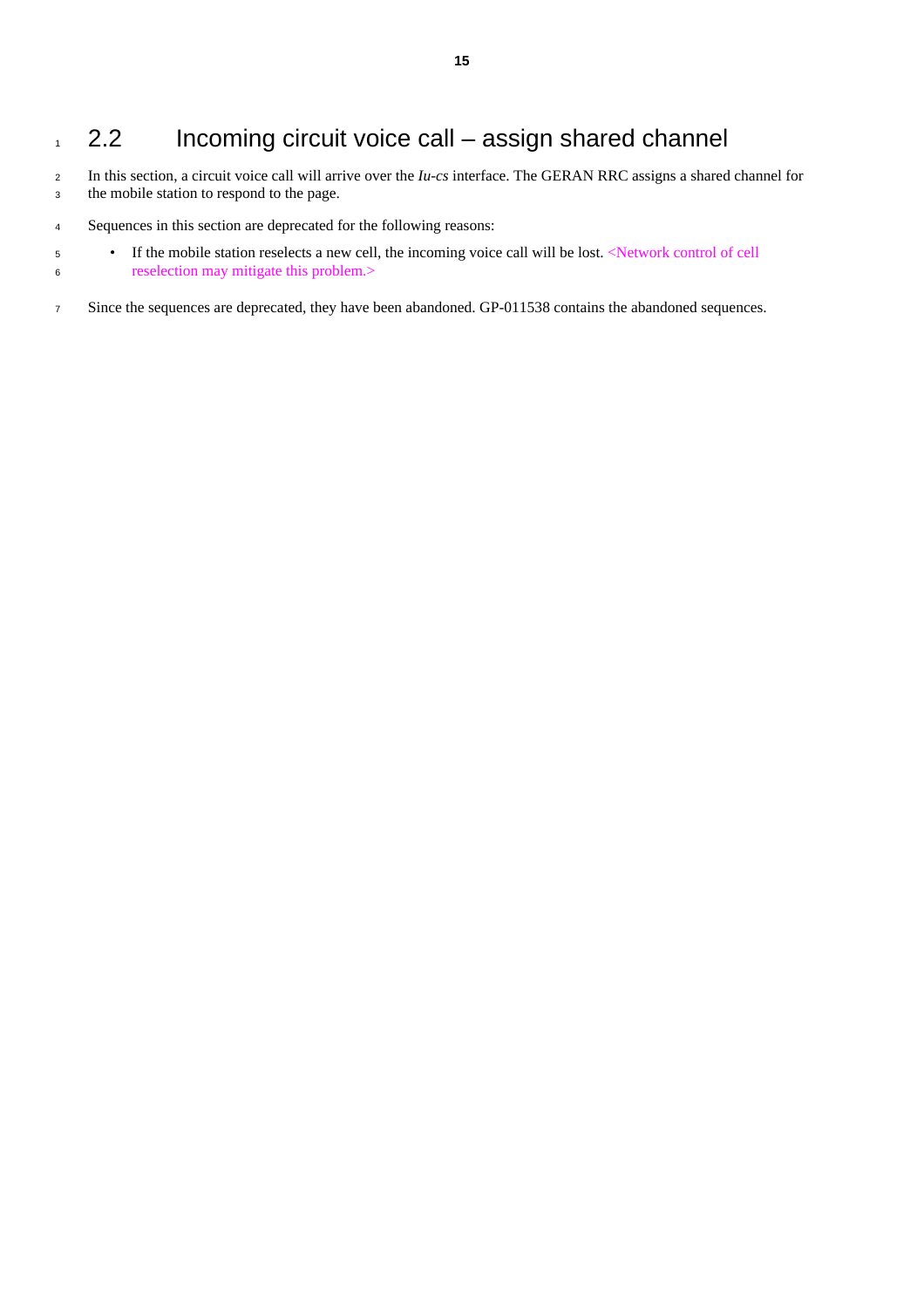## 1 2.3 Incoming packet voice call – assign dedicated channel

 In this section, a packet voice call will arrive over the *Iu-ps* interface. The GERAN RRC assigns an SDCCH (Stand-Alone Dedicated Control Channel) for the mobile station to respond to the page.

 <Why would we want to do this? Perhaps the sequences in this section should be deprecated and the subsections deleted as in § 2.2.>

### 2.3.1 *RRC-Idle*

- This sequence corresponds to the following user-based scenario:
- Lloyd receives a voice call.
- Figure 4 shows the paging-related portion of an incoming packet voice call under the following conditions:
- RRC is in *RRC-Idle* mode.
- MM is in *MM-Idle* state.
- PMM is in *PMM-Idle* state.
- Mobile station camps on a CCCH or a PCCCH.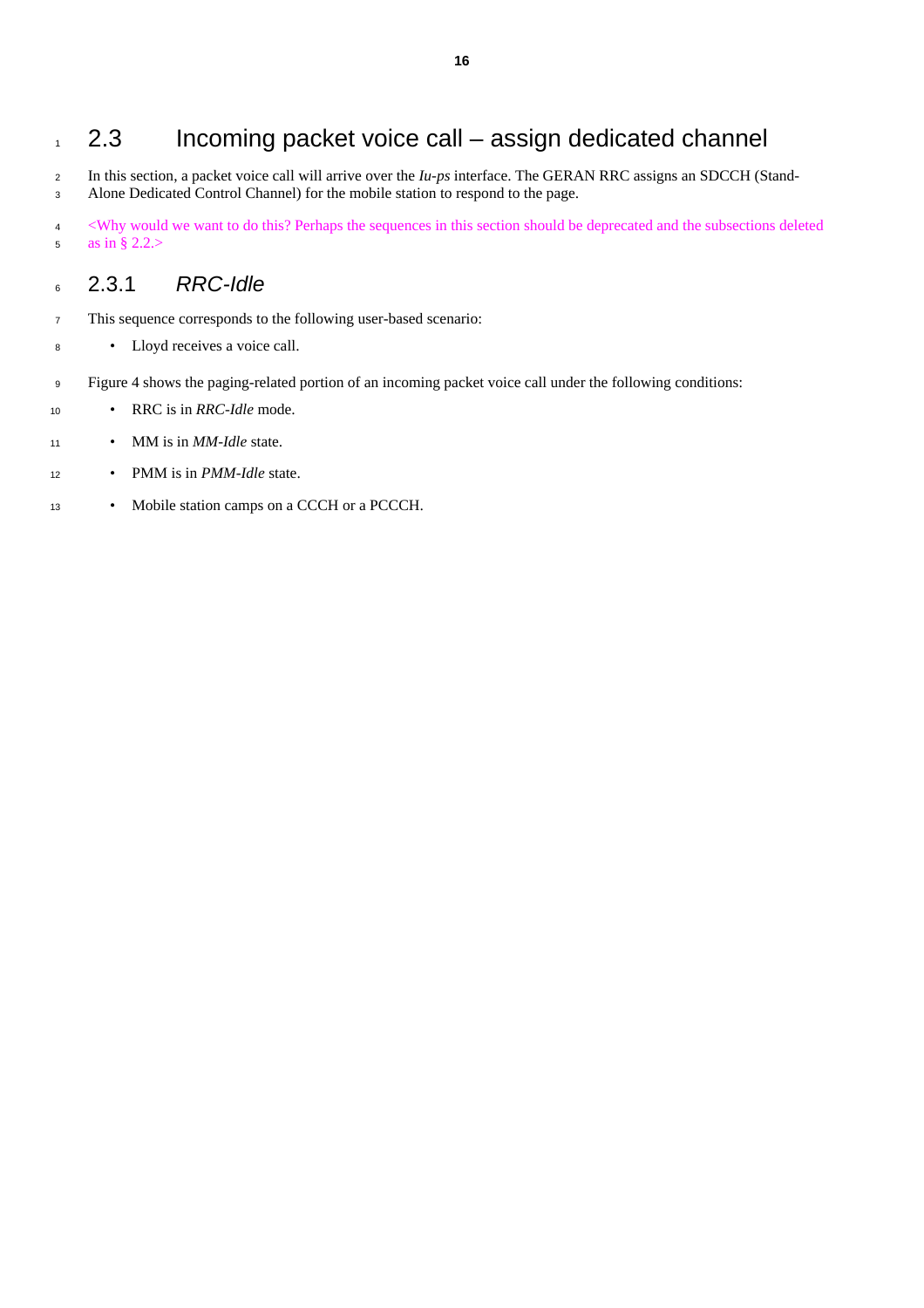#### <sup>1</sup> **Figure 4: Incoming packet voice call –** *RRC-Idle***, assign dedicated channel** 2 MS GERAN CN TE Paging request (CCCH) or Packet paging request (PCCCH) INVITE request Paging

Channel request

Immediate assignment RRC connection request RRC connection setup RRC connection setup complete

| 14             | Initial direct transfer<br>{service request (paging response)}                                                                                                                                                                                                                                                                                                                                                |                                                                                                                                                                                                                                                                                                                                                                     | 14                                                    |
|----------------|---------------------------------------------------------------------------------------------------------------------------------------------------------------------------------------------------------------------------------------------------------------------------------------------------------------------------------------------------------------------------------------------------------------|---------------------------------------------------------------------------------------------------------------------------------------------------------------------------------------------------------------------------------------------------------------------------------------------------------------------------------------------------------------------|-------------------------------------------------------|
| 16             |                                                                                                                                                                                                                                                                                                                                                                                                               | Initial UE message<br>{service request (paging response)}                                                                                                                                                                                                                                                                                                           | 16                                                    |
|                |                                                                                                                                                                                                                                                                                                                                                                                                               |                                                                                                                                                                                                                                                                                                                                                                     |                                                       |
| 18             |                                                                                                                                                                                                                                                                                                                                                                                                               |                                                                                                                                                                                                                                                                                                                                                                     | 18                                                    |
| Line           | <b>Description</b>                                                                                                                                                                                                                                                                                                                                                                                            |                                                                                                                                                                                                                                                                                                                                                                     | <b>Direction</b><br><b>Protocol</b><br><b>Channel</b> |
| 1              | <b>INVITE</b> request                                                                                                                                                                                                                                                                                                                                                                                         |                                                                                                                                                                                                                                                                                                                                                                     | $CN \leftarrow TE$                                    |
|                | Lloyd's customer calls. The TE calling-user agent initiates the voice call by sending an <i>INVITE</i><br>request to Lloyd's SIP URL (Session Initiation Protocol Uniform Resource Locator). Based on the<br>context associated with the URL and the contents of the SIP message, the CN determines that it has to<br>page the mobile station with a paging cause of <i>terminating conversational call</i> . |                                                                                                                                                                                                                                                                                                                                                                     | <b>SIP</b>                                            |
|                | The above has been simplified to protect the sanity of the reader.                                                                                                                                                                                                                                                                                                                                            |                                                                                                                                                                                                                                                                                                                                                                     |                                                       |
|                | <should <i="" the="">paging cause indicate <i>terminating conversational call</i> (the eventual service) or<br/>terminating high-priority signalling (the immediate need to deliver the INVITE request)?&gt;</should>                                                                                                                                                                                         |                                                                                                                                                                                                                                                                                                                                                                     |                                                       |
| $\overline{2}$ | Paging                                                                                                                                                                                                                                                                                                                                                                                                        |                                                                                                                                                                                                                                                                                                                                                                     | <b>GERAN←CN</b>                                       |
|                | (CN domain indicator, permanent NAS UE identity, temporary UE identity, paging area ID, paging<br>cause, non-searching indication, DRX cycle-length coefficient}                                                                                                                                                                                                                                              |                                                                                                                                                                                                                                                                                                                                                                     | <b>RANAP</b>                                          |
|                |                                                                                                                                                                                                                                                                                                                                                                                                               |                                                                                                                                                                                                                                                                                                                                                                     | $Iu-ps$                                               |
|                | Same as $\S 2.1.1$ line 2 with the following exceptions:                                                                                                                                                                                                                                                                                                                                                      | The CN requests paging in the mobile station's routing area, not its location area.                                                                                                                                                                                                                                                                                 |                                                       |
|                | CN domain indicator indicates packet domain.                                                                                                                                                                                                                                                                                                                                                                  |                                                                                                                                                                                                                                                                                                                                                                     |                                                       |
|                | Temporary UE identity, if included, is the P-TMSI.<br>$\bullet$                                                                                                                                                                                                                                                                                                                                               |                                                                                                                                                                                                                                                                                                                                                                     |                                                       |
|                | GERAN BSS will page in all cells under its control.                                                                                                                                                                                                                                                                                                                                                           | Paging area ID, if included, is the RAI. If the message contains no paging area ID, the                                                                                                                                                                                                                                                                             |                                                       |
| 3a             | Paging request                                                                                                                                                                                                                                                                                                                                                                                                |                                                                                                                                                                                                                                                                                                                                                                     | MS←GERAN                                              |
|                | {page mode, channel needed, mobile identity, P1 rest octets}                                                                                                                                                                                                                                                                                                                                                  |                                                                                                                                                                                                                                                                                                                                                                     | <b>RRC</b>                                            |
|                | Same as § 2.1.1 line 3a with the following exceptions:                                                                                                                                                                                                                                                                                                                                                        |                                                                                                                                                                                                                                                                                                                                                                     | CCCH (PCH)                                            |
|                | $\bullet$                                                                                                                                                                                                                                                                                                                                                                                                     | Mobile identity is the mobile station's IMSI, or if available, P-TMSI.                                                                                                                                                                                                                                                                                              |                                                       |
|                | $\bullet$<br>§ 10.5.2.23 presently specifies.                                                                                                                                                                                                                                                                                                                                                                 | P1 rest octets indicates paging procedure for RR connection establishment. Presently,<br>RRC only includes this information if <i>mobile identity</i> is IMSI; if mobile identity is<br>P-TMSI, packet paging procedure is assumed. This assumption is no longer correct. When<br>paging with P-TMSI, P1 rest octets should not be ignored, contrary to what 44.018 |                                                       |
|                | P1 rest octets should be modified as follows:                                                                                                                                                                                                                                                                                                                                                                 |                                                                                                                                                                                                                                                                                                                                                                     |                                                       |
|                | ٠                                                                                                                                                                                                                                                                                                                                                                                                             | Delete the requirement that P1 rest octets be ignored if mobile identity is not IMSI.                                                                                                                                                                                                                                                                               |                                                       |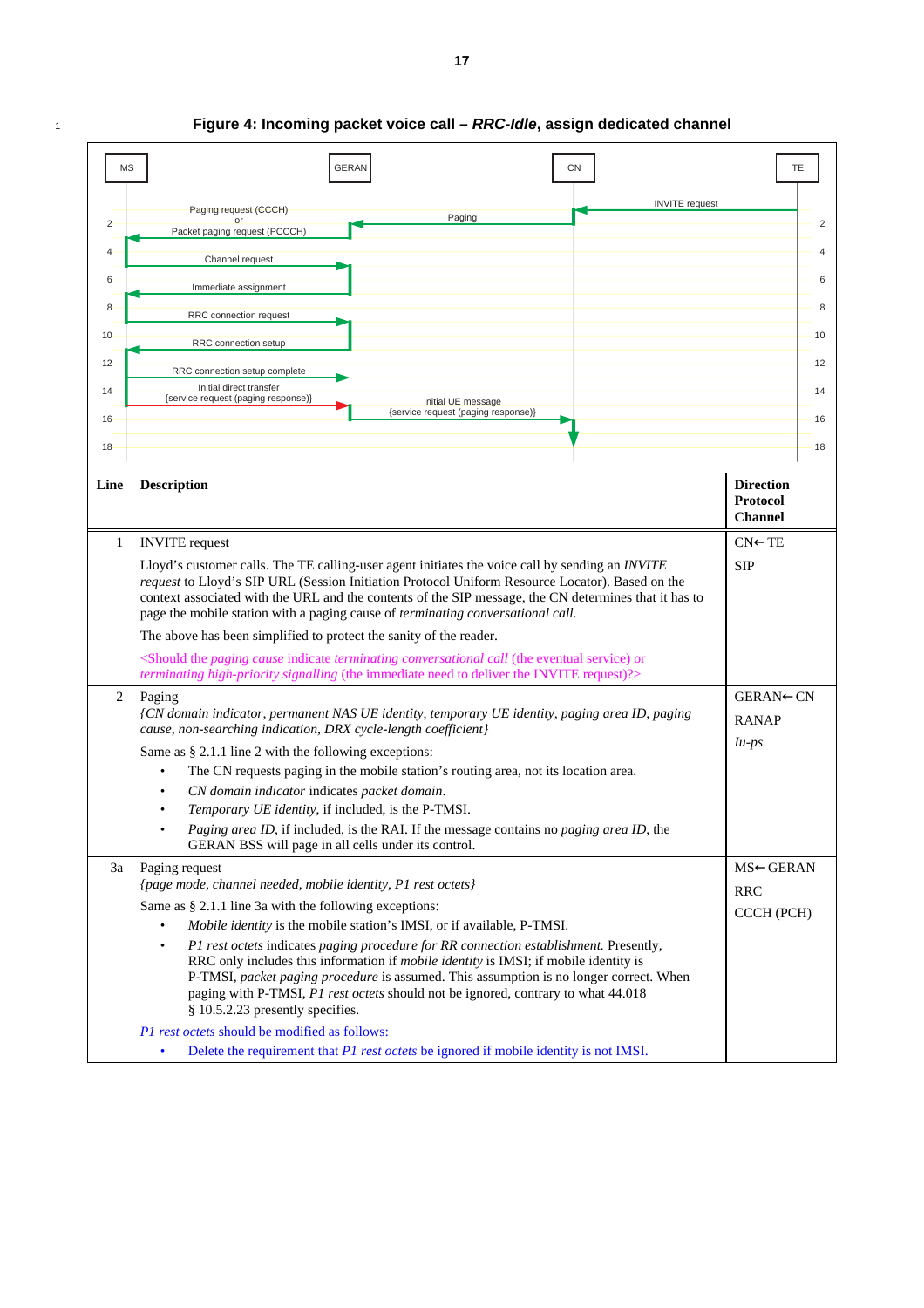| 3 <sub>b</sub> | Packet paging request                                                                                                                                                        | MS←GERAN               |
|----------------|------------------------------------------------------------------------------------------------------------------------------------------------------------------------------|------------------------|
|                | {page mode, persistence level, NLN, page info (TBF or dedicated, mobile identity, channel needed)}                                                                           | <b>MAC</b>             |
|                | Same as $\S 2.1.1$ line 3b with the following exceptions:                                                                                                                    | <b>PCCCH</b>           |
|                | Mobile identity is the mobile station's IMSI, or if available, P-TMSI.                                                                                                       | (PPCH)                 |
|                | TBF or dedicated must indicate page request for RR connection establishment, even<br>$\bullet$<br>though P-TMSI may be used. 44.060 § 11.2.10 does not presently allow this. |                        |
|                | The following should be changed in the packet paging request:                                                                                                                |                        |
|                | Support paging with P-TSMI for RR connection establishment.                                                                                                                  |                        |
| 5              | Channel request                                                                                                                                                              | $MS \rightarrow GERAN$ |
|                | {establishment cause, random reference}                                                                                                                                      | <b>RRC</b>             |
|                | Same as $\S$ 2.1.1 line 5.                                                                                                                                                   | CCCH (RACH)            |
| 7              | Immediate assignment                                                                                                                                                         | $MS \leftarrow GERAN$  |
|                | {page mode, dedicated mode or TBF, channel description, request reference, timing advance, mobile                                                                            | <b>RRC</b>             |
|                | allocation, starting time, IA rest octets (frequency parameters before time)}                                                                                                | CCCH (AGCH)            |
|                | Same as § 2.1.1 line 7.                                                                                                                                                      |                        |
| 9              | RRC connection request                                                                                                                                                       | $MS \rightarrow GERAN$ |
|                | {initial UE identity, establishment cause}                                                                                                                                   | <b>RRC</b>             |
|                | Same as $\S 2.1.1$ line 9 with the following exceptions:                                                                                                                     | <b>SDCCH</b>           |
|                | Initial UE identity indicates IMSI, or if available, P-TMSI.                                                                                                                 |                        |
| 11             | RRC connection setup<br>finitial UE identity, RRC transaction identifier, new U-RNTI, RRC state indicator, UTRAN DRX cycle-                                                  | MS←GERAN               |
|                | length coefficient, signalling RB information setup list}                                                                                                                    | <b>RRC</b>             |
|                | Same as $\S 2.1.1$ line 11 with the following exceptions:                                                                                                                    | <b>SDCCH</b>           |
|                | Initial UE identity indicates IMSI, or if available, P-TMSI.                                                                                                                 |                        |
| 13             | RRC connection setup complete                                                                                                                                                | $MS \rightarrow GERAN$ |
|                | {RRC transaction identifier, START list, UE radio access capability}                                                                                                         | <b>RRC</b>             |
|                | Same as § 2.1.1 line 13.                                                                                                                                                     | RB2 (SDCCH)            |
| 15             | Initial direct transfer                                                                                                                                                      | $MS \rightarrow GERAN$ |
|                | {CN domain identity, intra-domain NAS node selector, NAS message}                                                                                                            | <b>RRC</b>             |
|                | Same as § 2.1.1 line 15 with the following exceptions:                                                                                                                       |                        |
|                | CN domain identity indicates packet domain                                                                                                                                   | RB3 (SDCCH)            |
| 16             | Initial UE message                                                                                                                                                           | <b>GERAN→CN</b>        |
|                | {CN domain indicator, LAI, RAC, SAI, NAS-PDU, Iu signalling-connection identifier, Global RNC-                                                                               | <b>RANAP</b>           |
|                | ID                                                                                                                                                                           | $Iu-ps$                |
|                | Same as $\S 2.1.1$ line 16 with the following exceptions:                                                                                                                    |                        |
|                | CN domain indicator indicates packet domain.                                                                                                                                 |                        |
|                | RAC indicates the routing area in which the RRC connection exists.                                                                                                           |                        |

### <sup>2</sup> 2.3.2 *RRC-Cell\_Shared*

<sup>3</sup> <This sequence may only be of academic interest.>

### <sup>4</sup> 2.3.3 *RRC-Cell\_Dedicated*

- <sup>5</sup> This sequence corresponds to the following user-based scenario:
- <sup>6</sup> Lloyd receives a voice call while using a circuit data connection to check the status of a customer's order.
- <sup>7</sup> Figure 10 shows the paging-related portion of an incoming packet voice call under the following conditions:
- <sup>8</sup> RRC is in *RRC-Cell\_Dedicated* state.
- <sup>9</sup> MM is in *MM-Connected* state.
- <sup>10</sup> PMM is in *PMM-Idle* state.
- <sup>11</sup> Mobile station is on a TCH.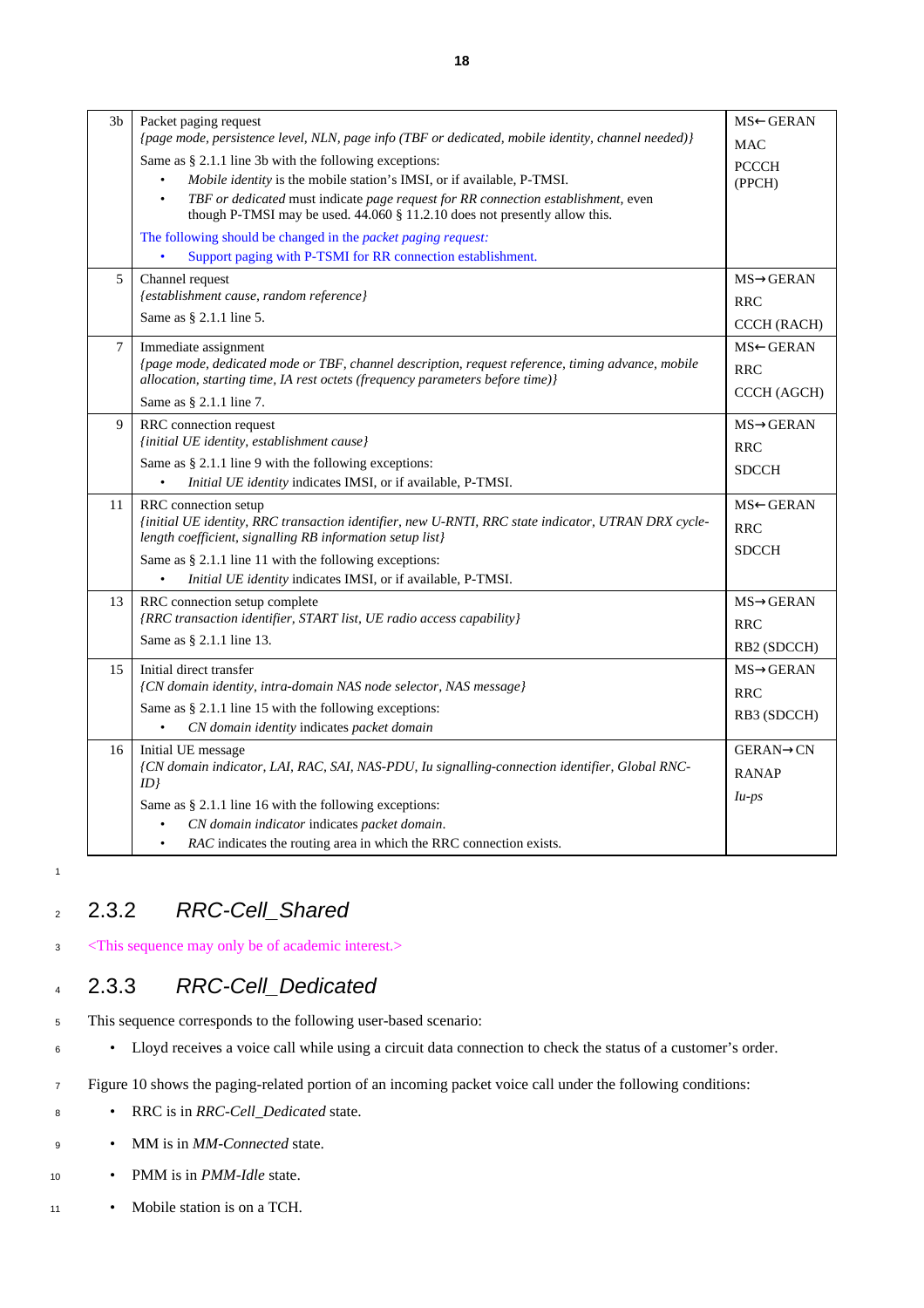#### <sup>1</sup> **Figure 5: Incoming packet voice call –** *RRC-Cell\_Dedicated***, assign dedicated channel**

| MS             |                                                                                                                                                                                                                                                                                           | <b>GERAN</b>                                                                                                                            | CN                    | TE                                                    |
|----------------|-------------------------------------------------------------------------------------------------------------------------------------------------------------------------------------------------------------------------------------------------------------------------------------------|-----------------------------------------------------------------------------------------------------------------------------------------|-----------------------|-------------------------------------------------------|
| $\overline{2}$ |                                                                                                                                                                                                                                                                                           | Paging                                                                                                                                  | <b>INVITE</b> request | $\overline{2}$                                        |
|                | Paging                                                                                                                                                                                                                                                                                    |                                                                                                                                         |                       |                                                       |
| 4              | Initial direct transfer<br>{service request (paging response)}                                                                                                                                                                                                                            | Initial UE message                                                                                                                      |                       | $\overline{4}$                                        |
| 6              |                                                                                                                                                                                                                                                                                           | {service request (paging response)}                                                                                                     |                       | 6                                                     |
|                |                                                                                                                                                                                                                                                                                           |                                                                                                                                         |                       |                                                       |
| 8              |                                                                                                                                                                                                                                                                                           |                                                                                                                                         |                       | 8                                                     |
|                |                                                                                                                                                                                                                                                                                           |                                                                                                                                         |                       |                                                       |
| 10             |                                                                                                                                                                                                                                                                                           |                                                                                                                                         |                       | 10                                                    |
|                |                                                                                                                                                                                                                                                                                           |                                                                                                                                         |                       |                                                       |
| Line           | <b>Description</b>                                                                                                                                                                                                                                                                        |                                                                                                                                         |                       | <b>Direction</b><br><b>Protocol</b><br><b>Channel</b> |
| 1              | <b>INVITE</b> request                                                                                                                                                                                                                                                                     |                                                                                                                                         |                       | $CN \leftarrow TE$                                    |
|                | Lloyd's customer calls. The TE calling-user agent initiates the voice call by sending an <i>INVITE</i>                                                                                                                                                                                    |                                                                                                                                         |                       | <b>SIP</b>                                            |
|                | request to Lloyd's SIP URL (Session Initiation Protocol Uniform Resource Locator). Based on the<br>context associated with the URL and the contents of the SIP message, the CN determines that it has to                                                                                  |                                                                                                                                         |                       |                                                       |
|                | page the mobile station with a paging cause of terminating conversational call.                                                                                                                                                                                                           |                                                                                                                                         |                       |                                                       |
| 2              | Paging                                                                                                                                                                                                                                                                                    |                                                                                                                                         |                       | GERAN←CN                                              |
|                | (CN domain indicator, permanent NAS UE identity, temporary UE identity, paging area ID, paging                                                                                                                                                                                            |                                                                                                                                         |                       |                                                       |
|                | cause, non-searching indication, DRX cycle-length coefficient}                                                                                                                                                                                                                            |                                                                                                                                         |                       | <b>RANAP</b>                                          |
|                | Same as $\S 2.1.1$ line 2 except for the following:                                                                                                                                                                                                                                       |                                                                                                                                         |                       | $Iu-ps$                                               |
|                | ٠                                                                                                                                                                                                                                                                                         |                                                                                                                                         |                       |                                                       |
|                | CN domain indicator indicates packet domain.<br>Temporary UE identity, if included, is the P-TMSI.                                                                                                                                                                                        |                                                                                                                                         |                       |                                                       |
|                | Paging area ID, if included, is the RAI. If the message contains no paging area ID,                                                                                                                                                                                                       |                                                                                                                                         |                       |                                                       |
|                | GERAN will page in all cells under its control.<br>Paging cause, if included, indicates terminating conversational call.                                                                                                                                                                  |                                                                                                                                         |                       |                                                       |
|                |                                                                                                                                                                                                                                                                                           |                                                                                                                                         |                       |                                                       |
| 3              | Paging<br>{RRC transaction identifier, paging cause, CN domain identity, paging record type identifier}                                                                                                                                                                                   |                                                                                                                                         |                       | MS←GERAN                                              |
|                | Since the GERAN RRC is in RRC-Cell_Dedicated state for this IMSI, it knows where the mobile                                                                                                                                                                                               |                                                                                                                                         |                       | <b>RRC</b>                                            |
|                | station is and it has radio bearers established to that mobile station. It therefore sends a CN-initiated<br>paging message on RB3. Upon receipt of the paging message, the MS MAC informs its non-access<br>stratum that the core network has paged it. The MS NAS responds to the page. |                                                                                                                                         |                       | RB3 (FACCH)                                           |
|                | this identifier.                                                                                                                                                                                                                                                                          | RRC transaction identifier identifies the transaction. Subsequent messages in the transaction use                                       |                       |                                                       |
|                | Paging cause indicates terminating conversational call.<br>$\bullet$                                                                                                                                                                                                                      |                                                                                                                                         |                       |                                                       |
|                | CN domain identity indicates packet domain.<br>٠                                                                                                                                                                                                                                          |                                                                                                                                         |                       |                                                       |
|                | $\bullet$                                                                                                                                                                                                                                                                                 | <i>Paging record type identifier indicates P-TMSI.</i> <does and="" if="" indicate="" it="" p-tmsi,="" really="" so,="" why?=""></does> |                       |                                                       |
|                | The following should be added to 44.018:                                                                                                                                                                                                                                                  |                                                                                                                                         |                       |                                                       |
|                | A paging message based on 25.331 paging type 2.                                                                                                                                                                                                                                           |                                                                                                                                         |                       |                                                       |
| 5              | Initial direct transfer                                                                                                                                                                                                                                                                   |                                                                                                                                         |                       | $MS \rightarrow GERAN$                                |
|                | {CN domain identity, intra-domain NAS node selector, NAS message}                                                                                                                                                                                                                         |                                                                                                                                         |                       | <b>RRC</b>                                            |
|                | The MS RRC initiates a signaling connection to the packet CN and forwards the MS NAS paging<br>response.                                                                                                                                                                                  |                                                                                                                                         |                       | RB3 (FACCH)                                           |
|                | CN domain identity indicates packet domain.<br>٠                                                                                                                                                                                                                                          |                                                                                                                                         |                       |                                                       |
|                | $\bullet$<br>connection.                                                                                                                                                                                                                                                                  | <i>Intra-domain NAS node selector</i> indicates the NAS node to which the MS wants to establish a                                       |                       |                                                       |
|                | $\bullet$                                                                                                                                                                                                                                                                                 | NAS message contains the service request message indicating paging response.                                                            |                       |                                                       |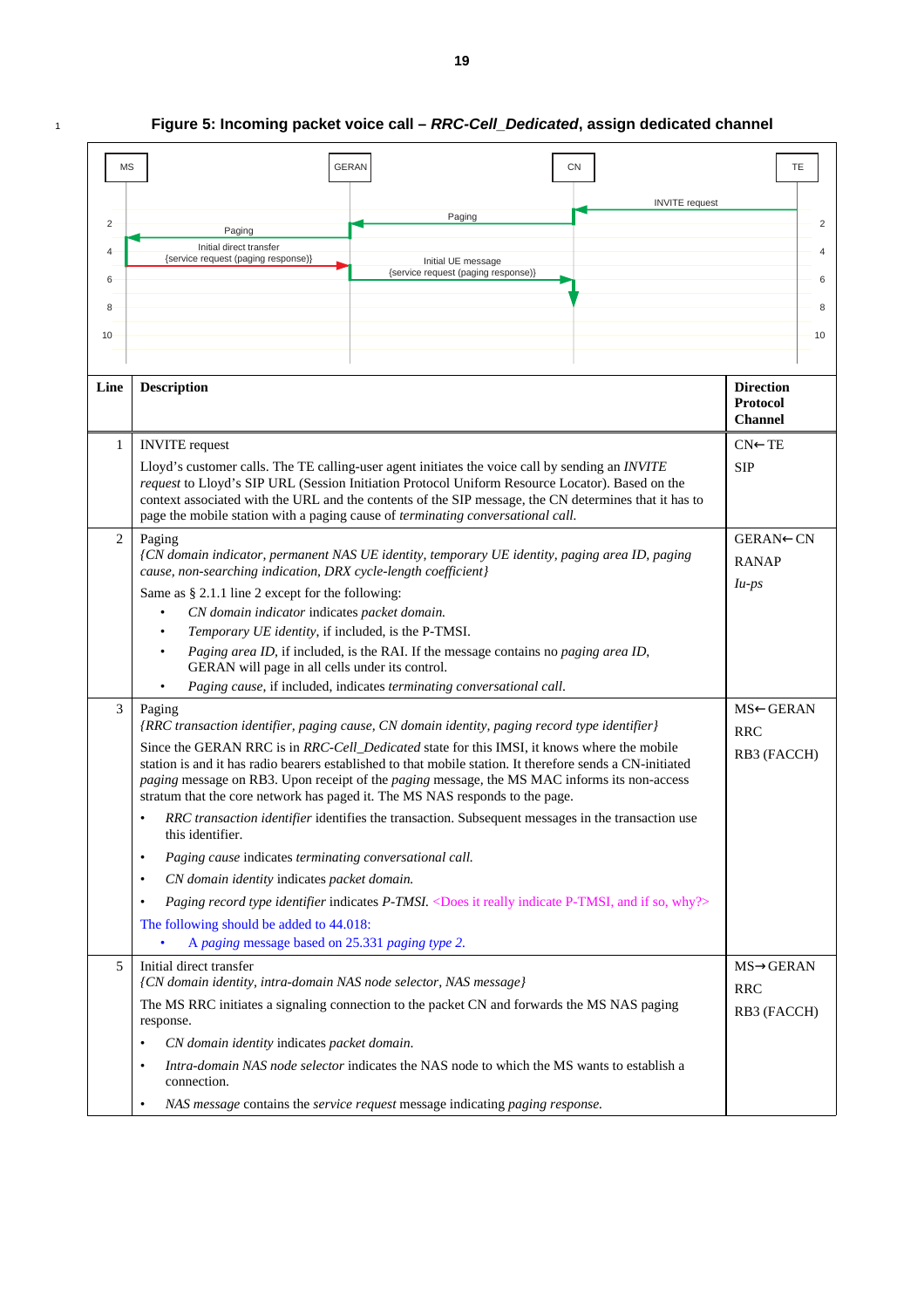| 6                                                         | Initial UE message<br>(CN domain indicator, LAI, RAC, SAI, NAS-PDU, Iu signalling-connection identifier, Global<br>$RNC$ -ID} | $GERAN \rightarrow CN$<br><b>RANAP</b> |
|-----------------------------------------------------------|-------------------------------------------------------------------------------------------------------------------------------|----------------------------------------|
| Same as $\S 2.1.1$ line 16 except for the following:      |                                                                                                                               | $1u$ - $ps$                            |
| CN domain indicator indicates packet domain.<br>$\bullet$ |                                                                                                                               |                                        |
|                                                           | <i>RAC</i> indicates the routing area in which the RRC connection exists.<br>٠                                                |                                        |

## <sup>2</sup> 2.3.4 *RRC-GRA\_PCH*

<sup>3</sup> <This sequence may only be of academic interest.>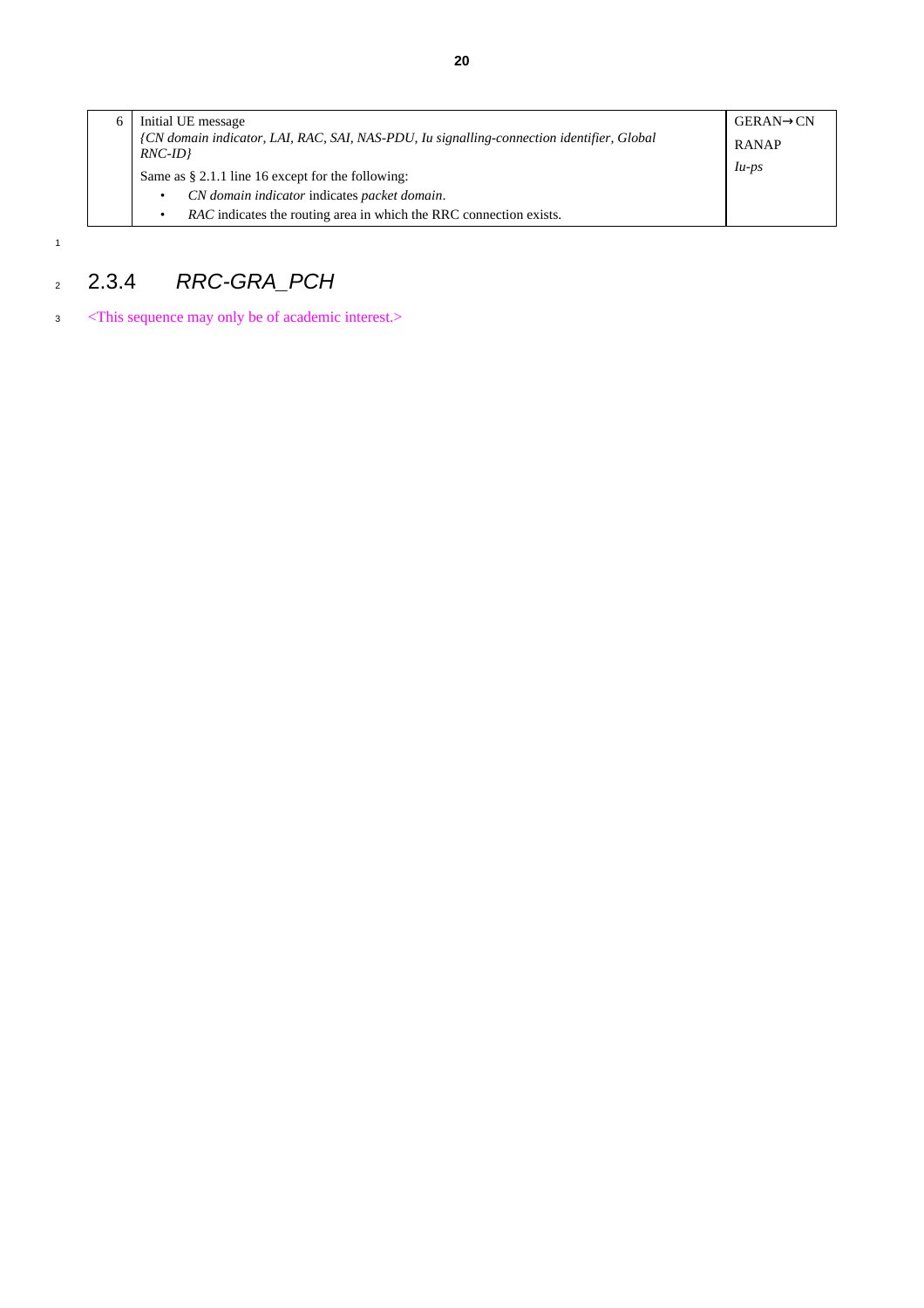## 1 2.4 Incoming packet voice call – assign shared channel

- In this section, a packet voice call will arrive over the *Iu-ps* interface. The GERAN RRC assigns a shared channel for the mobile station to respond to the page.
- Sequences assume the following:
- TBFs persist long enough for transactions to proceed without multiple channel requests and assignments.
- Multiple signalling radio bearers can share a TBF.
- The MS and GERAN use one-phase packet access.

### 2.4.1 *RRC-Idle*, CCCH

- This sequence corresponds to the following user-based scenario:
- Lloyd receives a voice call.
- Figure 6 shows the paging-related portion of an incoming packet voice call under the following conditions:
- RRC is in *RRC-Idle* mode.
- MM is in *MM-Idle* state.
- PMM is in *PMM-Idle* state.
- Mobile station camps on a CCCH.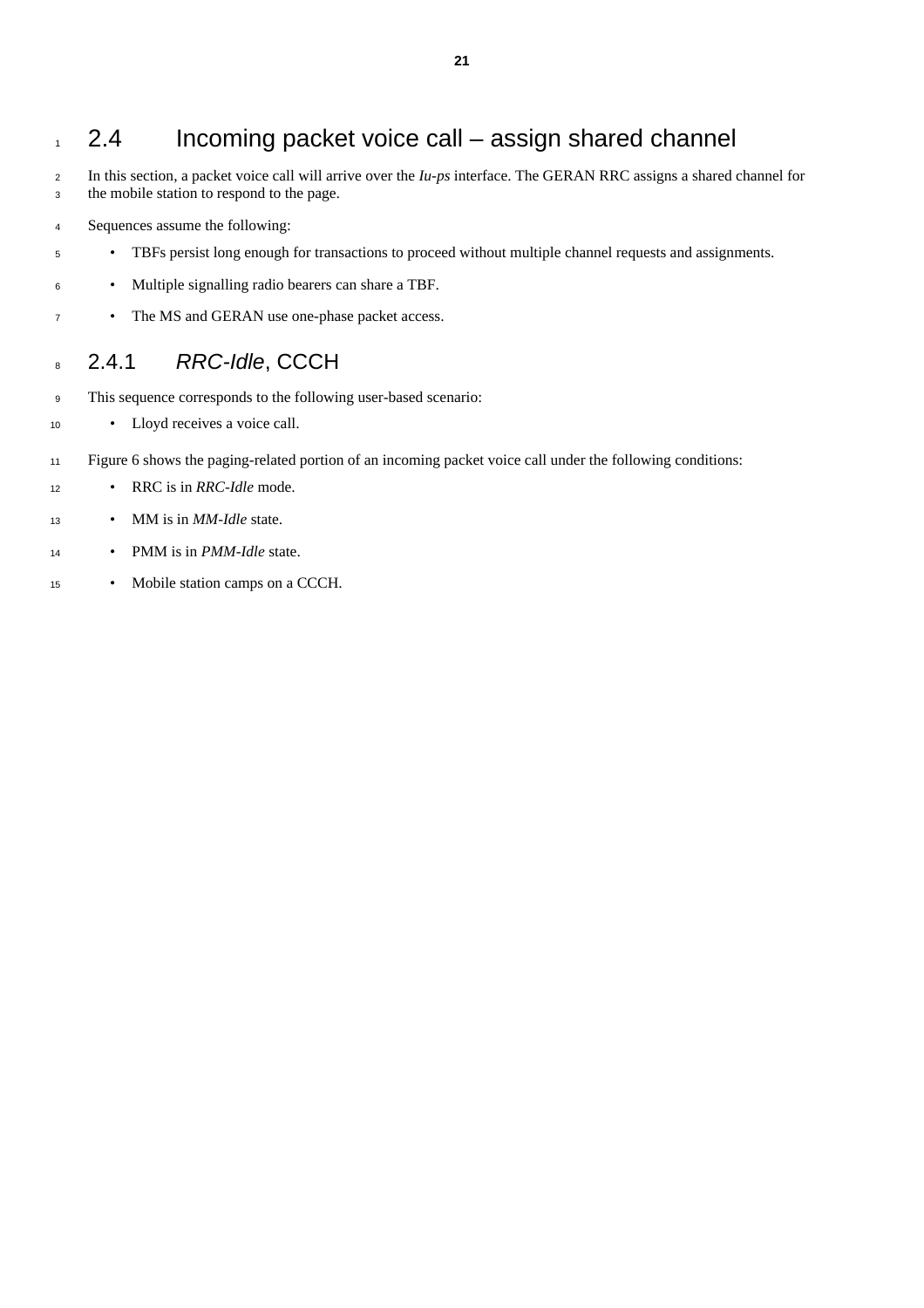#### <sup>1</sup> **Figure 6: Incoming packet voice call –** *RRC-Idle,* **CCCH, assign shared channel**

| <b>MS</b>       | <b>GERAN</b>                                                                                                                                                                                                            |                                                           | <b>CN</b>             | TE                                                    |                |
|-----------------|-------------------------------------------------------------------------------------------------------------------------------------------------------------------------------------------------------------------------|-----------------------------------------------------------|-----------------------|-------------------------------------------------------|----------------|
|                 |                                                                                                                                                                                                                         |                                                           | <b>INVITE</b> request |                                                       |                |
| $\overline{2}$  | Paging request                                                                                                                                                                                                          | Paging                                                    |                       |                                                       | $\overline{2}$ |
| 4               | Channel request                                                                                                                                                                                                         |                                                           |                       |                                                       | 4              |
| 6               | Immediate assignment                                                                                                                                                                                                    |                                                           |                       |                                                       | 6              |
| 8               | RRC connection request                                                                                                                                                                                                  |                                                           |                       |                                                       | 8              |
| 10 <sup>°</sup> | Packet downlink assignment                                                                                                                                                                                              |                                                           |                       |                                                       | 10             |
| 12 <sup>°</sup> | RRC connection setup                                                                                                                                                                                                    |                                                           |                       |                                                       | 12             |
| 14              | RRC connection setup complete                                                                                                                                                                                           |                                                           |                       |                                                       | 14             |
| 16              | Initial direct transfer<br>{service request (paging response)}                                                                                                                                                          |                                                           |                       |                                                       | 16             |
| 18              |                                                                                                                                                                                                                         | Initial UE message<br>{service request (paging response)} |                       |                                                       | 18             |
|                 |                                                                                                                                                                                                                         |                                                           |                       |                                                       |                |
| 20 <sup>°</sup> |                                                                                                                                                                                                                         |                                                           |                       |                                                       | 20             |
| Line            | <b>Description</b>                                                                                                                                                                                                      |                                                           |                       | <b>Direction</b><br><b>Protocol</b><br><b>Channel</b> |                |
| 1               | <b>INVITE</b> request                                                                                                                                                                                                   |                                                           |                       | $CN \leftarrow TE$                                    |                |
|                 | Lloyd's customer calls. The TE calling-user agent initiates the voice call by sending an <i>INVITE</i>                                                                                                                  |                                                           |                       | <b>SIP</b>                                            |                |
|                 | request to Lloyd's SIP URL (Session Initiation Protocol Uniform Resource Locator). Based on the<br>context associated with the URL and the contents of the SIP message, the CN determines that it has to                |                                                           |                       |                                                       |                |
|                 | page the mobile station with a paging cause of terminating conversational call.                                                                                                                                         |                                                           |                       |                                                       |                |
| 2               | Paging                                                                                                                                                                                                                  |                                                           |                       | GERAN←CN                                              |                |
|                 | (CN domain indicator, permanent NAS UE identity, temporary UE identity, paging area ID, paging                                                                                                                          |                                                           |                       | <b>RANAP</b>                                          |                |
|                 | cause, non-searching indication, DRX cycle-length coefficient}                                                                                                                                                          |                                                           |                       | $\mu$ -ps                                             |                |
|                 | Same as $\S 2.1.1$ line 2 except for the following:                                                                                                                                                                     |                                                           |                       |                                                       |                |
|                 | CN domain indicator indicates packet domain.<br>$\bullet$<br>Temporary UE identity, if included, is the P-TMSI.                                                                                                         |                                                           |                       |                                                       |                |
|                 | <i>Paging area ID,</i> if included, is the RAI. If the message contains no <i>paging area ID</i> ,                                                                                                                      |                                                           |                       |                                                       |                |
|                 | GERAN will page in all cells under its control.                                                                                                                                                                         |                                                           |                       |                                                       |                |
| 3               | Paging request                                                                                                                                                                                                          |                                                           |                       | MS←GERAN                                              |                |
|                 | {page mode, channel needed, mobile identity, P1 rest octets}                                                                                                                                                            |                                                           |                       | <b>RRC</b>                                            |                |
|                 | Same as § 2.1.1 line 3 except for the following:                                                                                                                                                                        |                                                           |                       | CCCH (PCH)                                            |                |
|                 | Channel needed indicates any channel.                                                                                                                                                                                   |                                                           |                       |                                                       |                |
|                 | Mobile identity is the mobile station's IMSI, or if available, P-TMSI.<br>P1 rest octets indicates packet-paging procedure. RRC only includes this information if<br>$\bullet$                                          |                                                           |                       |                                                       |                |
|                 | mobile identity is IMSI. If mobile identity is P-TMSI, packet-paging procedure is<br>assumed.                                                                                                                           |                                                           |                       |                                                       |                |
| 5               | Channel request                                                                                                                                                                                                         |                                                           |                       | $MS \rightarrow GERAN$                                |                |
|                 | {establishment cause, random reference}                                                                                                                                                                                 |                                                           |                       | <b>RRC</b>                                            |                |
|                 | Same as $\S 2.1.1$ line 5 except for the following:<br>Establishment cause indicates one-phase packet access.                                                                                                           |                                                           |                       | CCCH (RACH)                                           |                |
| 7               | Immediate assignment                                                                                                                                                                                                    |                                                           |                       | MS←GERAN                                              |                |
|                 | (page mode, dedicated mode or TBF, packet-channel description, request reference, timing advance,<br>mobile allocation, starting time, IA rest octets (packet uplink assignment)}                                       |                                                           |                       | <b>RRC</b>                                            |                |
|                 | The GERAN RRC assigns a PDCH.                                                                                                                                                                                           |                                                           |                       | CCCH (AGCH)                                           |                |
|                 | Dedicated mode or TBF indicates TBF.<br>$\bullet$                                                                                                                                                                       |                                                           |                       |                                                       |                |
|                 | Packet-channel description specifies parameters for the PDCH.<br>$\bullet$                                                                                                                                              |                                                           |                       |                                                       |                |
|                 | Request reference comprises the contents of the <i>channel request</i> message and the frame number in<br>$\bullet$<br>which the <i>channel request</i> message was received. It is used to address the mobile station. |                                                           |                       |                                                       |                |
|                 | IA rest octets contains a packet uplink assignment.                                                                                                                                                                     |                                                           |                       |                                                       |                |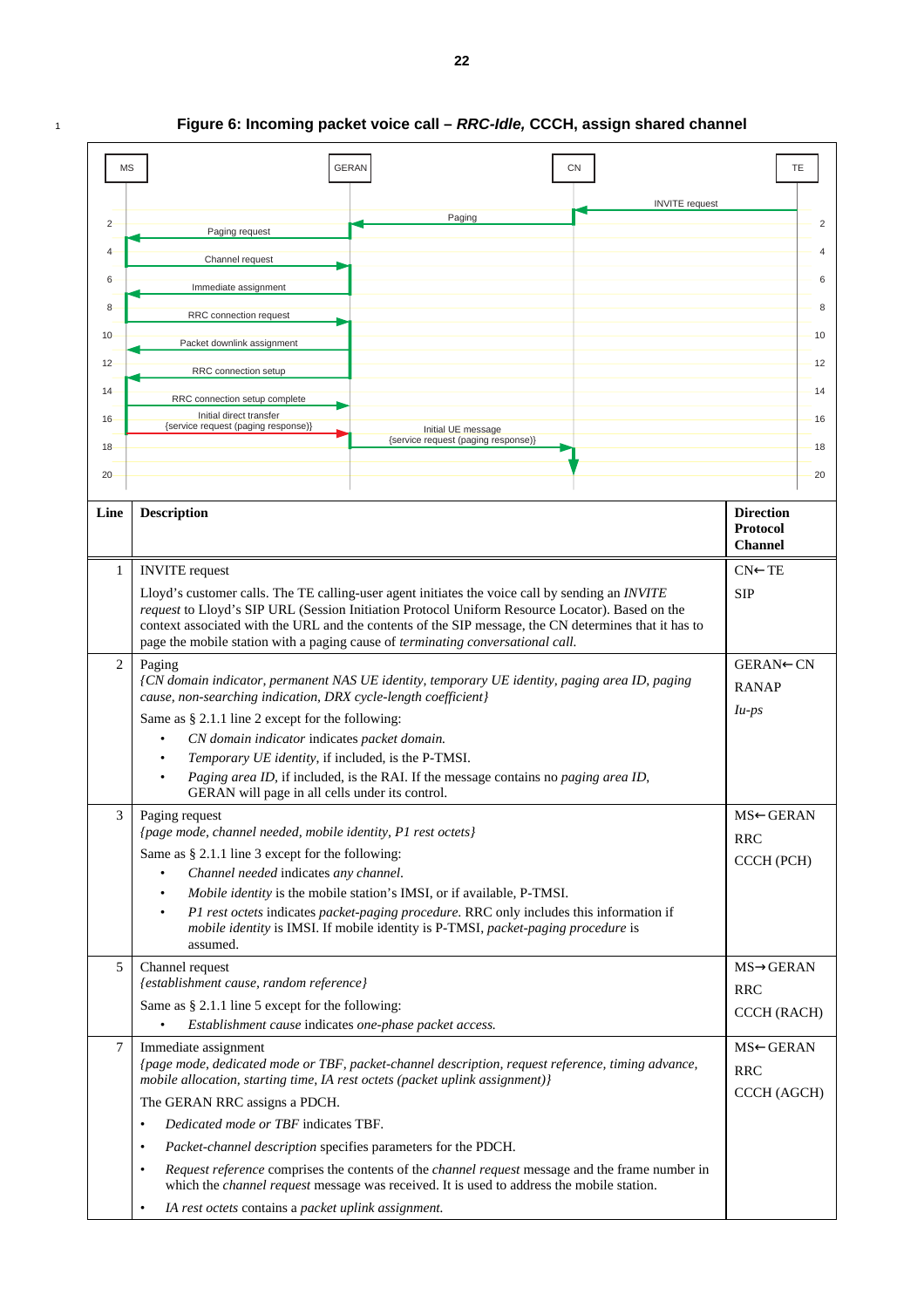| 9  | RRC connection request<br>{initial UE identity, establishment cause}                                                                                                                                                                                                                                            | $MS \rightarrow GERAN$                 |
|----|-----------------------------------------------------------------------------------------------------------------------------------------------------------------------------------------------------------------------------------------------------------------------------------------------------------------|----------------------------------------|
|    | Same as § 2.1.1 line 9 except for the following:                                                                                                                                                                                                                                                                | <b>RRC</b>                             |
|    | $\bullet$<br>Initial UE identity indicates IMSI, or if available, P-TMSI.                                                                                                                                                                                                                                       | <b>PDTCH</b>                           |
|    | $\bullet$<br>Establishment cause indicates terminating conversational call.                                                                                                                                                                                                                                     |                                        |
| 11 | Packet downlink assignment<br>(page mode, persistence level, global TFI, MAC mode, RLC mode, control ack, timeslot allocation,<br>packet timing advance, P0, BTS pwr-control mode, PR mode, frequency parameters, downlink TFI<br>assignment, power-control parameters, TBF starting time, measurement mapping} | MS←GERAN<br><b>MAC</b><br><b>PACCH</b> |
|    | Under control of the GERAN RRC, the GERAN MAC allocates a downlink TBF so that the GERAN<br>RRC can reply.                                                                                                                                                                                                      |                                        |
|    | <i>Global TFI</i> is the uplink TFI assigned in line 7. It is used to address the mobile station.<br>$\bullet$                                                                                                                                                                                                  |                                        |
|    | <i>MAC mode</i> indicates any of the four allocation modes: dynamic, extended dynamic, fixed, fixed<br>$\bullet$<br>half-duplex.                                                                                                                                                                                |                                        |
|    | RLC mode indicates acknowledged.<br>$\bullet$                                                                                                                                                                                                                                                                   |                                        |
|    | Downlink TFI assignment assigns a TFI for the downlink TBF.                                                                                                                                                                                                                                                     |                                        |
| 13 | RRC connection setup<br>(initial UE identity, RRC transaction identifier, new G-RNTI, RRC state indicator, UTRAN DRX cycle-<br>length coefficient, signalling RB information setup list}                                                                                                                        | MS←GERAN<br><b>RRC</b><br><b>PDTCH</b> |
|    | Same as $\S 2.1.1$ line 11 except for the following:<br>Initial UE identity indicates IMSI, or if available, P-TMSI.<br>RRC state indicator specifies that the mobile station enter RRC-Cell Shared state.<br>$\bullet$                                                                                         |                                        |
| 15 | RRC connection setup complete<br>{RRC transaction identifier, START list, UE radio access capability}                                                                                                                                                                                                           | $MS \rightarrow GERAN$<br><b>RRC</b>   |
|    | Same as $\S 2.1.1$ line 13 except for the following:<br><i>START list</i> identifies the CN domain (packet) and initializes the 20 most-significant bits of<br>the hyperframe numbers.                                                                                                                          | RB2 (PDTCH)                            |
| 17 | Initial direct transfer<br>{CN domain identity, intra-domain NAS node selector, NAS message}                                                                                                                                                                                                                    | $MS \rightarrow GERAN$<br><b>RRC</b>   |
|    | The MS RRC initiates a signaling connection to the packet CN and forwards the MS NAS paging<br>response.                                                                                                                                                                                                        | RB3 (PDTCH)                            |
|    | CN domain identity indicates packet domain.<br>$\bullet$                                                                                                                                                                                                                                                        |                                        |
|    | <i>Intra-domain NAS node selector</i> indicates the NAS node to which the MS wants to establish a<br>$\bullet$<br>connection.                                                                                                                                                                                   |                                        |
|    | NAS message contains the service request message indicating paging response.                                                                                                                                                                                                                                    |                                        |
| 18 | Initial UE message<br>(CN domain indicator, LAI, RAC, SAI, NAS-PDU, Iu signalling-connection identifier, Global<br>$RNC$ -ID}                                                                                                                                                                                   | $GERAN \rightarrow CN$<br><b>RANAP</b> |
|    | Same as § 2.1.1 line 16 except for the following:                                                                                                                                                                                                                                                               | $Iu-ps$                                |
|    | CN domain indicator indicates packet domain.                                                                                                                                                                                                                                                                    |                                        |
|    | <i>RAC</i> indicates the routing area in which the RRC connection exists.<br>$\bullet$                                                                                                                                                                                                                          |                                        |

## <sup>2</sup> 2.4.2 *RRC-Idle*, PCCCH

<sup>3</sup> This sequence corresponds to the following user-based scenario:

<sup>4</sup> • Lloyd receives a voice call.

<sup>5</sup> Figure 7 shows the paging-related portion of an incoming packet voice call under the following conditions:

- <sup>6</sup> RRC is in *RRC-Idle* mode.
- <sup>7</sup> MM is in *MM-Idle* state.
- <sup>8</sup> PMM is in *PMM-Idle* state.
- <sup>9</sup> Mobile station camps on a PCCCH.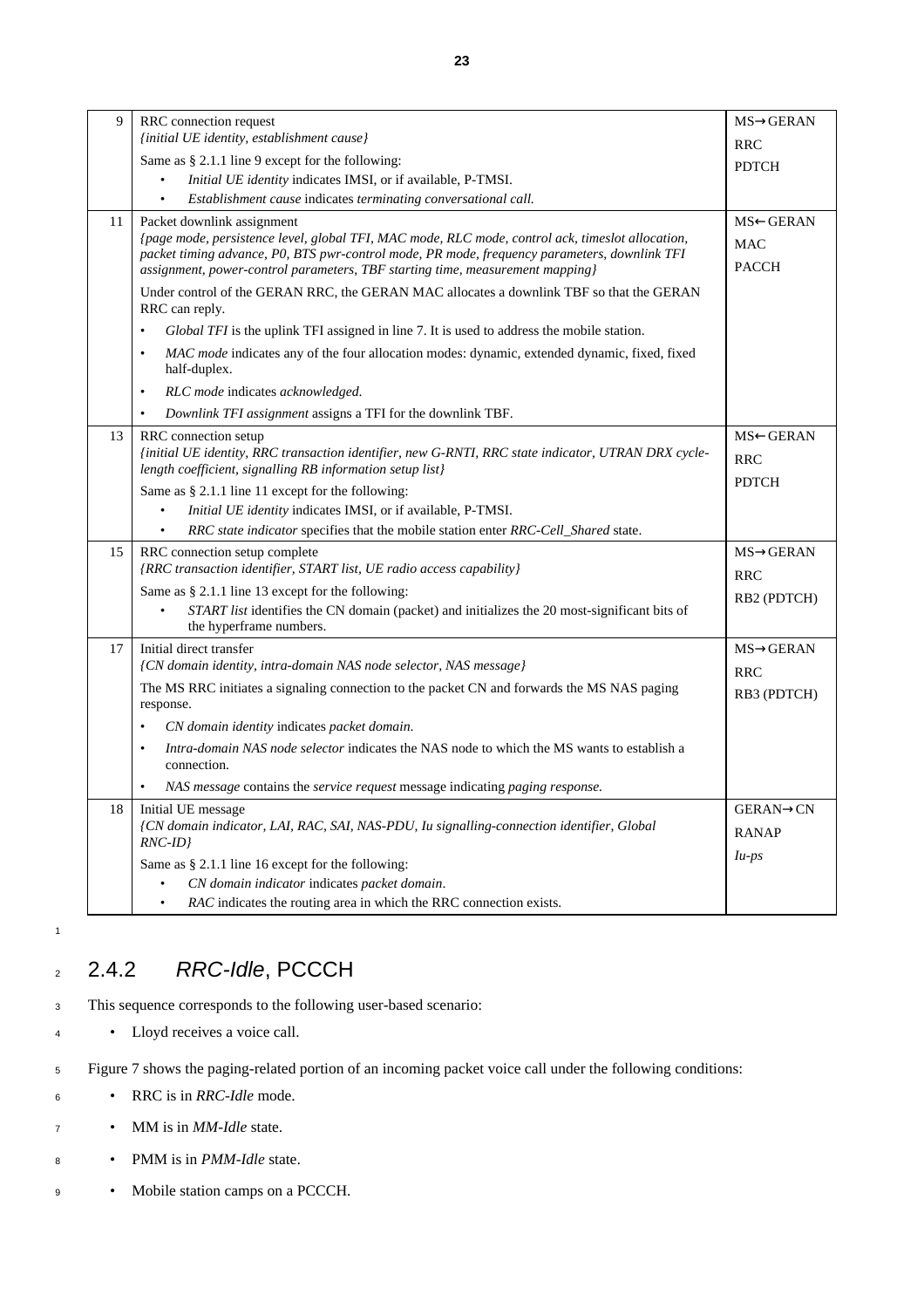| MS             | <b>GERAN</b>                                                                                                                                                                                             |                                                                                                                                                                                             | CN                    | TE                                                    |
|----------------|----------------------------------------------------------------------------------------------------------------------------------------------------------------------------------------------------------|---------------------------------------------------------------------------------------------------------------------------------------------------------------------------------------------|-----------------------|-------------------------------------------------------|
|                |                                                                                                                                                                                                          |                                                                                                                                                                                             | <b>INVITE</b> request |                                                       |
| $\overline{2}$ | Packet paging request                                                                                                                                                                                    | Paging                                                                                                                                                                                      |                       | $\overline{2}$                                        |
| 4              | Packet channel request                                                                                                                                                                                   |                                                                                                                                                                                             |                       | 4                                                     |
| 6              | Packet uplink assignment                                                                                                                                                                                 |                                                                                                                                                                                             |                       | 6                                                     |
| 8              | RRC connection request                                                                                                                                                                                   |                                                                                                                                                                                             |                       | 8                                                     |
| 10             | Packet downlink assignment                                                                                                                                                                               |                                                                                                                                                                                             |                       | 10                                                    |
| 12             | RRC connection setup                                                                                                                                                                                     |                                                                                                                                                                                             |                       | 12                                                    |
| 14             | RRC connection setup complete                                                                                                                                                                            |                                                                                                                                                                                             |                       | 14                                                    |
| 16             | Initial direct transfer<br>{service request (paging response)}                                                                                                                                           | Initial UE message                                                                                                                                                                          |                       | 16                                                    |
| 18             |                                                                                                                                                                                                          | {service request (paging response)}                                                                                                                                                         |                       | 18                                                    |
| 20             |                                                                                                                                                                                                          |                                                                                                                                                                                             |                       | 20                                                    |
| Line           | <b>Description</b>                                                                                                                                                                                       |                                                                                                                                                                                             |                       | <b>Direction</b><br><b>Protocol</b><br><b>Channel</b> |
| 1              | <b>INVITE</b> request                                                                                                                                                                                    |                                                                                                                                                                                             |                       | $CN \leftarrow TE$                                    |
|                | Lloyd's customer calls. The TE calling-user agent initiates the voice call by sending an <i>INVITE</i>                                                                                                   |                                                                                                                                                                                             |                       | <b>SIP</b>                                            |
|                | request to Lloyd's SIP URL (Session Initiation Protocol Uniform Resource Locator). Based on the<br>context associated with the URL and the contents of the SIP message, the CN determines that it has to |                                                                                                                                                                                             |                       |                                                       |
|                | page the mobile station with a paging cause of terminating conversational call.                                                                                                                          |                                                                                                                                                                                             |                       |                                                       |
| $\overline{2}$ | Paging<br>(CN domain indicator, permanent NAS UE identity, temporary UE identity, paging area ID, paging                                                                                                 |                                                                                                                                                                                             |                       | <b>GERAN←CN</b><br><b>RANAP</b>                       |
|                | cause, non-searching indication, DRX cycle-length coefficient}                                                                                                                                           |                                                                                                                                                                                             |                       | $\mu$ -ps                                             |
| 3              | Same as § 2.4.1 line 2.<br>Packet paging request                                                                                                                                                         |                                                                                                                                                                                             |                       | MS←GERAN                                              |
|                | (page mode, persistence level, NLN, page info (TBF or dedicated, mobile identity, channel needed))                                                                                                       |                                                                                                                                                                                             |                       | <b>RRC</b>                                            |
|                | Same as 2.1.1 line 3b except for the following:                                                                                                                                                          |                                                                                                                                                                                             |                       | <b>PCCCH</b>                                          |
|                | TBF or dedicated indicates TBF establishment.                                                                                                                                                            | Mobile identity is the mobile station's IMSI, or if available, P-TMSI.                                                                                                                      |                       | (PPCH)                                                |
|                |                                                                                                                                                                                                          | Channel needed is not sent because this information element only applies to circuit calls.                                                                                                  |                       |                                                       |
| 5              | Packet channel request<br>{establishment cause, random bits}                                                                                                                                             |                                                                                                                                                                                             |                       | $MS \rightarrow GERAN$                                |
|                | Under control of the MS RRC, the MS MAC requests a channel to respond to the page.                                                                                                                       |                                                                                                                                                                                             |                       | <b>RRC</b><br><b>PCCCH</b>                            |
|                | $\bullet$<br>$access$ ?>                                                                                                                                                                                 | Establishment cause indicates page response. <should cause="" establishment="" indicate="" one-phase<="" th=""><th></th><th>(PRACH)</th></should>                                           |                       | (PRACH)                                               |
| $\overline{7}$ | Packet uplink assignment                                                                                                                                                                                 |                                                                                                                                                                                             |                       | MS←GERAN                                              |
|                | {page mode, persistence level, packet-request reference, channel-coding command, TLLI-block<br>channel coding, packet timing advance, frequency parameters, allocation (uplink TFI assignment)}          |                                                                                                                                                                                             |                       | <b>RRC</b>                                            |
|                | Under control of the GERAN RRC, the GERAN MAC allocates an uplink TBF.                                                                                                                                   |                                                                                                                                                                                             |                       | <b>PCCCH</b><br>(PAGCH)                               |
|                | $\bullet$<br>mobile station.                                                                                                                                                                             | Packet-request reference comprises the contents of the packet channel request and the frame<br>number in which the GERAN MAC received the packet channel request. It is used to address the |                       |                                                       |
|                | Uplink TFI assignment assigns a TFI for the uplink TBF.<br>$\bullet$                                                                                                                                     |                                                                                                                                                                                             |                       |                                                       |
| 9              | RRC connection request<br>{initial UE identity, establishment cause}                                                                                                                                     |                                                                                                                                                                                             |                       | $MS \rightarrow GERAN$                                |
|                | Same as § 2.4.1 line 9.                                                                                                                                                                                  |                                                                                                                                                                                             |                       | <b>RRC</b><br><b>PDTCH</b>                            |
|                |                                                                                                                                                                                                          |                                                                                                                                                                                             |                       |                                                       |

### <sup>1</sup> **Figure 7: Incoming packet voice call –** *RRC Idle,* **PCCCH, assign shared channel**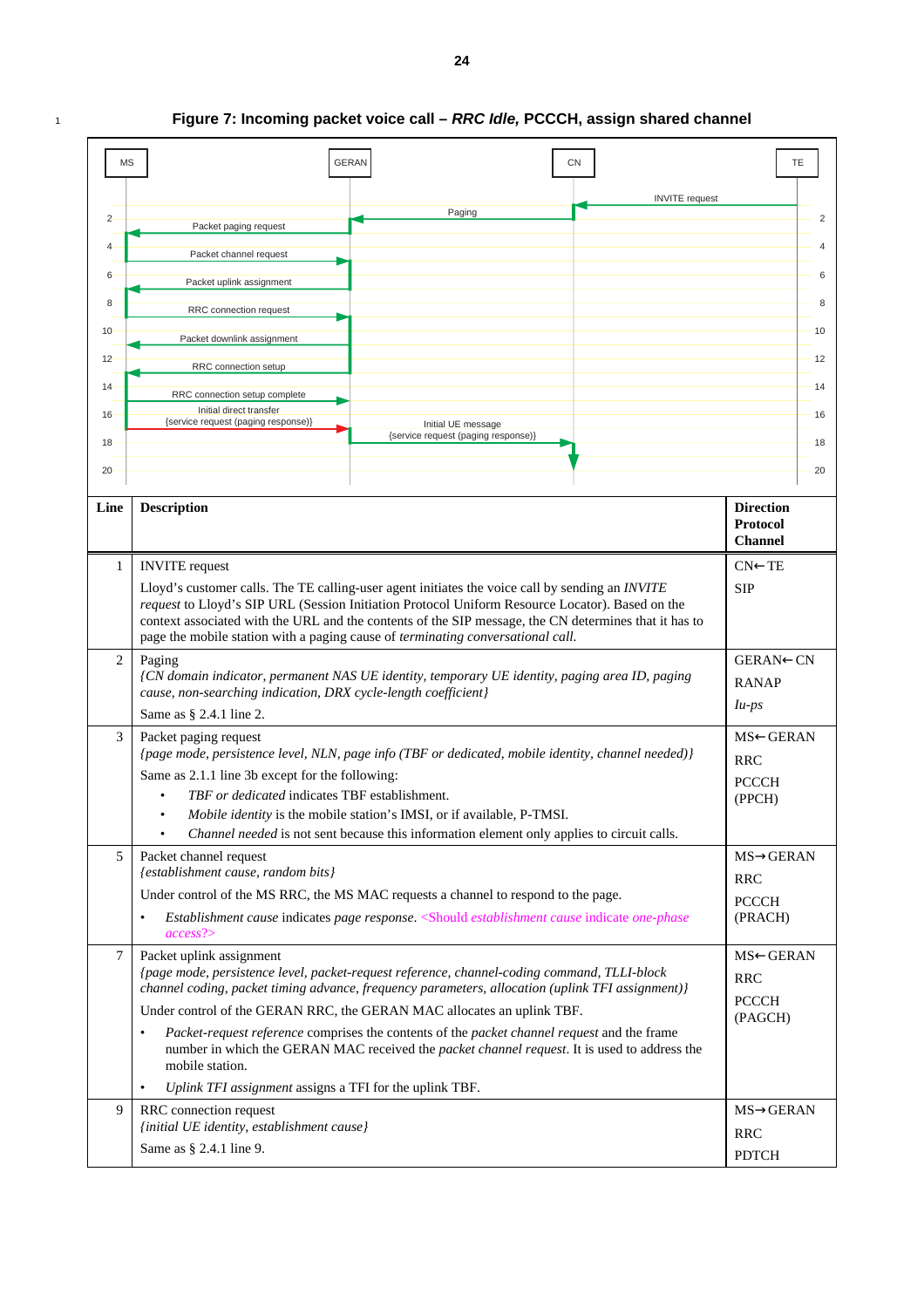| 11 | Packet downlink assignment<br>(page mode, persistence level, global TFI, MAC mode, RLC mode, control ack, timeslot allocation,<br>packet timing advance, P0, BTS pwr-control mode, PR mode, frequency parameters, downlink TFI<br>assignment, power-control parameters, TBF starting time, measurement mapping $\{$<br>Same as § 2.4.1 line 11. | MS←GERAN<br><b>MAC</b><br><b>PACCH</b>              |
|----|-------------------------------------------------------------------------------------------------------------------------------------------------------------------------------------------------------------------------------------------------------------------------------------------------------------------------------------------------|-----------------------------------------------------|
| 13 | RRC connection setup<br>finitial UE identity, RRC transaction identifier, new G-RNTI, RRC state indicator, UTRAN DRX cycle-<br>length coefficient, signalling RB information setup list}<br>Same as § 2.4.1 line 13.                                                                                                                            | $MS \leftarrow GERAN$<br><b>RRC</b><br><b>PDTCH</b> |
| 15 | RRC connection setup complete<br><i>{RRC transaction identifier, START list, UE radio access capability}</i><br>Same as § 2.4.1 line 15.                                                                                                                                                                                                        | $MS \rightarrow GERAN$<br><b>RRC</b><br>RB2 (PDTCH) |
| 17 | Initial direct transfer<br>{CN domain identity, intra-domain NAS node selector, NAS message}<br>Same as § 2.4.1 line 17.                                                                                                                                                                                                                        | $MS \rightarrow GERAN$<br><b>RRC</b><br>RB3 (PDTCH) |
| 18 | Initial UE message<br>(CN domain indicator, LAI, RAC, SAI, NAS-PDU, Iu signalling-connection identifier, Global<br>$RNC$ -ID}<br>Same as § 2.4.1 line 18.                                                                                                                                                                                       | $GERAN \rightarrow CN$<br><b>RANAP</b><br>$Iu$ -ps  |

### <sup>2</sup> 2.4.3 *RRC-GRA\_PCH*, CCCH

- <sup>3</sup> This sequence corresponds to the following user-based scenario:
- <sup>4</sup> Lloyd receives a voice call.
- <sup>5</sup> Figure 8 shows the paging-related portion of an incoming packet voice call under the following conditions:
- <sup>6</sup> RRC is in *RRC-GRA\_PCH* state.
- <sup>7</sup> MM is in *MM-Idle* state.
- <sup>8</sup> PMM is in *PMM-Connected* state.
- <sup>9</sup> Mobile station is monitoring a CCCH.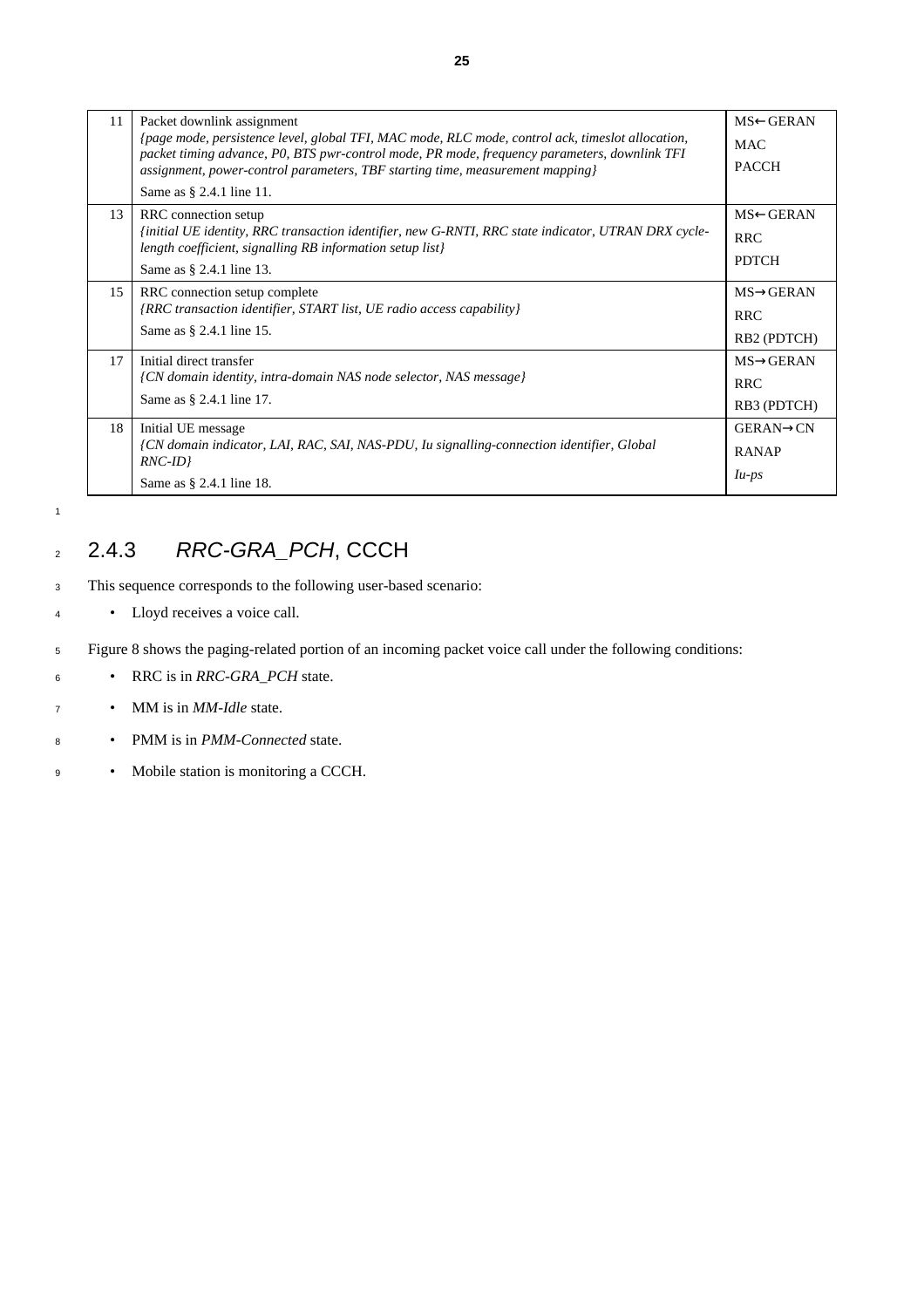### <sup>1</sup> **Figure 8: Incoming packet voice call –** *RRC-GRA\_PCH,* **CCCH, assign shared channel**

| <b>MS</b>       | <b>GERAN</b><br>CN                                                                                                                                                                                                         | TE                                                    |  |  |
|-----------------|----------------------------------------------------------------------------------------------------------------------------------------------------------------------------------------------------------------------------|-------------------------------------------------------|--|--|
|                 | <b>INVITE Request</b>                                                                                                                                                                                                      |                                                       |  |  |
| 2 <sup>1</sup>  | <b>INVITE Request</b><br>Paging request                                                                                                                                                                                    | $\overline{2}$                                        |  |  |
| 4               | Channel request                                                                                                                                                                                                            | $\overline{4}$                                        |  |  |
| 6               |                                                                                                                                                                                                                            | 6                                                     |  |  |
| 8               | Immediate assignment                                                                                                                                                                                                       | 8                                                     |  |  |
| 10 <sup>°</sup> | Cell update                                                                                                                                                                                                                | 10                                                    |  |  |
| 12 <sup>°</sup> | Packet downlink assignment                                                                                                                                                                                                 | 12                                                    |  |  |
|                 | Cell update confirm                                                                                                                                                                                                        |                                                       |  |  |
| 14              | <b>INVITE Request</b>                                                                                                                                                                                                      | 14                                                    |  |  |
| 16              |                                                                                                                                                                                                                            | 16                                                    |  |  |
|                 |                                                                                                                                                                                                                            |                                                       |  |  |
| Line            | <b>Description</b>                                                                                                                                                                                                         | <b>Direction</b><br><b>Protocol</b><br><b>Channel</b> |  |  |
| 1               | <b>INVITE</b> request                                                                                                                                                                                                      | $CN \leftarrow TE$                                    |  |  |
|                 | Lloyd's customer calls. The TE calling-user agent initiates the voice call by sending an INVITE                                                                                                                            | <b>SIP</b>                                            |  |  |
|                 | request to Lloyd's SIP URL (Session Initiation Protocol Uniform Resource Locator).                                                                                                                                         |                                                       |  |  |
| 2               | <b>INVITE</b> request                                                                                                                                                                                                      | GERAN←CN                                              |  |  |
|                 | Since the CN still has an <i>Iu</i> connection for this mobile station, it forwards the <i>INVITE request</i> to<br><b>GERAN.</b>                                                                                          | <b>GTP</b><br>$Iu-ps$                                 |  |  |
| 3               | Paging request                                                                                                                                                                                                             | MS←GERAN                                              |  |  |
|                 | {page mode, channel needed, mobile identity, P1 rest octets}                                                                                                                                                               |                                                       |  |  |
|                 | Since the GERAN RRC is in GRA_PCH state for this IMSI, it knows where the mobile station is<br>within a GERAN registration area. It therefore sends a GERAN-initiated paging request on all paging<br>channels in the GRA. |                                                       |  |  |
|                 | Channel needed indicates any channel.<br>$\bullet$                                                                                                                                                                         |                                                       |  |  |
|                 | Mobile identity is the mobile station's G-RNTI.<br>$\bullet$                                                                                                                                                               |                                                       |  |  |
|                 | P1 rest octets indicates packet-paging procedure. <presently, includes="" information<br="" only="" rrc="" this="">if mobile identity is IMSI.&gt;</presently,>                                                            |                                                       |  |  |
|                 | Change the <i>paging request</i> as specified in § 2.1.2.                                                                                                                                                                  |                                                       |  |  |
| 5               | Channel request<br>{establishment cause, random reference}                                                                                                                                                                 | $MS \rightarrow GERAN$                                |  |  |
|                 | Same as $\S$ 2.4.1 line 5.                                                                                                                                                                                                 | <b>RRC</b><br>CCCH (RACH)                             |  |  |
| 7               | Immediate assignment                                                                                                                                                                                                       | MS←GERAN                                              |  |  |
|                 | (page mode, dedicated mode or TBF, packet-channel description, request reference, timing advance,                                                                                                                          | <b>RRC</b>                                            |  |  |
|                 | mobile allocation, starting time, IA rest octets (packet uplink assignment)}<br>Same as § 2.4.1 line 7.                                                                                                                    | CCCH (AGCH)                                           |  |  |
| 9               | Cell update                                                                                                                                                                                                                | $MS \rightarrow GERAN$                                |  |  |
|                 | [U-RNTI, START list, AM_RLC error indication (RB2 or RB3), AM_RLC error indication (RB4 and                                                                                                                                | <b>RRC</b>                                            |  |  |
|                 | upwards), cell-update cause, RB-timer indicator}<br>Same as § 2.1.3 line 9 except for the following:                                                                                                                       | RB1 (PDTCH)                                           |  |  |
|                 | START list identifies the CN domain (packet) and initializes the 20 most-significant bits of<br>the hyperframe numbers.                                                                                                    |                                                       |  |  |
| 11              | Packet downlink assignment                                                                                                                                                                                                 | MS←GERAN                                              |  |  |
|                 | (page mode, persistence level, global TFI, MAC mode, RLC mode, control ack, timeslot allocation,<br>packet timing advance, P0, BTS pwr-control mode, PR mode, frequency parameters, downlink TFI                           | MAC                                                   |  |  |
|                 | assignment, power-control parameters, TBF starting time, measurement mapping}                                                                                                                                              | <b>PACCH</b>                                          |  |  |
|                 | Same as § 2.4.1 line 11.                                                                                                                                                                                                   |                                                       |  |  |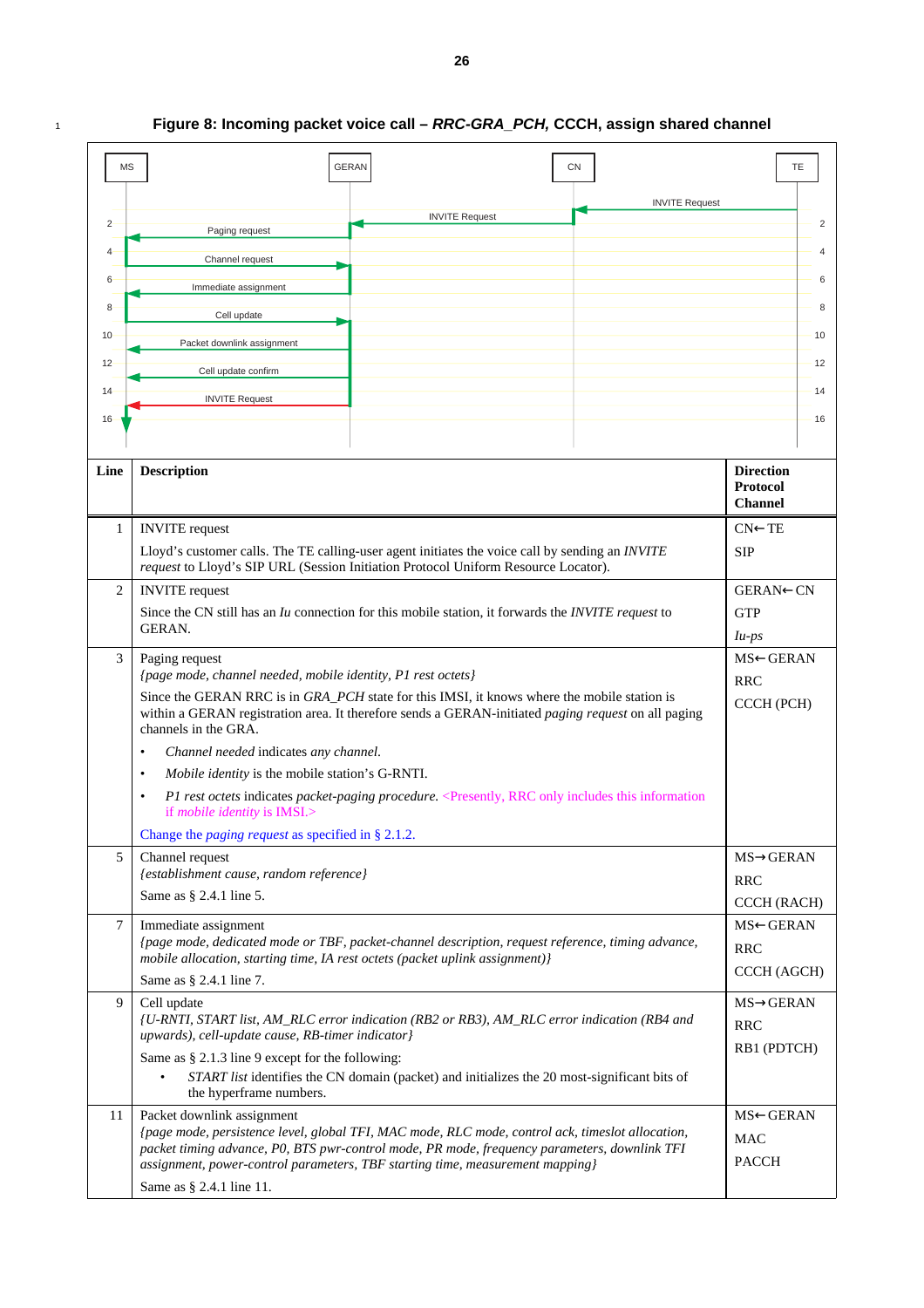| 13 | Cell update confirm<br>{RRC transaction identifier, activation time, RRC state indicator, UTRAN DRX cycle length<br>coefficient, RLC re-establish indicator (RB2 and RB3), RLC re-establish indicator (RB4 and upwards),<br><channel (reams="" and="" configuration="" elements="" information="" of="" of<br="" radio-resource="">dubious usefulness<math>&gt;&gt;l</math><br/>Same as <math>\S 2.1.3</math> line 11 except for the following:</channel> |                       |
|----|-----------------------------------------------------------------------------------------------------------------------------------------------------------------------------------------------------------------------------------------------------------------------------------------------------------------------------------------------------------------------------------------------------------------------------------------------------------|-----------------------|
| 15 | RRC state indicator specifies that the mobile station enter RRC-Cell Shared state.<br><b>INVITE</b> request                                                                                                                                                                                                                                                                                                                                               | $MS \leftarrow GERAN$ |
|    | GERAN forwards the <i>INVITE request</i> to the MS.                                                                                                                                                                                                                                                                                                                                                                                                       | <b>PDCP</b>           |
|    |                                                                                                                                                                                                                                                                                                                                                                                                                                                           | <b>RB5 (PDTCH)</b>    |

### <sup>2</sup> 2.4.4 *RRC-GRA\_PCH*, PCCCH

- <sup>3</sup> This sequence corresponds to the following user-based scenario:
- <sup>4</sup> Lloyd receives a voice call.
- <sup>5</sup> Figure 9 shows the paging-related portion of an incoming packet voice call under the following conditions:
- <sup>6</sup> RRC is in *RRC-GRA\_PCH* state.
- <sup>7</sup> MM is in *MM-Idle* state.
- <sup>8</sup> PMM is in *PMM-Connected* state.
- <sup>9</sup> Mobile station is monitoring a PCCCH.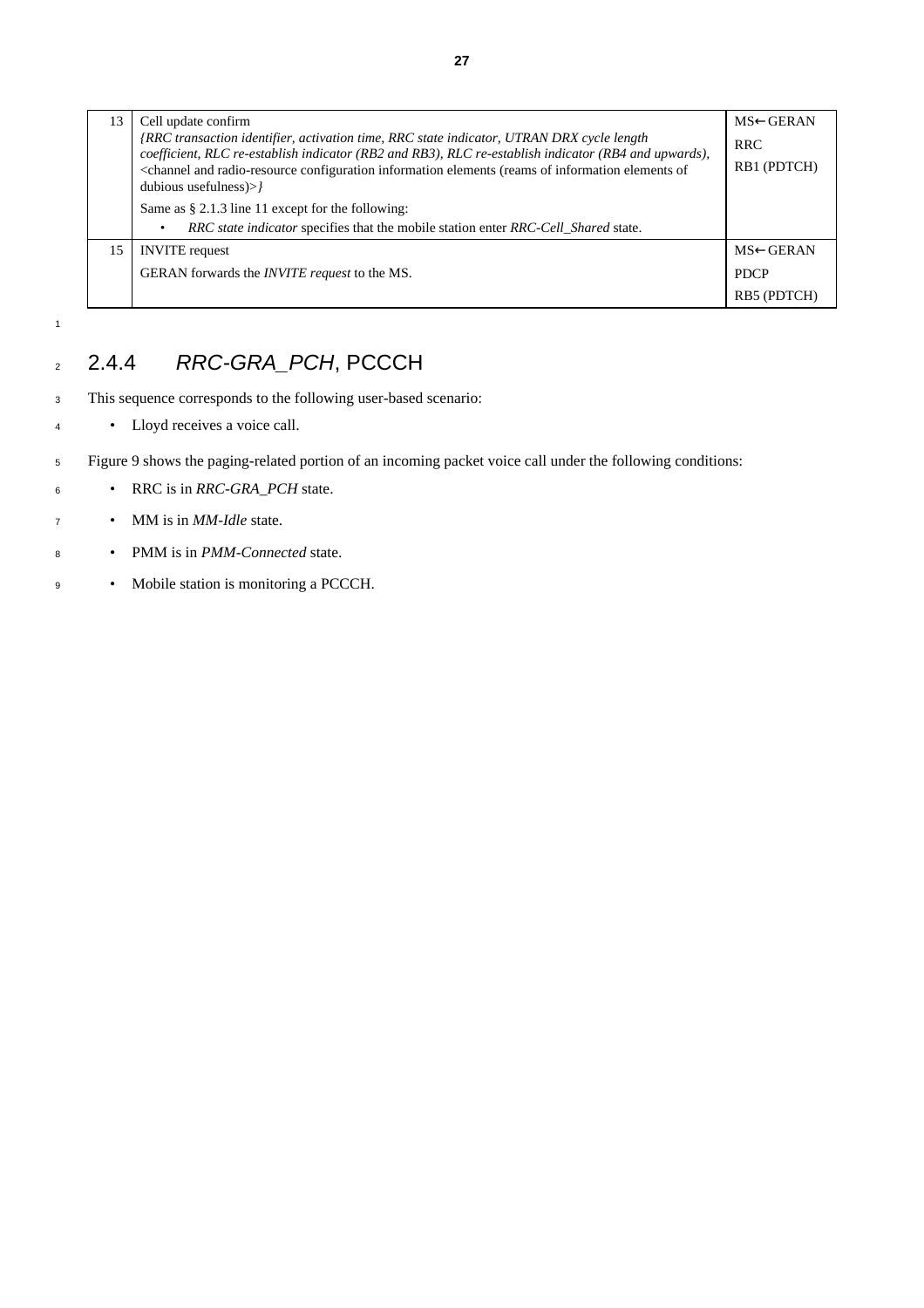#### <sup>1</sup> **Figure 9: Incoming packet voice call –** *RRC-GRA\_PCH,* **PCCCH, assign shared channel**

| <b>MS</b>       | <b>GERAN</b><br><b>CN</b>                                                                                                                                                                             | TE                      |
|-----------------|-------------------------------------------------------------------------------------------------------------------------------------------------------------------------------------------------------|-------------------------|
|                 | <b>INVITE</b> request                                                                                                                                                                                 |                         |
| $\overline{2}$  | <b>INVITE</b> request<br>Packet paging request                                                                                                                                                        | 2                       |
| 4               |                                                                                                                                                                                                       | 4                       |
| 6               | Packet channel request                                                                                                                                                                                | 6                       |
|                 | Packet uplink assignment                                                                                                                                                                              |                         |
| 8               | Cell update                                                                                                                                                                                           | 8                       |
| 10 <sup>°</sup> | Packet downlink assignment                                                                                                                                                                            | 10                      |
| 12              | Cell update confirm                                                                                                                                                                                   | 12                      |
| 14              | <b>INVITE</b> request                                                                                                                                                                                 | 14                      |
| 16              |                                                                                                                                                                                                       | 16                      |
|                 |                                                                                                                                                                                                       |                         |
| Line            | <b>Description</b>                                                                                                                                                                                    | <b>Direction</b>        |
|                 |                                                                                                                                                                                                       | <b>Protocol</b>         |
|                 |                                                                                                                                                                                                       | <b>Channel</b>          |
| 1               | <b>INVITE</b> request                                                                                                                                                                                 | $CN \leftarrow TE$      |
|                 | Lloyd's customer calls. The TE calling-user agent initiates the voice call by sending an INVITE<br>request to Lloyd's SIP URL (Session Initiation Protocol Uniform Resource Locator).                 | <b>SIP</b>              |
| $\overline{2}$  | <b>INVITE</b> request                                                                                                                                                                                 | GERAN←CN                |
|                 | Same as § 2.4.3 line 2.                                                                                                                                                                               | <b>GTP</b>              |
|                 |                                                                                                                                                                                                       | $\mu$ -ps               |
| 3               | Packet paging request                                                                                                                                                                                 | MS←GERAN                |
|                 | (page mode, persistence level, NLN, page info (TBF or dedicated, mobile identity, channel needed))<br>Since the GERAN RRC is in RRC-GRA_PCH state for this IMSI, it knows where the mobile station is | <b>RRC</b>              |
|                 | within a GRA. It therefore has MAC send a GERAN-initiated packet paging request on all paging<br>channels in the GRA.                                                                                 | <b>PCCCH</b><br>(PPCH)  |
|                 | <b>TBF</b> or dedicated indicates TBF establishment.<br>$\bullet$                                                                                                                                     |                         |
|                 | Mobile identity is the mobile station's G-RNTI.<br>٠                                                                                                                                                  |                         |
|                 | <i>Channel needed</i> is not sent because this information element only applies to circuit calls.<br>$\bullet$                                                                                        |                         |
|                 | Change the <i>packet paging request</i> as specified in $\S$ 2.1.2.                                                                                                                                   |                         |
| 5               | Packet channel request<br>{establishment cause, random bits}                                                                                                                                          | MS→GERAN                |
|                 | Same as § 2.4.2 line 5.                                                                                                                                                                               | <b>RRC</b>              |
|                 |                                                                                                                                                                                                       | <b>PCCCH</b><br>(PRACH) |
| $\tau$          | Packet uplink assignment                                                                                                                                                                              | MS←GERAN                |
|                 | {page mode, persistence level, packet-request reference, channel-coding command, TLLI-block<br>channel coding, packet timing advance, frequency parameters, allocation (uplink TFI assignment)}       | <b>RRC</b>              |
|                 | Same as § 2.4.2 line 7.                                                                                                                                                                               | <b>PCCCH</b><br>(PAGCH) |
| 9               | Cell update                                                                                                                                                                                           | $MS \rightarrow GERAN$  |
|                 | [U-RNTI, START list, AM_RLC error indication (RB2 or RB3), AM_RLC error indication (RB4 and<br>upwards), cell-update cause, RB-timer indicator}                                                       | <b>RRC</b>              |
|                 | Same as § 2.4.3 line 9.                                                                                                                                                                               | RB1 (PDTCH)             |
| 11              | Packet downlink assignment                                                                                                                                                                            | MS←GERAN                |
|                 | (page mode, persistence level, global TFI, MAC mode, RLC mode, control ack, timeslot allocation,<br>packet timing advance, P0, BTS pwr-control mode, PR mode, frequency parameters, downlink TFI      | <b>MAC</b>              |
|                 | assignment, power-control parameters, TBF starting time, measurement mapping}                                                                                                                         | <b>PACCH</b>            |
|                 | Same as § 2.4.3 line 11.                                                                                                                                                                              |                         |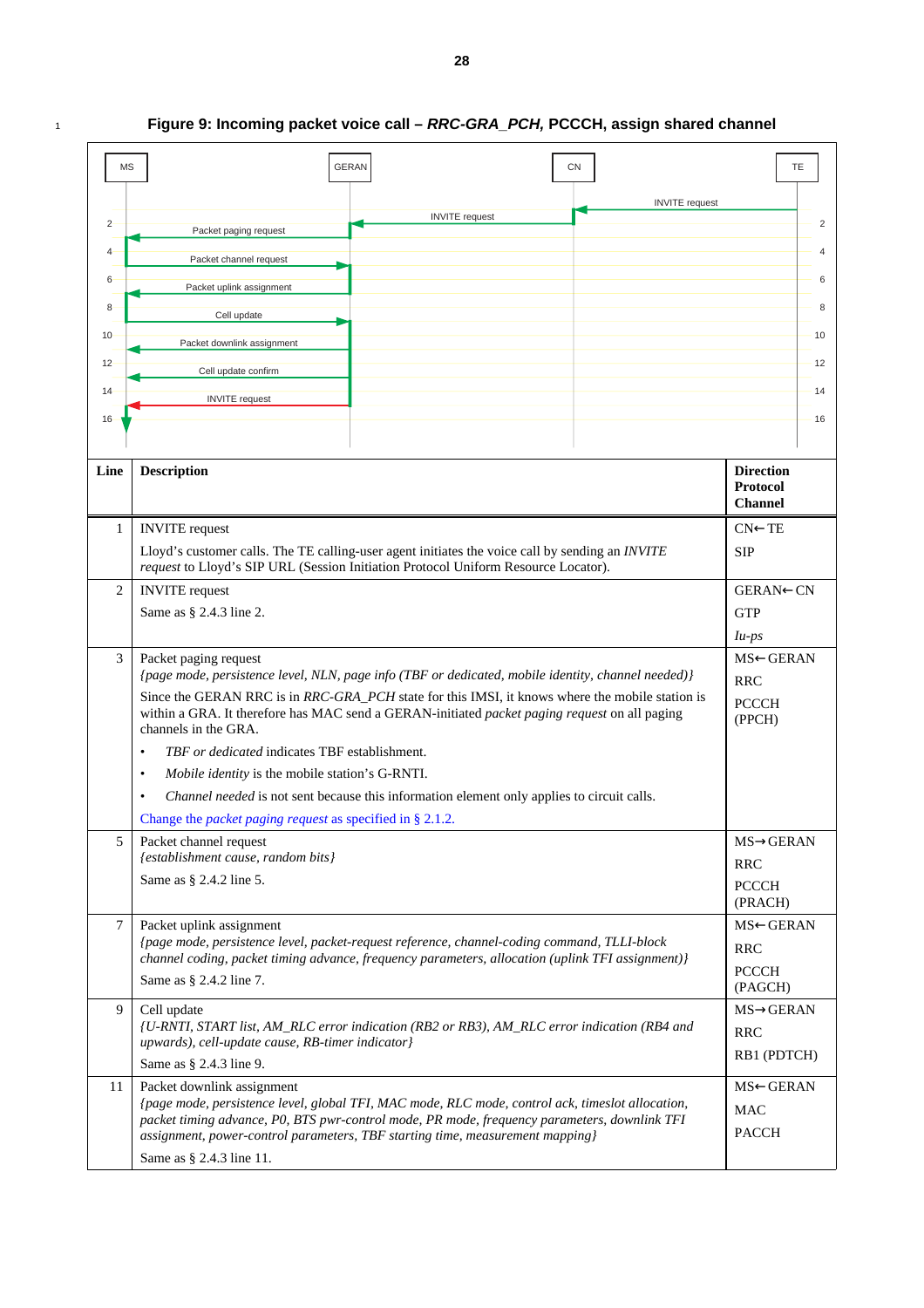| 13 | Cell update confirm<br><i>(RRC transaction identifier, activation time, RRC state indicator, UTRAN DRX cycle length</i><br>coefficient, RLC re-establish indicator (RB2 and RB3), RLC re-establish indicator (RB4 and upwards),<br><channel (reams="" and="" configuration="" elements="" information="" of="" of<br="" radio-resource="">dubious usefulness<math>&gt;&gt;l</math><br/>Same as § 2.4.3 line 13.</channel> | $MS \leftarrow GERAN$<br><b>RRC</b><br>RB1 (PDTCH) |
|----|---------------------------------------------------------------------------------------------------------------------------------------------------------------------------------------------------------------------------------------------------------------------------------------------------------------------------------------------------------------------------------------------------------------------------|----------------------------------------------------|
| 15 | <b>INVITE</b> request<br>GERAN forwards the <i>INVITE request</i> to the MS.                                                                                                                                                                                                                                                                                                                                              | $MS \leftarrow GERAN$<br><b>PDCP</b>               |
|    |                                                                                                                                                                                                                                                                                                                                                                                                                           | RB5 (PDTCH)                                        |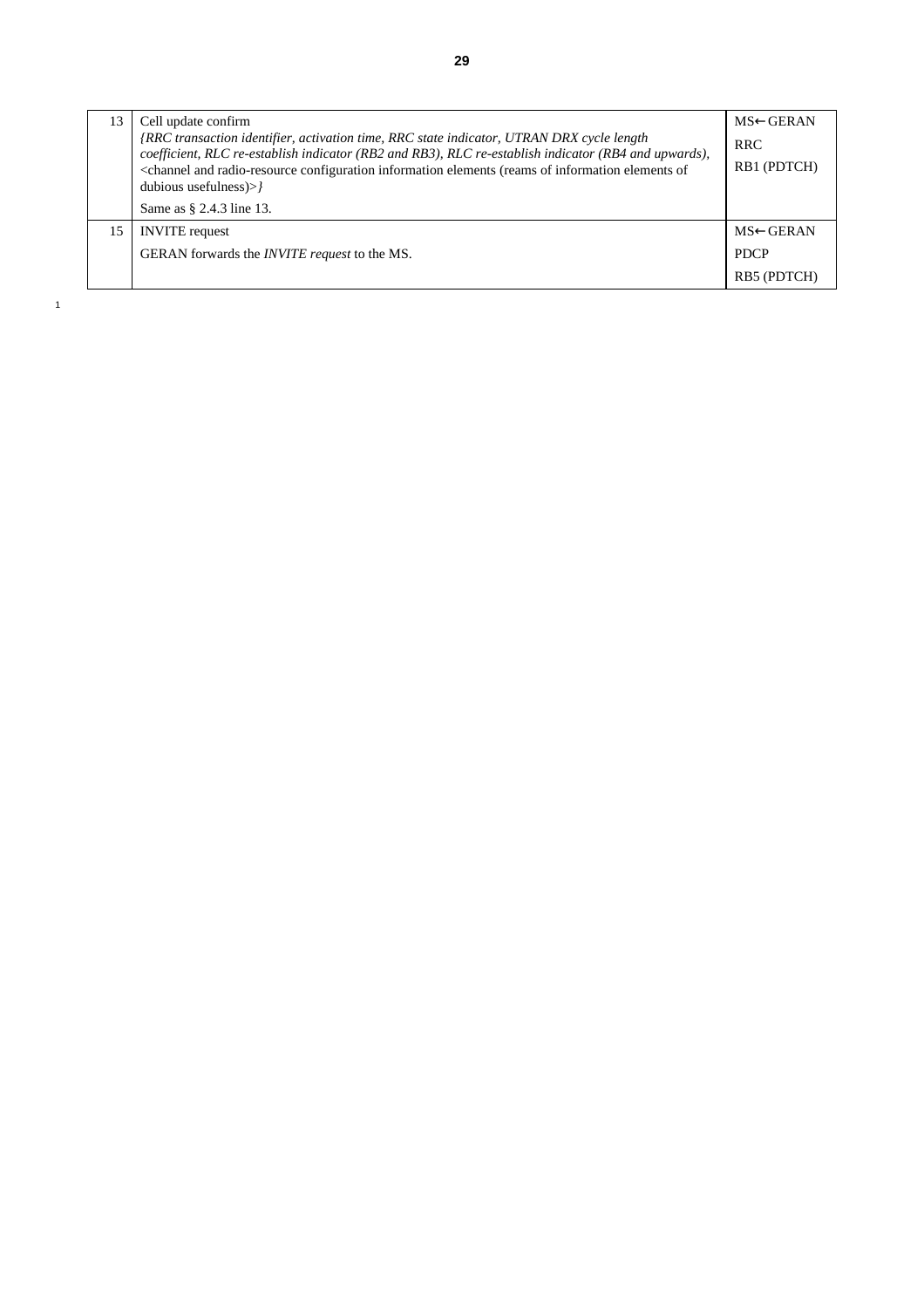## 1 2.5 Incoming packet data transfer – assign dedicated channel

- In this section, packet data will arrive over the *Iu-ps* interface. The GERAN RRC assigns a dedicated channel for the mobile station to respond to the page.
- Sequences assume the following:
- The server initiates transfer of the e-mail; the client does not poll for e-mail.

#### 2.5.1 *RRC-Cell\_Dedicated*

- This sequence corresponds to the following user-based scenario:
- Lloyd receives an e-mail order confirmation while engaged in a voice call.
- Figure 10 shows the paging-related portion of an incoming data transfer under the following conditions:
- RRC is in *RRC-Cell\_Dedicated* state.
- MM is in *MM-Connected* state.
- PMM is in *PMM-Idle* state.
- Mobile station is on a TCH.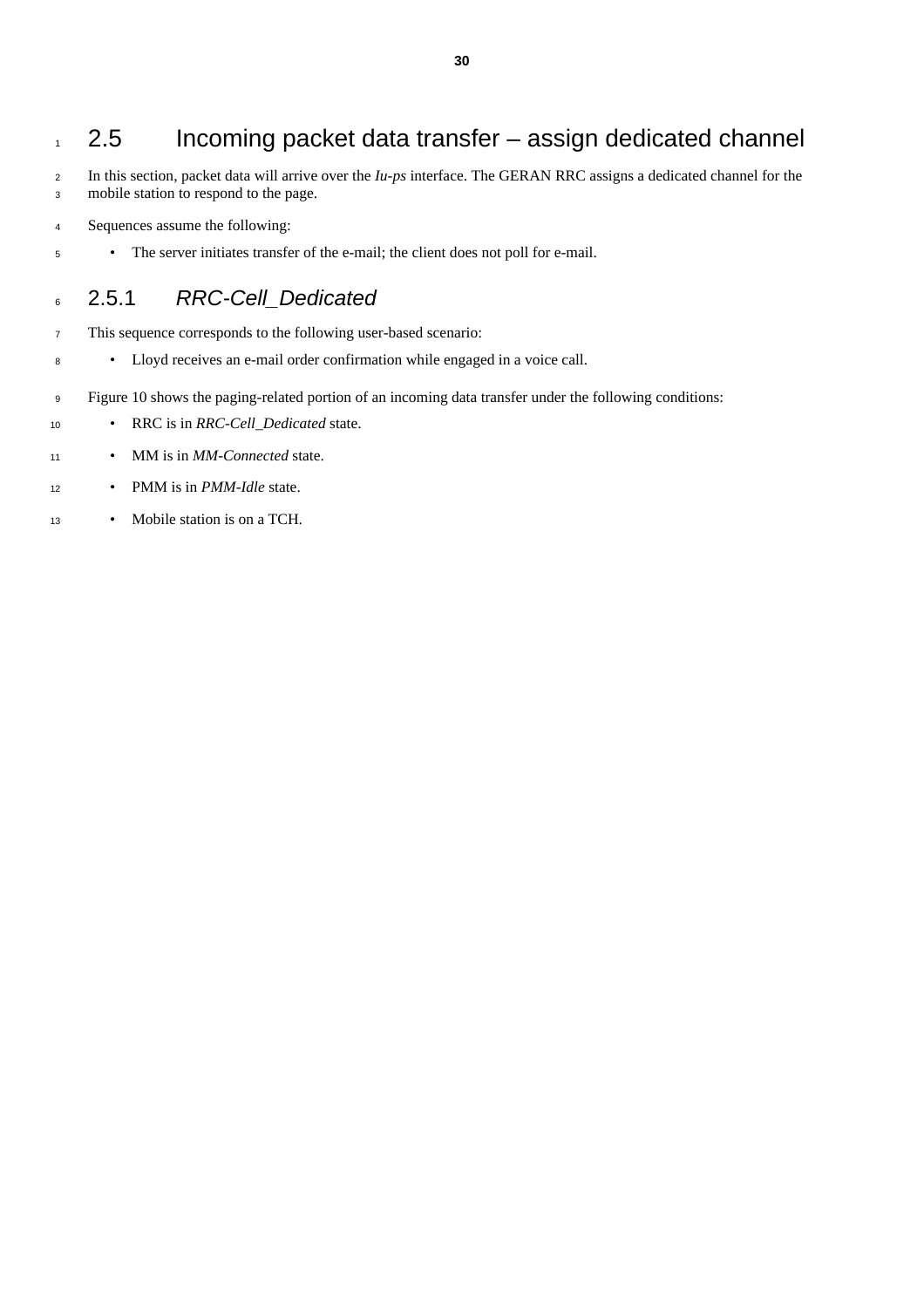### <sup>1</sup> **Figure 10: Incoming packet data transfer –** *RRC-Cell\_Dedicated***, assign dedicated channel**

| <b>MS</b>      |                                                                                                                                                                                                                                                                                                                                                                                          | <b>GERAN</b>                                                                                                                     | CN                     | TE                                                    |
|----------------|------------------------------------------------------------------------------------------------------------------------------------------------------------------------------------------------------------------------------------------------------------------------------------------------------------------------------------------------------------------------------------------|----------------------------------------------------------------------------------------------------------------------------------|------------------------|-------------------------------------------------------|
|                |                                                                                                                                                                                                                                                                                                                                                                                          |                                                                                                                                  | Initiate data transfer |                                                       |
| 2 <sup>1</sup> | Paging                                                                                                                                                                                                                                                                                                                                                                                   | Paging                                                                                                                           |                        | 2                                                     |
| $\overline{4}$ | Initial direct transfer                                                                                                                                                                                                                                                                                                                                                                  |                                                                                                                                  |                        | $\overline{4}$                                        |
| 6              | {service request (paging response)}                                                                                                                                                                                                                                                                                                                                                      | Initial UE message<br>{service request (paging response)}                                                                        |                        | 6                                                     |
|                |                                                                                                                                                                                                                                                                                                                                                                                          |                                                                                                                                  |                        |                                                       |
| 8              |                                                                                                                                                                                                                                                                                                                                                                                          |                                                                                                                                  |                        | 8                                                     |
| 10             |                                                                                                                                                                                                                                                                                                                                                                                          |                                                                                                                                  |                        | 10                                                    |
|                |                                                                                                                                                                                                                                                                                                                                                                                          |                                                                                                                                  |                        |                                                       |
| Line           | <b>Description</b>                                                                                                                                                                                                                                                                                                                                                                       |                                                                                                                                  |                        | <b>Direction</b><br><b>Protocol</b><br><b>Channel</b> |
| 1              | Initiate data transfer                                                                                                                                                                                                                                                                                                                                                                   |                                                                                                                                  |                        | $CN \leftarrow TE$                                    |
|                | Lloyd's server sends an e-mail confirming a customer order. Lloyd is talking to one of his customers.                                                                                                                                                                                                                                                                                    |                                                                                                                                  |                        |                                                       |
| 2              | Paging                                                                                                                                                                                                                                                                                                                                                                                   |                                                                                                                                  |                        | GERAN←CN                                              |
|                | (CN domain indicator, permanent NAS UE identity, temporary UE identity, paging area ID, paging<br>cause, non-searching indication, DRX cycle-length coefficient}                                                                                                                                                                                                                         |                                                                                                                                  |                        | <b>RANAP</b>                                          |
|                | Same as $\S 2.1.1$ line 2 except for the following:                                                                                                                                                                                                                                                                                                                                      |                                                                                                                                  |                        | $Iu-ps$                                               |
|                | CN domain indicator indicates packet domain.<br>$\bullet$                                                                                                                                                                                                                                                                                                                                |                                                                                                                                  |                        |                                                       |
|                | Temporary UE identity, if included, is the P-TMSI.<br>$\bullet$                                                                                                                                                                                                                                                                                                                          |                                                                                                                                  |                        |                                                       |
|                |                                                                                                                                                                                                                                                                                                                                                                                          | Paging area ID, if included, is the RAI. If the message contains no paging area ID,                                              |                        |                                                       |
|                | GERAN will page in all cells under its control.                                                                                                                                                                                                                                                                                                                                          |                                                                                                                                  |                        |                                                       |
| 3              |                                                                                                                                                                                                                                                                                                                                                                                          | Paging cause, if included, indicates terminating background call.                                                                |                        | MS←GERAN                                              |
|                | Paging<br>{RRC transaction identifier, paging cause, CN domain identity, paging record type identifier}                                                                                                                                                                                                                                                                                  |                                                                                                                                  |                        | <b>RRC</b>                                            |
|                | Since the GERAN RRC is in RRC-Cell_Dedicated state for this IMSI, it knows where the mobile<br>station is and it has radio bearers established to that mobile station. It therefore sends a CN-initiated<br>paging message on RB3. Upon receipt of the paging message, the MS MAC informs its non-access<br>stratum that the core network has paged it. The MS NAS responds to the page. |                                                                                                                                  |                        | RB3 (FACCH)                                           |
|                | RRC transaction identifier identifies the transaction. Subsequent messages in the transaction use<br>this identifier.                                                                                                                                                                                                                                                                    |                                                                                                                                  |                        |                                                       |
|                | Paging cause indicates terminating background call.                                                                                                                                                                                                                                                                                                                                      |                                                                                                                                  |                        |                                                       |
|                | CN domain identity indicates packet domain.                                                                                                                                                                                                                                                                                                                                              |                                                                                                                                  |                        |                                                       |
|                | $\bullet$                                                                                                                                                                                                                                                                                                                                                                                | Paging record type identifier indicates P-TMSI. <does and="" if="" indicate="" it="" p-tmsi,="" really="" so,="" why?=""></does> |                        |                                                       |
|                | The following should be added to 44.018:                                                                                                                                                                                                                                                                                                                                                 |                                                                                                                                  |                        |                                                       |
|                | A paging message based on 25.331 paging type 2.                                                                                                                                                                                                                                                                                                                                          |                                                                                                                                  |                        |                                                       |
| 5              | Initial direct transfer<br>{CN domain identity, intra-domain NAS node selector, NAS message}                                                                                                                                                                                                                                                                                             |                                                                                                                                  |                        | $MS \rightarrow GERAN$                                |
|                | The MS RRC initiates a signaling connection to the packet CN and forwards the MS NAS paging                                                                                                                                                                                                                                                                                              |                                                                                                                                  |                        | <b>RRC</b>                                            |
|                | response.                                                                                                                                                                                                                                                                                                                                                                                |                                                                                                                                  |                        | RB3 (FACCH)                                           |
|                | CN domain identity indicates packet domain.<br>$\bullet$                                                                                                                                                                                                                                                                                                                                 |                                                                                                                                  |                        |                                                       |
|                | connection.                                                                                                                                                                                                                                                                                                                                                                              | Intra-domain NAS node selector indicates the NAS node to which the MS wants to establish a                                       |                        |                                                       |
|                | $\bullet$                                                                                                                                                                                                                                                                                                                                                                                | NAS message contains the service request message indicating paging response.                                                     |                        |                                                       |
| 6              | Initial UE message<br>{CN domain indicator, LAI, RAC, SAI, NAS-PDU, Iu signalling-connection identifier, Global<br>$RNC$ -ID}                                                                                                                                                                                                                                                            |                                                                                                                                  |                        | <b>GERAN→CN</b><br><b>RANAP</b>                       |
|                | Same as $\S 2.1.1$ line 16 except for the following:                                                                                                                                                                                                                                                                                                                                     |                                                                                                                                  |                        | $Iu-ps$                                               |
|                | CN domain indicator indicates packet domain.                                                                                                                                                                                                                                                                                                                                             |                                                                                                                                  |                        |                                                       |
|                | ٠                                                                                                                                                                                                                                                                                                                                                                                        | RAC indicates the routing area in which the RRC connection exists.                                                               |                        |                                                       |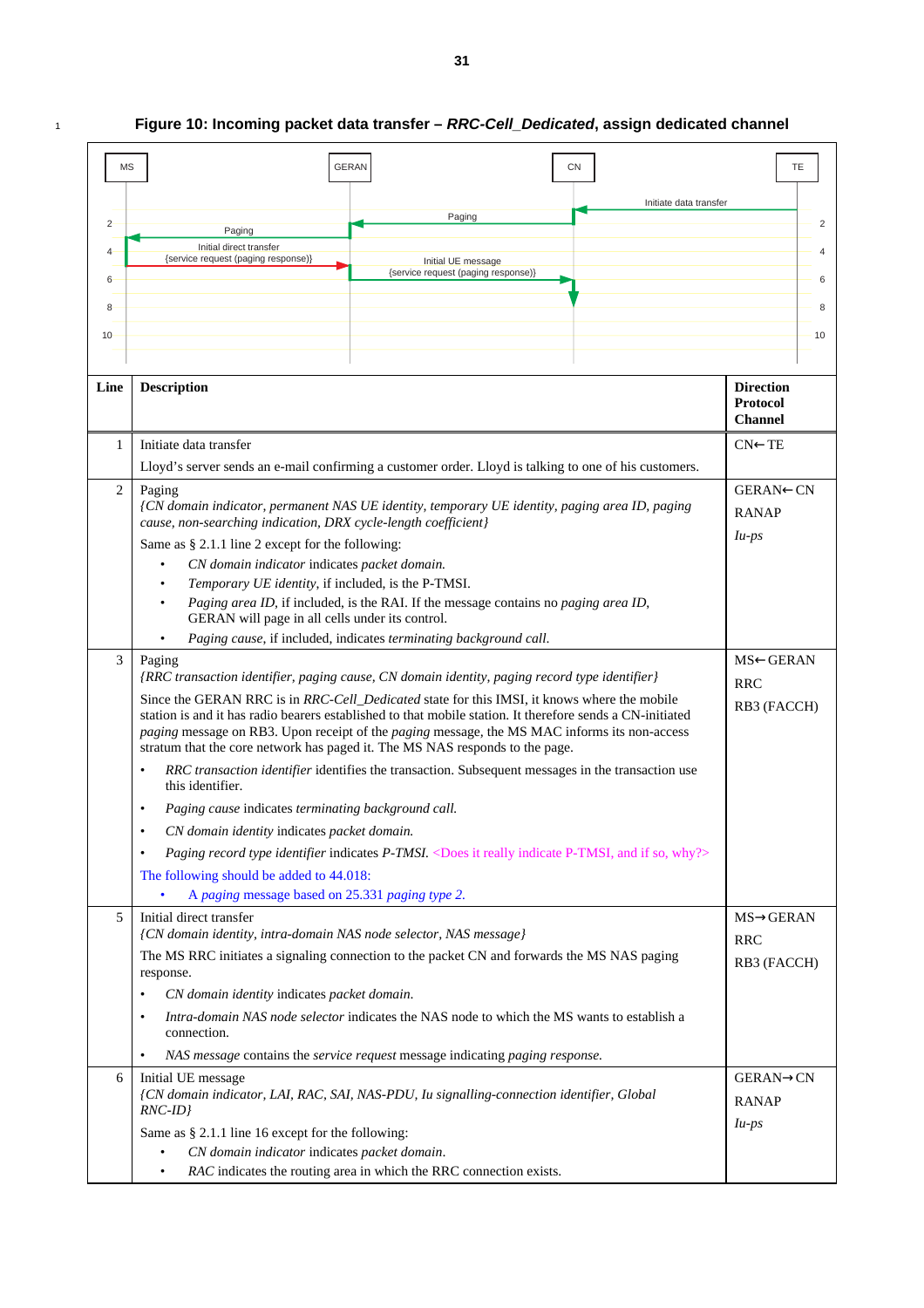## 1 2.6 Incoming packet data transfer – assign shared channel

- In this section, the GERAN RRC assigns a shared channel for the mobile station to respond to the page.
- Sequences assume the following:
- The server initiates transfer of the e-mail; the client does not poll for e-mail.
- <sup>5</sup> **•** TBFs persist long enough for transactions to proceed without multiple channel requests and assignments.
- Multiple signalling radio bearers can share a TBF.
- <sup>7</sup> **•** The MS and GERAN use one-phase packet access.

### 2.6.1 *RRC-Idle*, CCCH

- This sequence corresponds to the following user-based scenario:
- Lloyd receives an e-mail order confirmation.
- Figure 11 shows the paging-related portion of an incoming data transfer under the following conditions:
- RRC is in *RRC-Idle* mode.
- MM is in *MM-Idle* state.
- PMM is in *PMM-Idle* state.
- Mobile station is camped on a CCCH.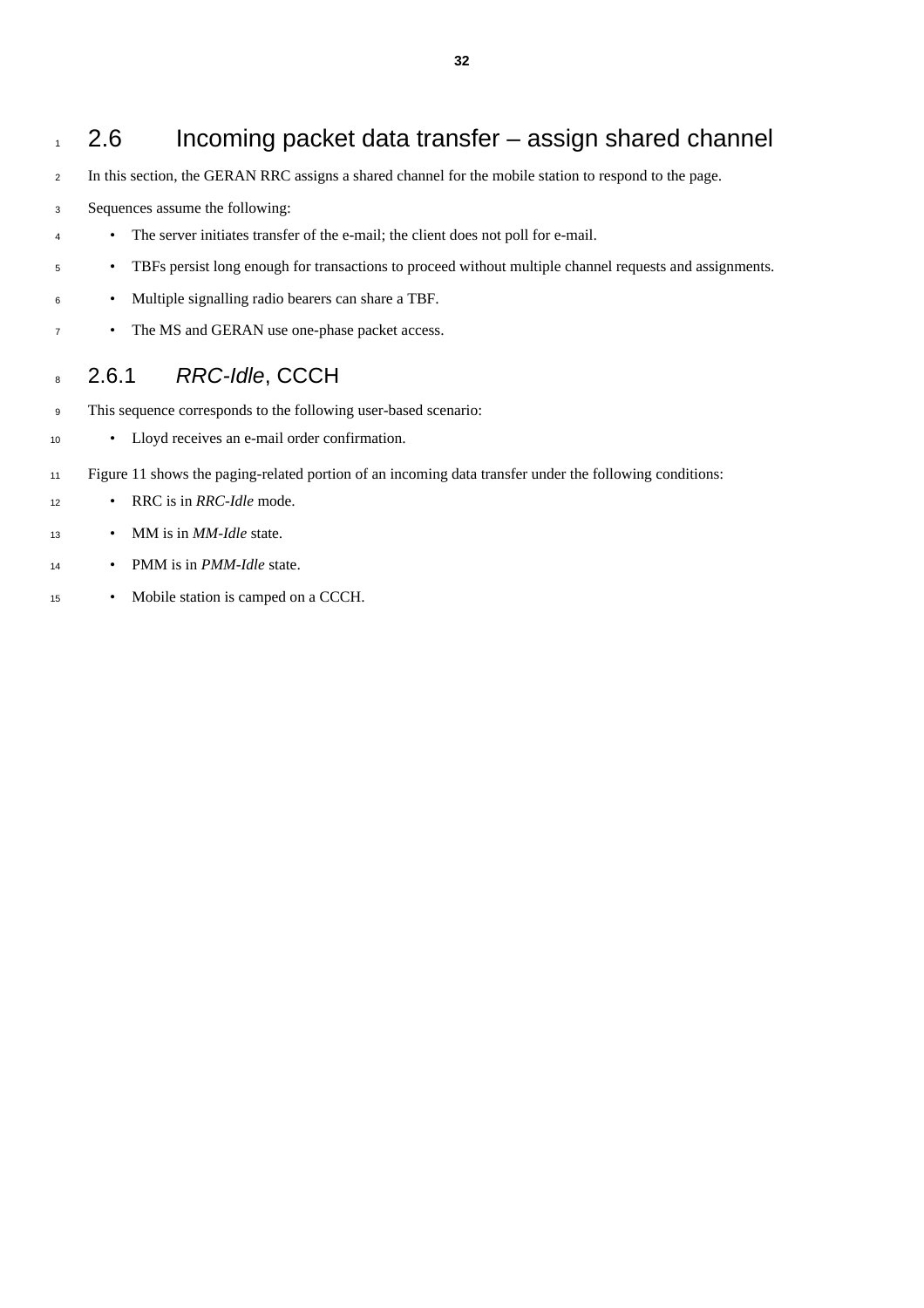#### <sup>1</sup> **Figure 11: Incoming packet data transfer –** *RRC-Idle,* **CCCH, assign shared channel**

| <b>MS</b>       | <b>GERAN</b>                                                                                                                                                      |                                                                                                                                                                                                            | <b>CN</b>              | TE                                                    |
|-----------------|-------------------------------------------------------------------------------------------------------------------------------------------------------------------|------------------------------------------------------------------------------------------------------------------------------------------------------------------------------------------------------------|------------------------|-------------------------------------------------------|
|                 |                                                                                                                                                                   |                                                                                                                                                                                                            | Initiate data transfer |                                                       |
| 2 <sup>1</sup>  |                                                                                                                                                                   | Paging                                                                                                                                                                                                     |                        | 2                                                     |
| 4               | Paging request                                                                                                                                                    |                                                                                                                                                                                                            |                        | 4                                                     |
| 6               | Channel request                                                                                                                                                   |                                                                                                                                                                                                            |                        | 6                                                     |
|                 | Immediate assignment                                                                                                                                              |                                                                                                                                                                                                            |                        |                                                       |
| 8               | RRC connection request                                                                                                                                            |                                                                                                                                                                                                            |                        | 8                                                     |
| 10              | Packet downlink assignment                                                                                                                                        |                                                                                                                                                                                                            |                        | 10                                                    |
| 12              | RRC connection setup                                                                                                                                              |                                                                                                                                                                                                            |                        | 12                                                    |
| 14              | RRC connection setup complete                                                                                                                                     |                                                                                                                                                                                                            |                        | 14                                                    |
| 16              | Initial direct transfer<br>{service request (paging response)}                                                                                                    |                                                                                                                                                                                                            |                        | 16                                                    |
| 18              |                                                                                                                                                                   | Initial UE message<br>{service request (paging response)}                                                                                                                                                  |                        | 18                                                    |
| 20 <sup>°</sup> |                                                                                                                                                                   |                                                                                                                                                                                                            |                        | 20                                                    |
|                 |                                                                                                                                                                   |                                                                                                                                                                                                            |                        |                                                       |
| Line            | <b>Description</b>                                                                                                                                                |                                                                                                                                                                                                            |                        | <b>Direction</b><br><b>Protocol</b><br><b>Channel</b> |
| 1               | Initiate data transfer                                                                                                                                            |                                                                                                                                                                                                            |                        | $CN \leftarrow TE$                                    |
|                 | Lloyd's server sends an e-mail confirming a customer order.                                                                                                       |                                                                                                                                                                                                            |                        |                                                       |
| 2               | Paging                                                                                                                                                            |                                                                                                                                                                                                            |                        | <b>GERAN←CN</b>                                       |
|                 |                                                                                                                                                                   | (CN domain indicator, permanent NAS UE identity, temporary UE identity, paging area ID, paging                                                                                                             |                        | <b>RANAP</b>                                          |
|                 | cause, non-searching indication, DRX cycle-length coefficient}<br>Same as § 2.5.1 line 2.                                                                         |                                                                                                                                                                                                            |                        | $Iu-ps$                                               |
| 3               | Paging request                                                                                                                                                    |                                                                                                                                                                                                            |                        | MS←GERAN                                              |
|                 | {page mode, channel needed, mobile identity, P1 rest octets}                                                                                                      |                                                                                                                                                                                                            |                        | <b>RRC</b>                                            |
|                 | Same as § 2.1.1 line 3 except for the following:                                                                                                                  |                                                                                                                                                                                                            |                        | CCCH (PCH)                                            |
|                 | Channel needed indicates any channel.                                                                                                                             |                                                                                                                                                                                                            |                        |                                                       |
|                 | Mobile identity is the mobile station's IMSI, or if available, P-TMSI.<br>P1 rest octets indicates packet-paging procedure. RRC only includes this information if |                                                                                                                                                                                                            |                        |                                                       |
|                 | mobile identity is IMSI.                                                                                                                                          |                                                                                                                                                                                                            |                        |                                                       |
| 5               | Channel request<br>{establishment cause, random reference}                                                                                                        |                                                                                                                                                                                                            |                        | $MS \rightarrow GERAN$                                |
|                 | Same as § 2.1.1 line 5 except for the following:                                                                                                                  |                                                                                                                                                                                                            |                        | <b>RRC</b>                                            |
|                 | Establishment cause indicates one-phase packet access.                                                                                                            |                                                                                                                                                                                                            |                        | CCCH (RACH)                                           |
| 7               | Immediate assignment                                                                                                                                              |                                                                                                                                                                                                            |                        | MS←GERAN                                              |
|                 | mobile allocation, starting time, IA rest octets (packet uplink assignment)}                                                                                      | (page mode, dedicated mode or TBF, packet-channel description, request reference, timing advance,                                                                                                          |                        | <b>RRC</b>                                            |
|                 | The GERAN RRC assigns a PDCH.                                                                                                                                     |                                                                                                                                                                                                            |                        | CCCH (AGCH)                                           |
|                 | Dedicated mode or TBF indicates TBF.<br>$\bullet$                                                                                                                 |                                                                                                                                                                                                            |                        |                                                       |
|                 | Packet-channel description specifies parameters for the PDCH.<br>$\bullet$                                                                                        |                                                                                                                                                                                                            |                        |                                                       |
|                 | $\bullet$                                                                                                                                                         | Request reference comprises the contents of the <i>channel request</i> message and the frame number in<br>which the <i>channel request</i> message was received. It is used to address the mobile station. |                        |                                                       |
|                 | IA rest octets contains a packet uplink assignment.<br>$\bullet$                                                                                                  |                                                                                                                                                                                                            |                        |                                                       |
| 9               | RRC connection request                                                                                                                                            |                                                                                                                                                                                                            |                        | $MS \rightarrow GERAN$                                |
|                 | {initial UE identity, establishment cause}                                                                                                                        |                                                                                                                                                                                                            |                        | <b>RRC</b>                                            |
|                 | Same as $\S 2.1.1$ line 9 except for the following:<br>Initial UE identity indicates IMSI, or if available, P-TMSI.                                               |                                                                                                                                                                                                            |                        | <b>PDTCH</b>                                          |
|                 |                                                                                                                                                                   | Establishment cause indicates terminating background call.                                                                                                                                                 |                        |                                                       |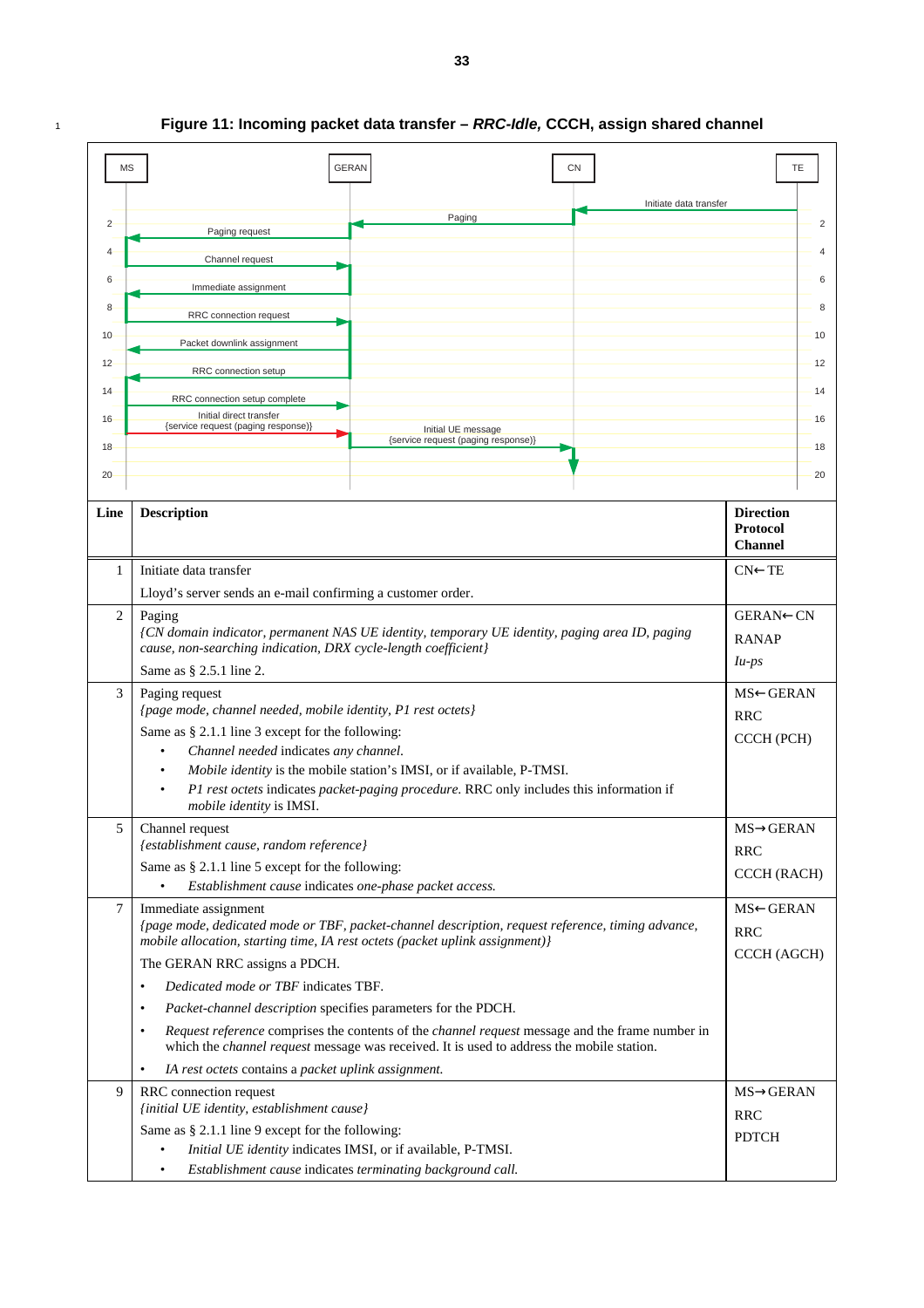| 11 | Packet downlink assignment<br>(page mode, persistence level, global TFI, MAC mode, RLC mode, control ack, timeslot allocation,<br>packet timing advance, P0, BTS pwr-control mode, PR mode, frequency parameters, downlink TFI | MS←GERAN<br><b>MAC</b><br><b>PACCH</b> |
|----|--------------------------------------------------------------------------------------------------------------------------------------------------------------------------------------------------------------------------------|----------------------------------------|
|    | assignment, power-control parameters, TBF starting time, measurement mapping}<br>Under control of the GERAN RRC, the GERAN MAC allocates a downlink TBF so that the GERAN<br>RRC can reply.                                    |                                        |
|    | Global TFI is the uplink TFI assigned in line 7. It is used to address the mobile station.<br>$\bullet$                                                                                                                        |                                        |
|    | MAC mode indicates any of the four allocation modes: dynamic, extended dynamic, fixed, fixed<br>$\bullet$<br>half-duplex.                                                                                                      |                                        |
|    | RLC mode indicates acknowledged.<br>$\bullet$                                                                                                                                                                                  |                                        |
|    | Downlink TFI assignment assigns a TFI for the downlink TBF.<br>$\bullet$                                                                                                                                                       |                                        |
| 13 | RRC connection setup                                                                                                                                                                                                           | MS←GERAN                               |
|    | <i>(initial UE identity, RRC transaction identifier, new G-RNTI, RRC state indicator, UTRAN DRX cycle-</i><br>length coefficient, signalling RB information setup list}                                                        | <b>RRC</b>                             |
|    | Same as $\S 2.1.1$ line 11 except for the following:                                                                                                                                                                           | <b>PDTCH</b>                           |
|    | Initial UE identity indicates IMSI, or if available, P-TMSI.<br>$\bullet$                                                                                                                                                      |                                        |
|    | RRC state indicator specifies that the mobile station enter RRC-Cell_Shared state.                                                                                                                                             |                                        |
| 15 | RRC connection setup complete<br>{RRC transaction identifier, START list, UE radio access capability}                                                                                                                          | $MS \rightarrow GERAN$                 |
|    |                                                                                                                                                                                                                                | <b>RRC</b>                             |
|    | Same as $\S 2.1.1$ line 13 except for the following:<br>START list identifies the CN domain (packet) and initializes the 20 most-significant bits of<br>the hyperframe numbers.                                                | RB2 (PDTCH)                            |
| 17 | Initial direct transfer                                                                                                                                                                                                        | $MS \rightarrow GERAN$                 |
|    | {CN domain identity, intra-domain NAS node selector, NAS message}                                                                                                                                                              | <b>RRC</b>                             |
|    | The MS RRC initiates a signaling connection to the packet CN and forwards the MS NAS paging<br>response.                                                                                                                       | RB3 (PDTCH)                            |
|    | CN domain identity indicates packet domain.<br>$\bullet$                                                                                                                                                                       |                                        |
|    | Intra-domain NAS node selector indicates the NAS node to which the MS wants to establish a<br>$\bullet$<br>connection.                                                                                                         |                                        |
|    | NAS message contains the service request message indicating paging response.<br>$\bullet$                                                                                                                                      |                                        |
| 18 | Initial UE message                                                                                                                                                                                                             | <b>GERAN→CN</b>                        |
|    | {CN domain indicator, LAI, RAC, SAI, NAS-PDU, Iu signalling-connection identifier, Global<br>$RNC$ -ID}                                                                                                                        | <b>RANAP</b>                           |
|    | Same as $\S 2.1.1$ line 16 except for the following:                                                                                                                                                                           | $Iu-ps$                                |
|    | CN domain indicator indicates packet domain.                                                                                                                                                                                   |                                        |
|    | RAC indicates the routing area in which the RRC connection exists.<br>$\bullet$                                                                                                                                                |                                        |

### <sup>2</sup> 2.6.2 *RRC-Idle*, PCCCH

- <sup>3</sup> This sequence corresponds to the following user-based scenario:
- <sup>4</sup> Lloyd receives an e-mail order confirmation.
- <sup>5</sup> Figure 12 shows the paging-related portion of an incoming data transfer under the following conditions:
- <sup>6</sup> RRC is in *RRC-Idle* mode.
- <sup>7</sup> MM is in *MM-Idle* state.
- <sup>8</sup> PMM is in *PMM-Idle* state.
- <sup>9</sup> Mobile station is camped on a PCCCH.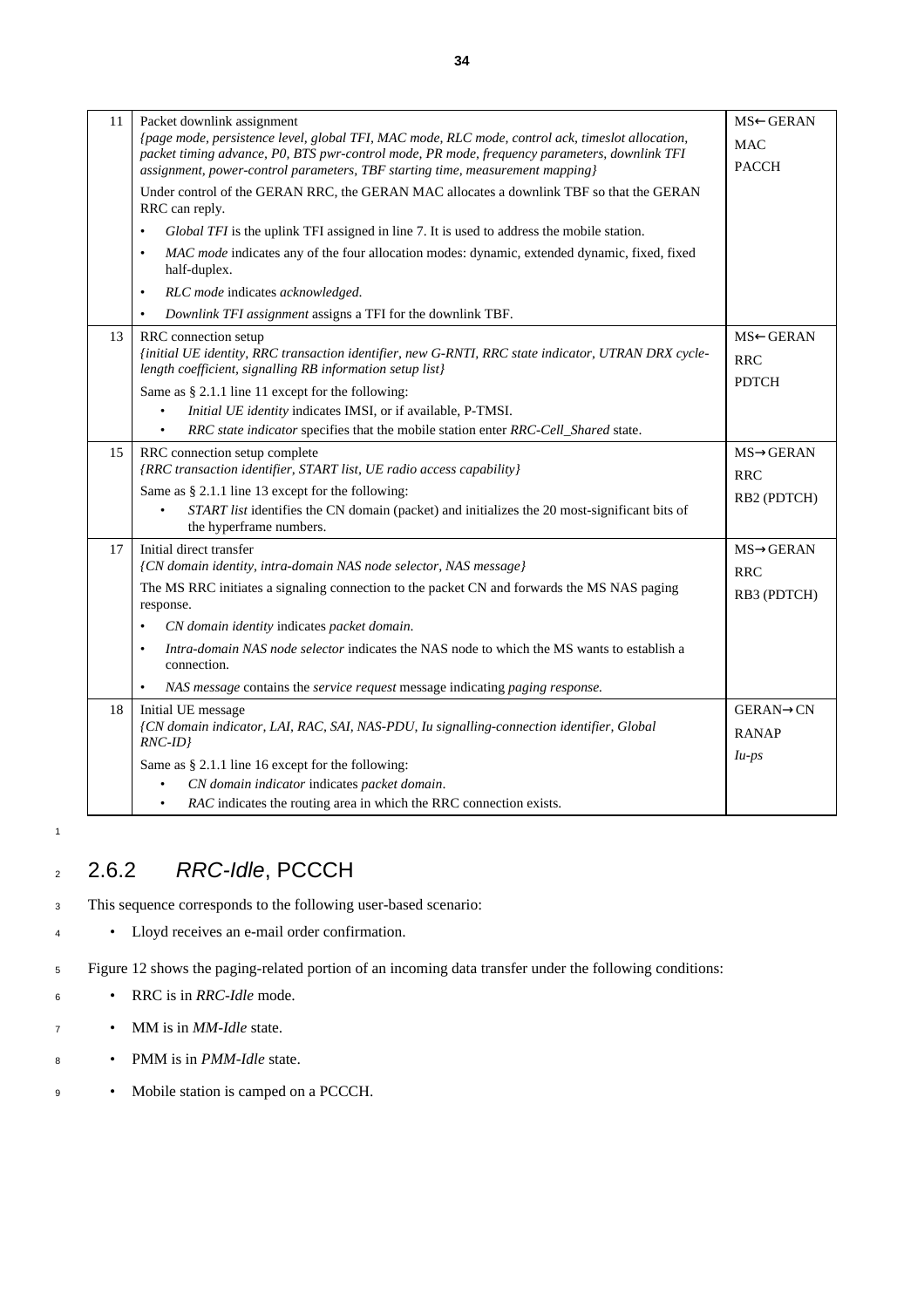#### <sup>1</sup> **Figure 12: Incoming packet data transfer –** *RRC Idle,* **PCCCH, assign shared channel**

| MS              | <b>GERAN</b>                                                                                                                                                                                                   | CN                     | TE                                                    |
|-----------------|----------------------------------------------------------------------------------------------------------------------------------------------------------------------------------------------------------------|------------------------|-------------------------------------------------------|
|                 |                                                                                                                                                                                                                | Initiate data transfer |                                                       |
| $\overline{2}$  | Paging<br>Packet paging request                                                                                                                                                                                |                        | 2                                                     |
| $\overline{4}$  | Packet channel request                                                                                                                                                                                         |                        | 4                                                     |
| 6               | Packet uplink assignment                                                                                                                                                                                       |                        | 6                                                     |
| 8               | RRC connection request                                                                                                                                                                                         |                        | 8                                                     |
| 10 <sup>1</sup> | Packet downlink assignment                                                                                                                                                                                     |                        | 10                                                    |
| 12              | RRC connection setup                                                                                                                                                                                           |                        | 12                                                    |
| 14              | RRC connection setup complete                                                                                                                                                                                  |                        | 14                                                    |
| 16              | Initial direct transfer<br>{service request (paging response)}<br>Initial UE message                                                                                                                           |                        | 16                                                    |
| 18              | {service request (paging response)}                                                                                                                                                                            |                        | 18                                                    |
| 20              |                                                                                                                                                                                                                |                        | 20                                                    |
| Line            | <b>Description</b>                                                                                                                                                                                             |                        | <b>Direction</b><br><b>Protocol</b><br><b>Channel</b> |
| 1               | Initiate data transfer                                                                                                                                                                                         |                        | $CN \leftarrow TE$                                    |
|                 | Lloyd's server sends an e-mail confirming a customer order.                                                                                                                                                    |                        |                                                       |
| 2               | Paging                                                                                                                                                                                                         |                        | <b>GERAN←CN</b>                                       |
|                 | {CN domain indicator, permanent NAS UE identity, temporary UE identity, paging area ID, paging<br>cause, non-searching indication, DRX cycle-length coefficient}                                               |                        | <b>RANAP</b>                                          |
|                 | $Iu-ps$<br>Same as § 2.6.1 line 2.                                                                                                                                                                             |                        |                                                       |
| 3               | Packet paging request<br>(page mode, persistence level, NLN, page info (TBF or dedicated, mobile identity, channel needed))                                                                                    |                        | MS←GERAN<br><b>RRC</b>                                |
|                 | Same as 2.1.1 line 3b except for the following:                                                                                                                                                                |                        | <b>PCCCH</b>                                          |
|                 | TBF or dedicated indicates TBF establishment.<br>(PPCH)<br>Mobile identity is the mobile station's IMSI, or if available, P-TMSI.                                                                              |                        |                                                       |
|                 | Channel needed is not sent because this information element only applies to circuit calls.                                                                                                                     |                        |                                                       |
| 5               | Packet channel request<br>{establishment cause, random bits}                                                                                                                                                   |                        | $MS \rightarrow GERAN$                                |
|                 | Under control of the MS RRC, the MS MAC requests a channel to respond to the page.                                                                                                                             |                        | <b>RRC</b><br><b>PCCCH</b>                            |
|                 | Establishment cause indicates page response. <should cause="" establishment="" indicate="" one-phase<br=""><math display="inline">\bullet</math><br/><math>access</math>?&gt;</should>                         |                        | (PRACH)                                               |
| 7               | Packet uplink assignment<br>{page mode, persistence level, packet-request reference, channel-coding command, TLLI-block                                                                                        |                        | MS←GERAN                                              |
|                 | channel coding, packet timing advance, frequency parameters, allocation (uplink TFI assignment)}                                                                                                               |                        | <b>RRC</b><br><b>PCCCH</b>                            |
|                 | Under control of the GERAN RRC, the GERAN MAC allocates an uplink TBF.                                                                                                                                         |                        | (PAGCH)                                               |
|                 | Packet-request reference comprises the contents of the packet channel request and the frame<br>number in which the GERAN MAC received the packet channel request. It is used to address the<br>mobile station. |                        |                                                       |
|                 | Uplink TFI assignment assigns a TFI for the uplink TBF.                                                                                                                                                        |                        |                                                       |
| 9               | RRC connection request<br>{initial UE identity, establishment cause}                                                                                                                                           |                        | $MS \rightarrow GERAN$                                |
|                 | Same as § 2.6.1 line 9.                                                                                                                                                                                        |                        | <b>RRC</b><br><b>PDTCH</b>                            |
| 11              | Packet downlink assignment                                                                                                                                                                                     |                        | MS←GERAN                                              |
|                 | (page mode, persistence level, global TFI, MAC mode, RLC mode, control ack, timeslot allocation,<br>packet timing advance, P0, BTS pwr-control mode, PR mode, frequency parameters, downlink TFI               |                        | <b>MAC</b>                                            |
|                 | assignment, power-control parameters, TBF starting time, measurement mapping}                                                                                                                                  |                        | <b>PACCH</b>                                          |
|                 | Same as § 2.6.1 line 11.                                                                                                                                                                                       |                        |                                                       |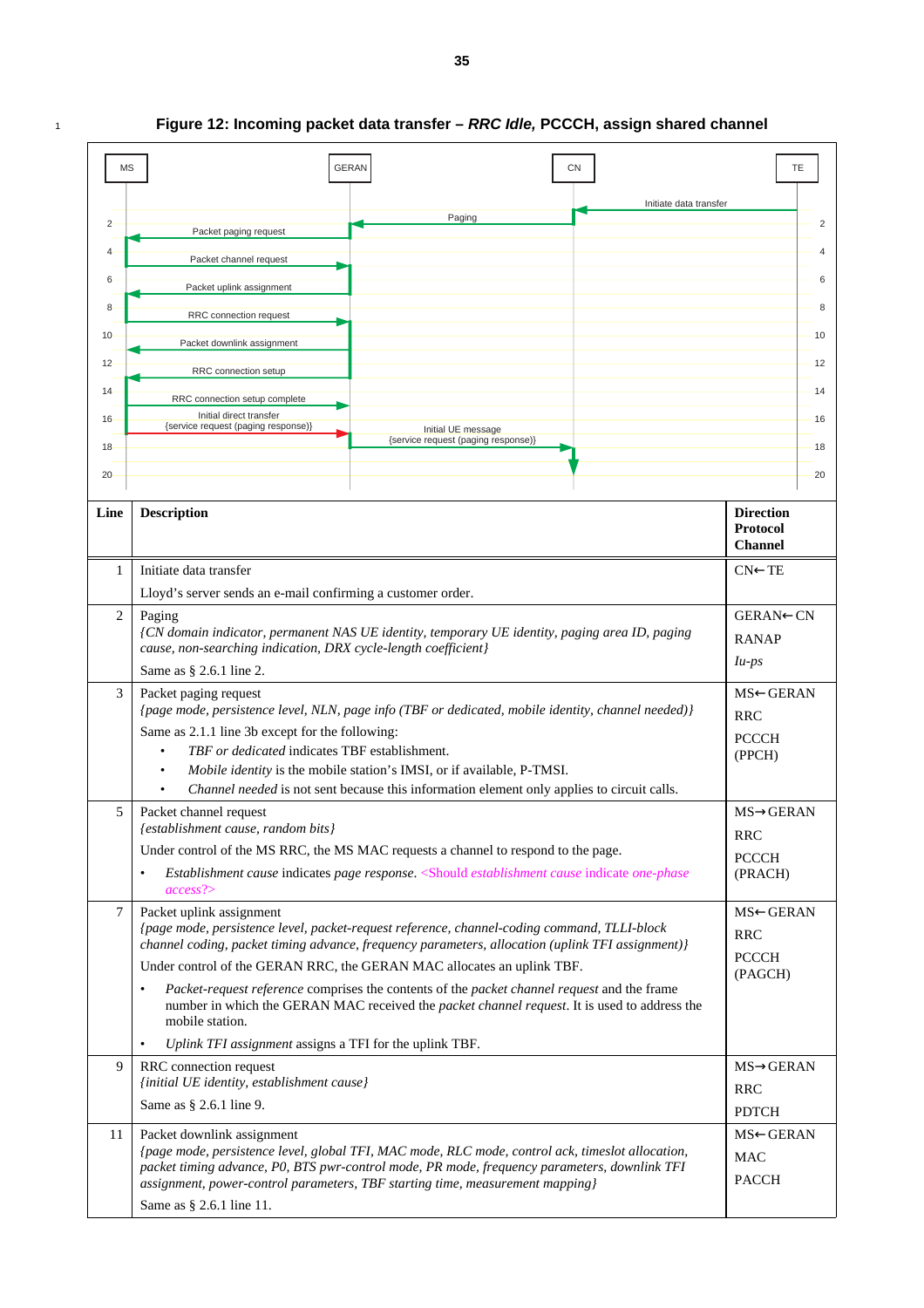| 13 | RRC connection setup<br>finitial UE identity, RRC transaction identifier, new G-RNTI, RRC state indicator, UTRAN DRX cycle-<br>length coefficient, signalling RB information setup list}<br>Same as § 2.6.1 line 13. | $MS \leftarrow GERAN$<br><b>RRC</b><br><b>PDTCH</b>             |
|----|----------------------------------------------------------------------------------------------------------------------------------------------------------------------------------------------------------------------|-----------------------------------------------------------------|
| 15 | RRC connection setup complete<br>{RRC transaction identifier, START list, UE radio access capability}<br>Same as § 2.6.1 line 15.                                                                                    | $MS \rightarrow GERAN$<br><b>RRC</b><br>RB <sub>2</sub> (PDTCH) |
| 17 | Initial direct transfer<br>{CN domain identity, intra-domain NAS node selector, NAS message}<br>Same as § 2.6.1 line 17.                                                                                             | $MS \rightarrow GERAN$<br><b>RRC</b><br>RB3 (PDTCH)             |
| 18 | Initial UE message<br>(CN domain indicator, LAI, RAC, SAI, NAS-PDU, Iu signalling-connection identifier, Global<br>$RNC$ -ID}<br>Same as § 2.6.1 line 18.                                                            | $GERAN \rightarrow CN$<br><b>RANAP</b><br>$Iu$ -ps              |

## <sup>2</sup> 2.6.3 *RRC-GRA\_PCH*, CCCH

- <sup>3</sup> This sequence corresponds to the following user-based scenario:
- <sup>4</sup> Lloyd receives an e-mail order confirmation.
- <sup>5</sup> Figure 13 shows the paging-related portion of an incoming data transfer under the following conditions:
- <sup>6</sup> RRC is in *RRC-GRA\_PCH* state.
- <sup>7</sup> MM is in *MM-Idle* state.
- <sup>8</sup> PMM is in *PMM-Connected* state.
- <sup>9</sup> Mobile station is monitoring a CCCH.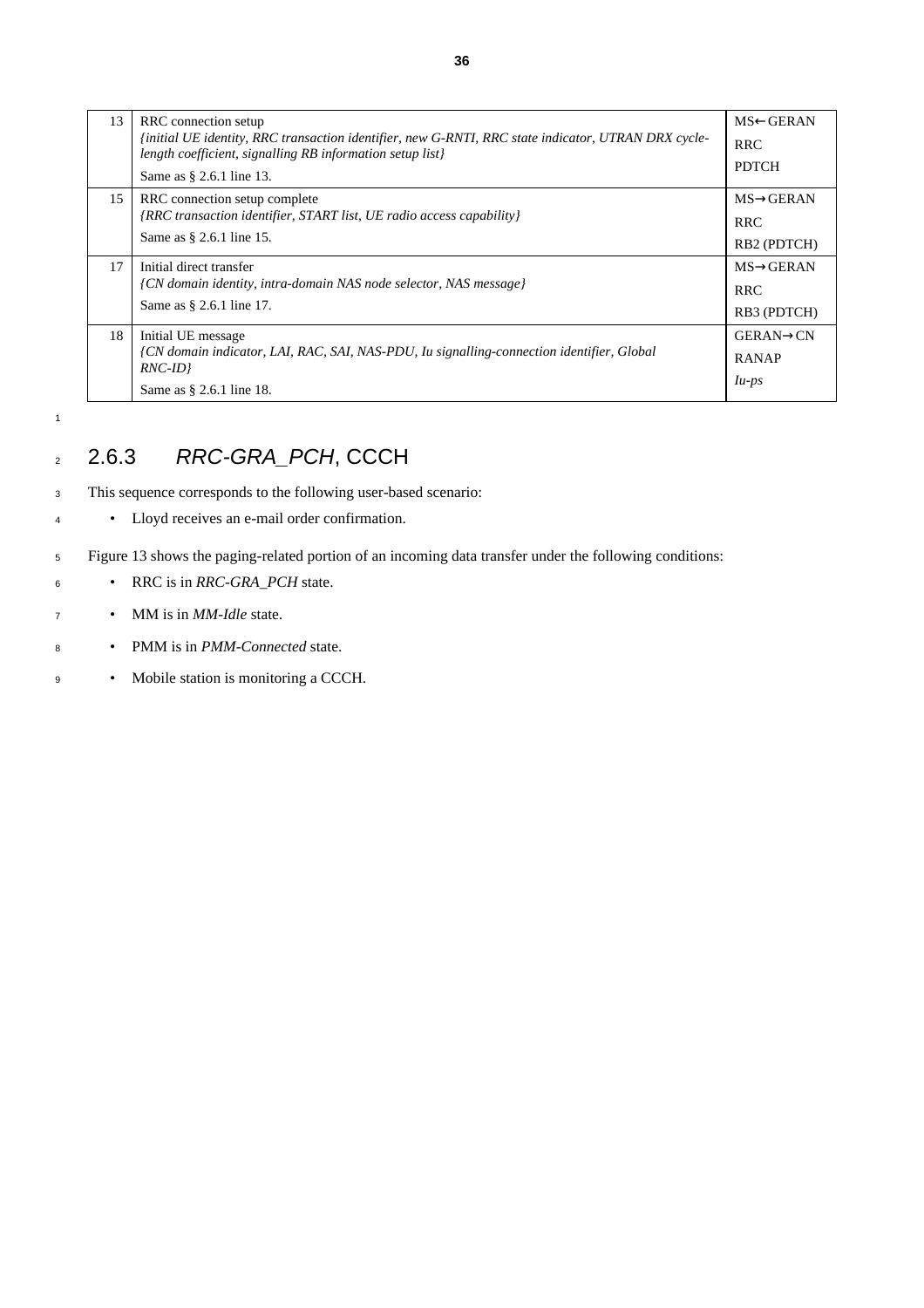### <sup>1</sup> **Figure 13: Incoming packet data transfer –** *RRC-GRA\_PCH,* **CCCH, assign shared channel**

| <b>MS</b>       |                                                                              | <b>GERAN</b>                                                                                                                                                                                       | CN                     |                                                       | TE |
|-----------------|------------------------------------------------------------------------------|----------------------------------------------------------------------------------------------------------------------------------------------------------------------------------------------------|------------------------|-------------------------------------------------------|----|
|                 |                                                                              |                                                                                                                                                                                                    | Initiate data transfer |                                                       |    |
| $\overline{2}$  | Paging request                                                               | Data PDU                                                                                                                                                                                           |                        |                                                       | 2  |
| 4               |                                                                              |                                                                                                                                                                                                    |                        |                                                       | 4  |
| 6               | Channel request                                                              |                                                                                                                                                                                                    |                        |                                                       | 6  |
|                 | Immediate assignment                                                         |                                                                                                                                                                                                    |                        |                                                       |    |
| 8               | Cell update                                                                  |                                                                                                                                                                                                    |                        |                                                       | 8  |
| 10 <sup>°</sup> | Packet downlink assignment                                                   |                                                                                                                                                                                                    |                        |                                                       | 10 |
| 12              | Cell update confirm                                                          |                                                                                                                                                                                                    |                        |                                                       | 12 |
| 14              | Data PDU                                                                     |                                                                                                                                                                                                    |                        |                                                       | 14 |
| 16              |                                                                              |                                                                                                                                                                                                    |                        |                                                       | 16 |
|                 |                                                                              |                                                                                                                                                                                                    |                        |                                                       |    |
| Line            | <b>Description</b>                                                           |                                                                                                                                                                                                    |                        | <b>Direction</b><br><b>Protocol</b><br><b>Channel</b> |    |
| 1               | Initiate data transfer                                                       |                                                                                                                                                                                                    |                        | $CN \leftarrow TE$                                    |    |
|                 | Lloyd's server sends an e-mail confirming a customer order.                  |                                                                                                                                                                                                    |                        |                                                       |    |
| 2               | Data PDU                                                                     |                                                                                                                                                                                                    |                        | GERAN←CN                                              |    |
|                 |                                                                              | Since the CN still has an <i>Iu</i> connection for this mobile station, it forwards the data to GERAN.                                                                                             |                        | <b>GTP</b>                                            |    |
|                 |                                                                              |                                                                                                                                                                                                    |                        | $\mu$ -ps                                             |    |
| 3               | Paging request                                                               |                                                                                                                                                                                                    |                        | MS←GERAN                                              |    |
|                 | {page mode, channel needed, mobile identity, P1 rest octets}                 |                                                                                                                                                                                                    |                        | RRC                                                   |    |
|                 | channels in the GRA.                                                         | Since the GERAN RRC is in GRA_PCH state for this IMSI, it knows where the mobile station is<br>within a GERAN registration area. It therefore sends a GERAN-initiated paging request on all paging |                        | CCCH (PCH)                                            |    |
|                 | Channel needed indicates any channel.<br>$\bullet$                           |                                                                                                                                                                                                    |                        |                                                       |    |
|                 | <i>Mobile identity</i> is the mobile station's G-RNTI.<br>$\bullet$          |                                                                                                                                                                                                    |                        |                                                       |    |
|                 | $\bullet$<br>if mobile identity is IMSI.>                                    | P1 rest octets indicates packet-paging procedure. <presently, includes="" information<="" only="" rrc="" th="" this=""><th></th><th></th><th></th></presently,>                                    |                        |                                                       |    |
|                 | Change the <i>paging request</i> as specified in $\S 2.1.2$ .                |                                                                                                                                                                                                    |                        |                                                       |    |
| 5               | Channel request<br>{establishment cause, random reference}                   |                                                                                                                                                                                                    |                        | MS→GERAN                                              |    |
|                 | Same as § 2.6.1 line 5.                                                      |                                                                                                                                                                                                    |                        | <b>RRC</b>                                            |    |
|                 |                                                                              |                                                                                                                                                                                                    |                        | CCCH (RACH)                                           |    |
| $\tau$          | Immediate assignment                                                         | (page mode, dedicated mode or TBF, packet-channel description, request reference, timing advance,                                                                                                  |                        | MS←GERAN                                              |    |
|                 | mobile allocation, starting time, IA rest octets (packet uplink assignment)} |                                                                                                                                                                                                    |                        | <b>RRC</b><br>CCCH (AGCH)                             |    |
|                 | Same as § 2.6.1 line 7.                                                      |                                                                                                                                                                                                    |                        |                                                       |    |
| 9               | Cell update                                                                  | {U-RNTI, START list, AM_RLC error indication (RB2 or RB3), AM_RLC error indication (RB4 and                                                                                                        |                        | $MS \rightarrow GERAN$                                |    |
|                 | upwards), cell-update cause, RB-timer indicator}                             |                                                                                                                                                                                                    |                        | <b>RRC</b>                                            |    |
|                 | Same as § 2.1.3 line 9 except for the following:                             |                                                                                                                                                                                                    |                        | RB1 (PDTCH)                                           |    |
|                 | the hyperframe numbers.                                                      | START list identifies the CN domain (packet) and initializes the 20 most-significant bits of                                                                                                       |                        |                                                       |    |
| 11              | Packet downlink assignment                                                   |                                                                                                                                                                                                    |                        | MS←GERAN                                              |    |
|                 |                                                                              | (page mode, persistence level, global TFI, MAC mode, RLC mode, control ack, timeslot allocation,<br>packet timing advance, P0, BTS pwr-control mode, PR mode, frequency parameters, downlink TFI   |                        | <b>MAC</b>                                            |    |
|                 |                                                                              | assignment, power-control parameters, TBF starting time, measurement mapping}                                                                                                                      |                        | <b>PACCH</b>                                          |    |
|                 | Same as § 2.6.1 line 11.                                                     |                                                                                                                                                                                                    |                        |                                                       |    |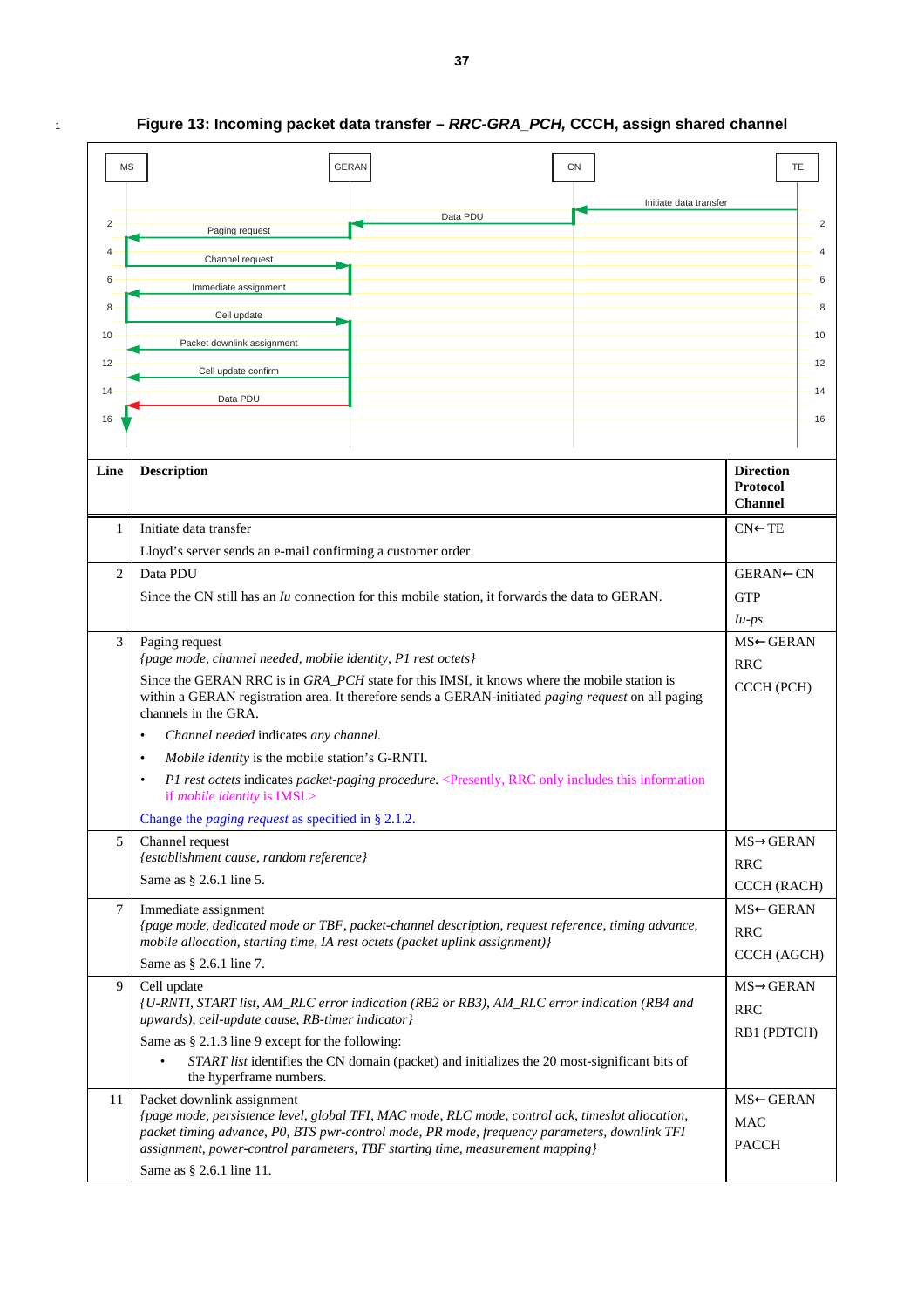| 13 | Cell update confirm<br>{RRC transaction identifier, activation time, RRC state indicator, UTRAN DRX cycle length<br>coefficient, RLC re-establish indicator (RB2 and RB3), RLC re-establish indicator (RB4 and upwards),<br><channel (reams="" and="" configuration="" elements="" information="" of="" of<br="" radio-resource="">dubious usefulness<math>&gt;&gt;l</math><br/>Same as <math>\S 2.1.3</math> line 11 except for the following:<br/>RRC state indicator specifies that the mobile station enter RRC-Cell Shared state.</channel> | $MS \leftarrow GERAN$<br><b>RRC</b><br>RB1 (PDTCH) |
|----|--------------------------------------------------------------------------------------------------------------------------------------------------------------------------------------------------------------------------------------------------------------------------------------------------------------------------------------------------------------------------------------------------------------------------------------------------------------------------------------------------------------------------------------------------|----------------------------------------------------|
| 15 | Data PDU                                                                                                                                                                                                                                                                                                                                                                                                                                                                                                                                         | $MS \leftarrow GERAN$                              |
|    | GERAN forwards the data to the MS.                                                                                                                                                                                                                                                                                                                                                                                                                                                                                                               | <b>PDCP</b>                                        |
|    |                                                                                                                                                                                                                                                                                                                                                                                                                                                                                                                                                  | <b>RB5 (PDTCH)</b>                                 |

### <sup>2</sup> 2.6.4 *RRC-GRA\_PCH*, PCCCH

- <sup>3</sup> This sequence corresponds to the following user-based scenario:
- <sup>4</sup> Lloyd receives an e-mail order confirmation.
- <sup>5</sup> Figure 14 shows the paging-related portion of an incoming data transfer under the following conditions:
- <sup>6</sup> RRC is in *RRC-GRA\_PCH* state.
- <sup>7</sup> MM is in *MM-Idle* state.
- <sup>8</sup> PMM is in *PMM-Connected* state.
- <sup>9</sup> Mobile station is monitoring a PCCCH.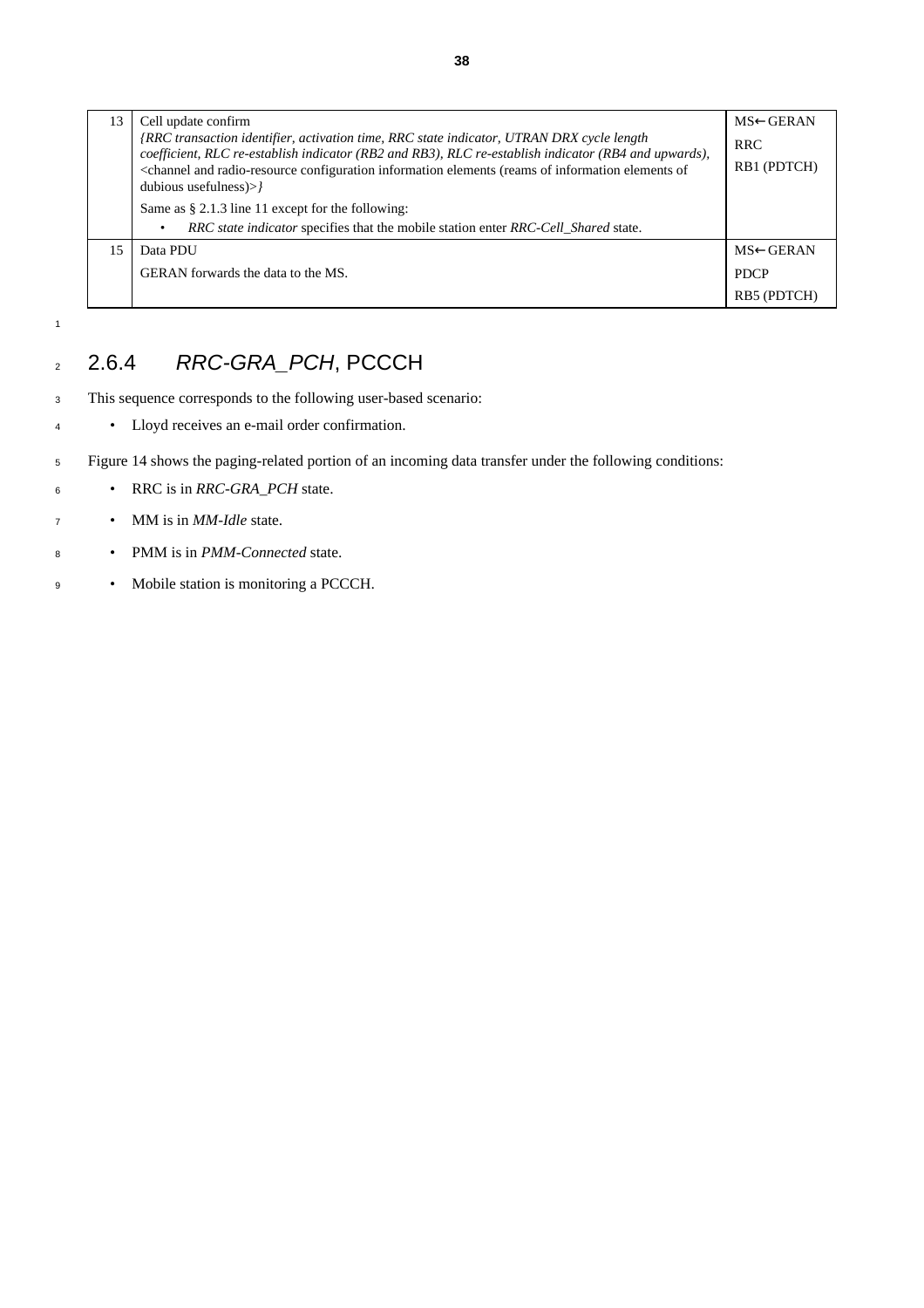| <b>MS</b>      | <b>GERAN</b>                                                                                                                                                                                                             | <b>CN</b>              | TE                                |
|----------------|--------------------------------------------------------------------------------------------------------------------------------------------------------------------------------------------------------------------------|------------------------|-----------------------------------|
|                |                                                                                                                                                                                                                          | Initiate data transfer |                                   |
| $\overline{2}$ | Data PDU<br>Packet paging request                                                                                                                                                                                        |                        | 2                                 |
| $\overline{4}$ | Packet channel request                                                                                                                                                                                                   |                        | 4                                 |
| 6              |                                                                                                                                                                                                                          |                        | 6                                 |
| 8              | Packet uplink assignment                                                                                                                                                                                                 |                        | 8                                 |
| 10             | Cell update                                                                                                                                                                                                              |                        | 10                                |
|                | Packet downlink assignment                                                                                                                                                                                               |                        |                                   |
| 12             | Cell update confirm                                                                                                                                                                                                      |                        | 12                                |
| 14             | Data PDU                                                                                                                                                                                                                 |                        | 14                                |
| 16             |                                                                                                                                                                                                                          |                        | 16                                |
|                |                                                                                                                                                                                                                          |                        |                                   |
| Line           | <b>Description</b>                                                                                                                                                                                                       |                        | <b>Direction</b>                  |
|                |                                                                                                                                                                                                                          |                        | <b>Protocol</b><br><b>Channel</b> |
| 1              | Initiate data transfer                                                                                                                                                                                                   |                        | $CN \leftarrow TE$                |
|                | Lloyd's server sends an e-mail confirming a customer order.                                                                                                                                                              |                        |                                   |
| $\overline{c}$ | Data PDU                                                                                                                                                                                                                 |                        | GERAN←CN                          |
|                | Same as $\S$ 2.6.3 line 2.                                                                                                                                                                                               |                        | <b>GTP</b>                        |
|                |                                                                                                                                                                                                                          |                        | $\mu$ -ps                         |
| 3              | Packet paging request                                                                                                                                                                                                    |                        | MS←GERAN                          |
|                | (page mode, persistence level, NLN, page info (TBF or dedicated, mobile identity, channel needed))                                                                                                                       |                        | <b>RRC</b>                        |
|                | Since the GERAN RRC is in RRC-GRA_PCH state for this IMSI, it knows where the mobile station is<br>within a GRA. It therefore has MAC send a GERAN-initiated packet paging request on all paging<br>channels in the GRA. |                        | <b>PCCCH</b><br>(PPCH)            |
|                | TBF or dedicated indicates TBF establishment.<br>٠                                                                                                                                                                       |                        |                                   |
|                | Mobile identity is the mobile station's G-RNTI.<br>٠                                                                                                                                                                     |                        |                                   |
|                | Channel needed is not sent because this information element only applies to circuit calls.                                                                                                                               |                        |                                   |
|                | Change the <i>packet paging request</i> as specified in $\S$ 2.1.2.                                                                                                                                                      |                        |                                   |
| 5              | Packet channel request<br>{establishment cause, random bits}                                                                                                                                                             |                        | $MS \rightarrow GERAN$            |
|                | Same as § 2.6.2 line 5.                                                                                                                                                                                                  |                        | <b>RRC</b>                        |
|                |                                                                                                                                                                                                                          |                        | <b>PCCCH</b><br>(PRACH)           |
| 7              | Packet uplink assignment                                                                                                                                                                                                 |                        | MS←GERAN                          |
|                | {page mode, persistence level, packet-request reference, channel-coding command, TLLI-block<br>channel coding, packet timing advance, frequency parameters, allocation (uplink TFI assignment)}                          |                        | <b>RRC</b>                        |
|                | Same as § 2.6.2 line 7.                                                                                                                                                                                                  |                        | <b>PCCCH</b><br>(PAGCH)           |
| 9              | Cell update                                                                                                                                                                                                              |                        | $MS \rightarrow GERAN$            |
|                | {U-RNTI, START list, AM_RLC error indication (RB2 or RB3), AM_RLC error indication (RB4 and<br>upwards), cell-update cause, RB-timer indicator}                                                                          |                        | <b>RRC</b>                        |
|                | Same as § 2.6.3 line 9.                                                                                                                                                                                                  |                        | RB1 (PDTCH)                       |
| 11             | Packet downlink assignment                                                                                                                                                                                               |                        | <b>MS←GERAN</b>                   |
|                | (page mode, persistence level, global TFI, MAC mode, RLC mode, control ack, timeslot allocation,                                                                                                                         |                        | $\rm MAC$                         |

*packet timing advance, P0, BTS pwr-control mode, PR mode, frequency parameters, downlink TFI*

PACCH

*assignment, power-control parameters, TBF starting time, measurement mapping}*

Same as § 2.6.3 line 11.

#### <sup>1</sup> **Figure 14: Incoming packet data transfer –** *RRC-GRA\_PCH,* **PCCCH, assign shared channel**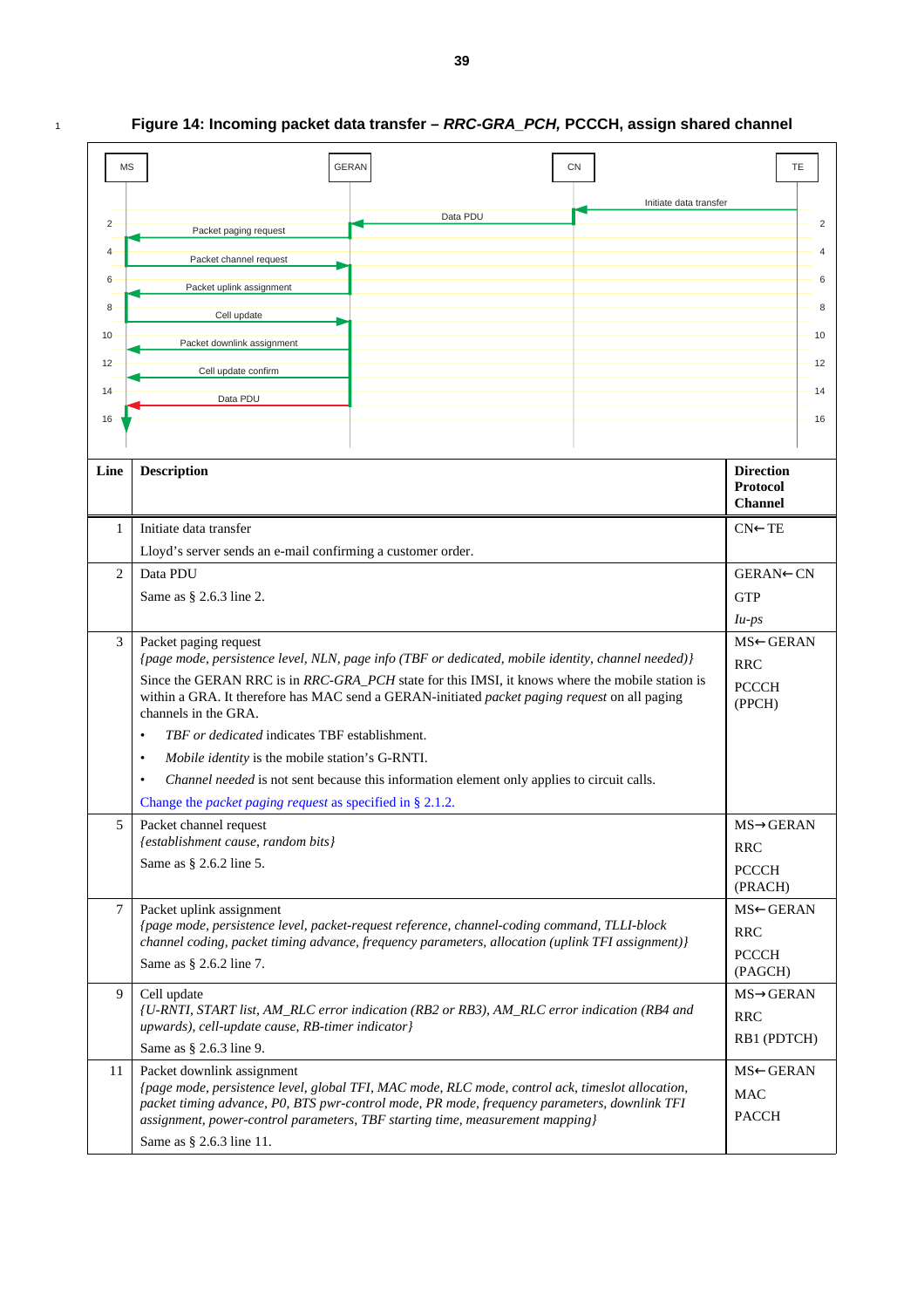| 13 | Cell update confirm                                                                                                                                                                                      | $MS \leftarrow GERAN$ |
|----|----------------------------------------------------------------------------------------------------------------------------------------------------------------------------------------------------------|-----------------------|
|    | <i>{RRC transaction identifier, activation time, RRC state indicator, UTRAN DRX cycle length</i><br>coefficient, RLC re-establish indicator (RB2 and RB3), RLC re-establish indicator (RB4 and upwards), | <b>RRC</b>            |
|    | <channel (reams="" and="" configuration="" elements="" information="" of="" of<br="" radio-resource="">dubious usefulness<math>&gt;&gt;l</math></channel>                                                | RB1 (PDTCH)           |
|    | Same as § 2.6.3 line 13.                                                                                                                                                                                 |                       |
| 15 | Data PDU                                                                                                                                                                                                 | $MS \leftarrow GERAN$ |
|    | GERAN forwards the data to the MS.                                                                                                                                                                       | <b>PDCP</b>           |
|    |                                                                                                                                                                                                          | RB5 (PDTCH)           |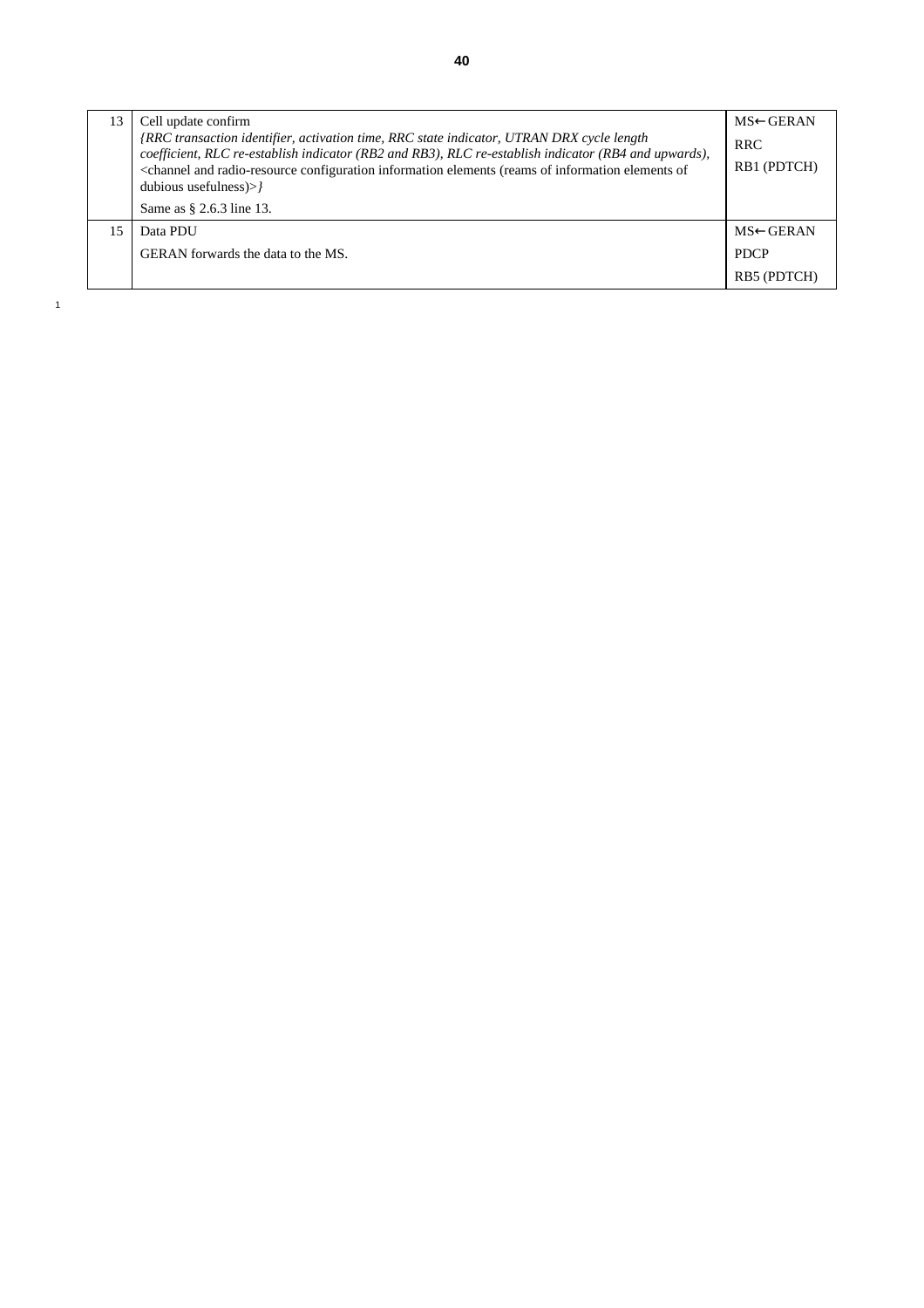# 1 3. Impact on specifications

<sup>2</sup> This section is incomplete.

## 3 3.1 Changes to 23.060 (GPRS stage 2)

| Section   Description |
|-----------------------|
|                       |
|                       |
|                       |
|                       |

4

## 5 3.2 Changes to 24.008 (CN protocols)

| <b>Section</b> | <b>Description</b>                                                   |
|----------------|----------------------------------------------------------------------|
|                |                                                                      |
| 9.2.15         | Location updating request                                            |
|                | Add DRX parameter. DRX parameter is already specified in § 10.5.5.6. |
| 10.5.1.4       | Mobile identity                                                      |
|                | Add G-RNTI as a mobile identity.                                     |
|                |                                                                      |
|                |                                                                      |

6

# $7 \quad 3.3 \quad$  Changes to 25.413 (UTRAN RANAP)

| <b>Section</b> | <b>Description</b>                                          |
|----------------|-------------------------------------------------------------|
| 3.3            | Abbreviations                                               |
|                | Add GERAN.                                                  |
|                | Add <i>mobile station</i> to definition of UE.              |
| 8.15           | Paging                                                      |
|                | Update section to include GERAN paging. Add SPLIT_PG_CYCLE. |
| 9.1.23         | Paging                                                      |
|                | Add SPLIT_PG_CYCLE.                                         |
| 9.2            | Information-element definitions                             |
|                | Add SPLIT PG CYCLE.                                         |
|                |                                                             |
|                |                                                             |

8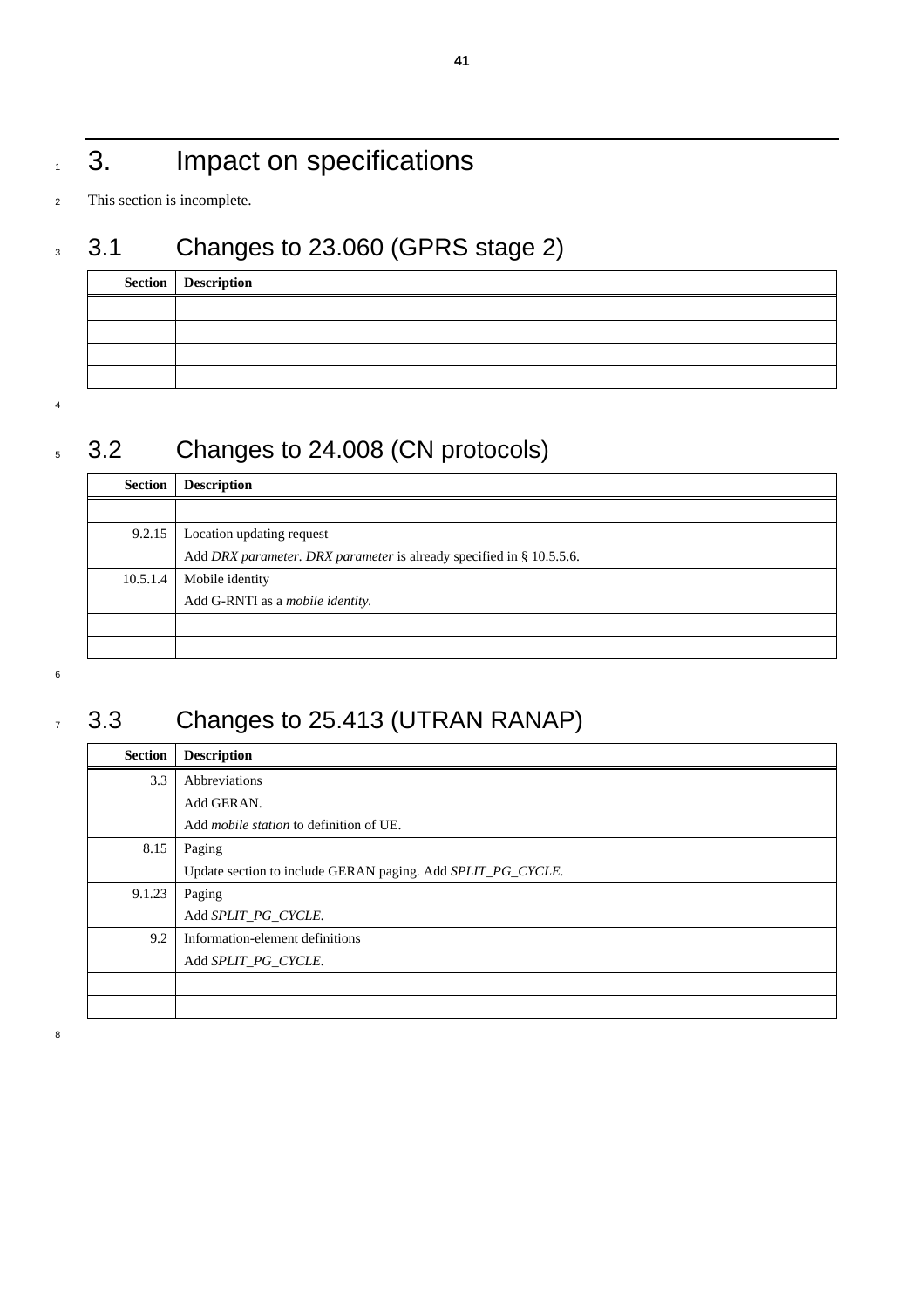## 1 3.4 Changes to 44.018 (GERAN RRC)

<sup>2</sup> This section proposes changes to GP-011262 (*Draft CR to 44.018 due to RRC Part 1* [Nokia]) and GP-011196 (*Draft* <sup>3</sup> *CR to 44.018 due to RRC Part 2* [Nokia]).

| <b>Section</b> | <b>Description</b>                                                                                                                                                                                                                                                                                                                           |
|----------------|----------------------------------------------------------------------------------------------------------------------------------------------------------------------------------------------------------------------------------------------------------------------------------------------------------------------------------------------|
|                |                                                                                                                                                                                                                                                                                                                                              |
| 3.3.2.1        | Paging initiation by the network                                                                                                                                                                                                                                                                                                             |
|                | <do <i="" do="" elements="" in="" information="" need="" new="" specify="" the="" to="" we="" what="" with="">paging requests?&gt;</do>                                                                                                                                                                                                      |
| 3.3.2.2        | Paging response                                                                                                                                                                                                                                                                                                                              |
|                | <changes <i="" following:="" in="" section="" specify="" the="" this="" to="">Iu mode, the upper layer is informed that RRC entity entered the<br/>RRC-Cell_Dedicated state. RRC does not enter this state until the RRC connection is established, long after the<br/>paging response.&gt;</changes>                                        |
| 3.5.1.1        | Packet paging initiation by the network                                                                                                                                                                                                                                                                                                      |
|                | <do <i="" do="" elements="" in="" information="" need="" new="" specify="" the="" to="" we="" what="" with="">packet paging request?&gt;</do>                                                                                                                                                                                                |
| 3.4            | Procedures in RR dedicated mode                                                                                                                                                                                                                                                                                                              |
|                | Add subsection specifying paging in RRC-Cell_Dedicated state. See 25.331 § 8.1.11, UE dedicated paging. <how<br>does this relate to 44.018 § 3.4.22.2, Packet notification procedure in dedicated mode?<math>&gt;</math></how<br>                                                                                                            |
| 9.1            | Paging                                                                                                                                                                                                                                                                                                                                       |
|                | Add a paging message based on 25.331 paging type 2.                                                                                                                                                                                                                                                                                          |
| 9.1.22         | Paging request type 1                                                                                                                                                                                                                                                                                                                        |
|                | For both mobile identities, add the following to the <i>paging request type 1:</i>                                                                                                                                                                                                                                                           |
|                | An implicit indication of which network element initiated the page: CN or GERAN. The presence of<br>paging cause indicates a CN-initiated page; the absence of paging cause indicates a GERAN-initiated<br>page. This requires that GERAN fabricate a paging cause if the CN does not provide a paging cause<br>in the RANAP paging message. |
|                | An indication of which core network initiated the page: circuit-domain or packet-domain. If paging<br>$\bullet$<br>with IMSI, include this element. If paging with P-TMSI or TMSI, omit the element since the identity<br>implicitly indicates the network initiating the page.                                                              |
|                | Paging cause from the RANAP paging message.<br>$\bullet$                                                                                                                                                                                                                                                                                     |
|                | <do <i="" enough="" have="" length="" message="" modify="" to="" we="">paging request type 1, type 2, and <i>type 3?</i> If not, we may want to<br/>define a new Iu-mode paging message.&gt;</do>                                                                                                                                            |
| 9.1.23         | Paging request type 2                                                                                                                                                                                                                                                                                                                        |
|                | Add the following to the <i>paging request type 2:</i>                                                                                                                                                                                                                                                                                       |
|                | For mobile identities 1 through 3, an implicit indication of which network element initiated the page:<br>CN or GERAN.                                                                                                                                                                                                                       |
|                | For <i>mobile identity</i> 3, an indication of which core network initiated the page: circuit-domain or packet-<br>domain. If paging with IMSI, include this element. If paging with P-TMSI or TMSI, omit the element<br>since the identity implicitly indicates the network initiating the page.                                            |
|                | For mobile identities 1 through 3, paging cause from the RANAP paging message.                                                                                                                                                                                                                                                               |
| 9.1.24         | Paging request type 3                                                                                                                                                                                                                                                                                                                        |
|                | For all four mobile identities, add the following to the <i>paging request type</i> $3$ :                                                                                                                                                                                                                                                    |
|                | An implicit indication of which network element initiated the page: CN or GERAN.<br>٠                                                                                                                                                                                                                                                        |
|                | Paging cause from the RANAP paging message.                                                                                                                                                                                                                                                                                                  |
|                |                                                                                                                                                                                                                                                                                                                                              |
|                |                                                                                                                                                                                                                                                                                                                                              |
| 10.5.2.23      | P1 rest octets                                                                                                                                                                                                                                                                                                                               |
|                | Packet page indication i applies when paging with G-RNTI.                                                                                                                                                                                                                                                                                    |
|                | Delete the requirement that <i>Packet page indication i</i> be ignored if the mobile identity is not IMSI.                                                                                                                                                                                                                                   |
| 10.5.2.24      | P2 rest octets                                                                                                                                                                                                                                                                                                                               |
|                | Packet page indication 3 applies when paging with G-RNTI.                                                                                                                                                                                                                                                                                    |
|                | Delete the requirement that <i>Packet page indication</i> $3$ be ignored if the mobile identity is not IMSI.                                                                                                                                                                                                                                 |
|                |                                                                                                                                                                                                                                                                                                                                              |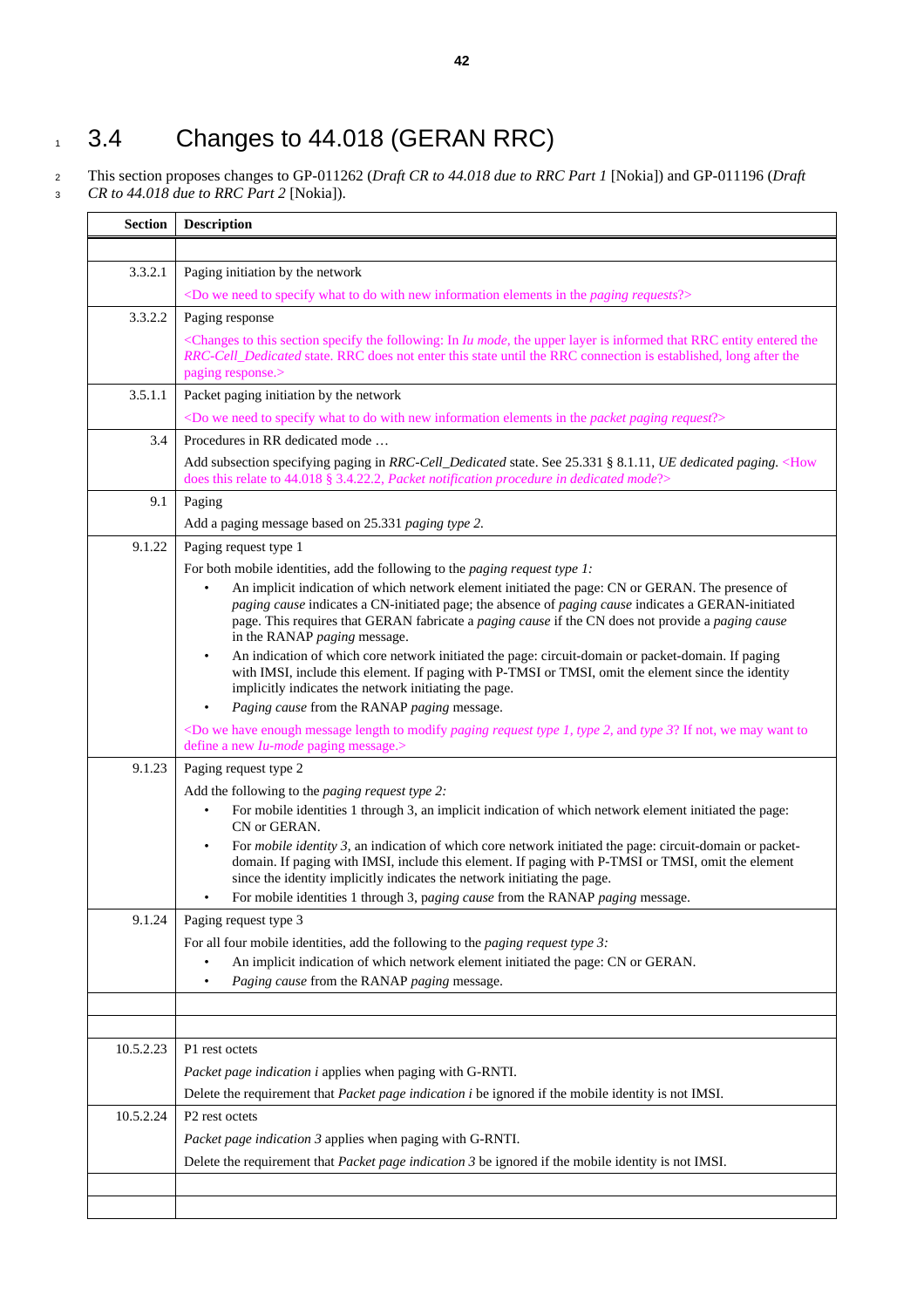# 1 3.5 Changes to 44.060 (GERAN RLC/MAC)

| <b>Section</b> | <b>Description</b>                                                                                                                                                                                                                                                                                                                                         |
|----------------|------------------------------------------------------------------------------------------------------------------------------------------------------------------------------------------------------------------------------------------------------------------------------------------------------------------------------------------------------------|
|                |                                                                                                                                                                                                                                                                                                                                                            |
| 6              | Paging procedures                                                                                                                                                                                                                                                                                                                                          |
|                | Change title to <i>Paging procedures in A/Gb mode</i> .                                                                                                                                                                                                                                                                                                    |
| ба             | Add new section: Paging procedures in Iu mode.                                                                                                                                                                                                                                                                                                             |
|                |                                                                                                                                                                                                                                                                                                                                                            |
| 11.2.10        | Packet paging request                                                                                                                                                                                                                                                                                                                                      |
|                |                                                                                                                                                                                                                                                                                                                                                            |
|                | Add the following information elements to the <i>packet paging request</i> :                                                                                                                                                                                                                                                                               |
|                | An implicit indication of which network element initiated the page: CN or GERAN. The presence of<br>paging cause indicates a CN-initiated page; the absence of paging cause indicates a GERAN-initiated<br>page. This requires that GERAN fabricate a <i>paging cause</i> if the CN does not provide a <i>paging cause</i><br>in the RANAP paging message. |
|                | An indication of which core network initiated the page: circuit-domain or packet-domain. If paging<br>$\bullet$<br>with IMSI, include this element. If paging with P-TMSI or TMSI, omit the element since the identity<br>implicitly indicates the network initiating the page.                                                                            |
|                | Paging cause from the RANAP paging message.                                                                                                                                                                                                                                                                                                                |
|                | G-RNTI as a <i>mobile identity</i> .                                                                                                                                                                                                                                                                                                                       |
|                | Change the following:                                                                                                                                                                                                                                                                                                                                      |
|                | Support paging with P-TSMI for RR connection establishment.                                                                                                                                                                                                                                                                                                |
| 12             | Information-element coding                                                                                                                                                                                                                                                                                                                                 |
|                |                                                                                                                                                                                                                                                                                                                                                            |
|                |                                                                                                                                                                                                                                                                                                                                                            |
|                |                                                                                                                                                                                                                                                                                                                                                            |

2

4

## 3 3.6 Changes to 45.002 (L1 Multiplexing)

| <b>Section</b> | <b>Description</b>                                                         |
|----------------|----------------------------------------------------------------------------|
|                |                                                                            |
| 6.5.6          | Determination of PCCCH_GROUP and PAGING_GROUP for MS in GPRS attached mode |
|                | Specify that this section applies to mobile stations operating in Iu mode. |
|                |                                                                            |
|                |                                                                            |
|                |                                                                            |
|                |                                                                            |
|                |                                                                            |
|                |                                                                            |
|                |                                                                            |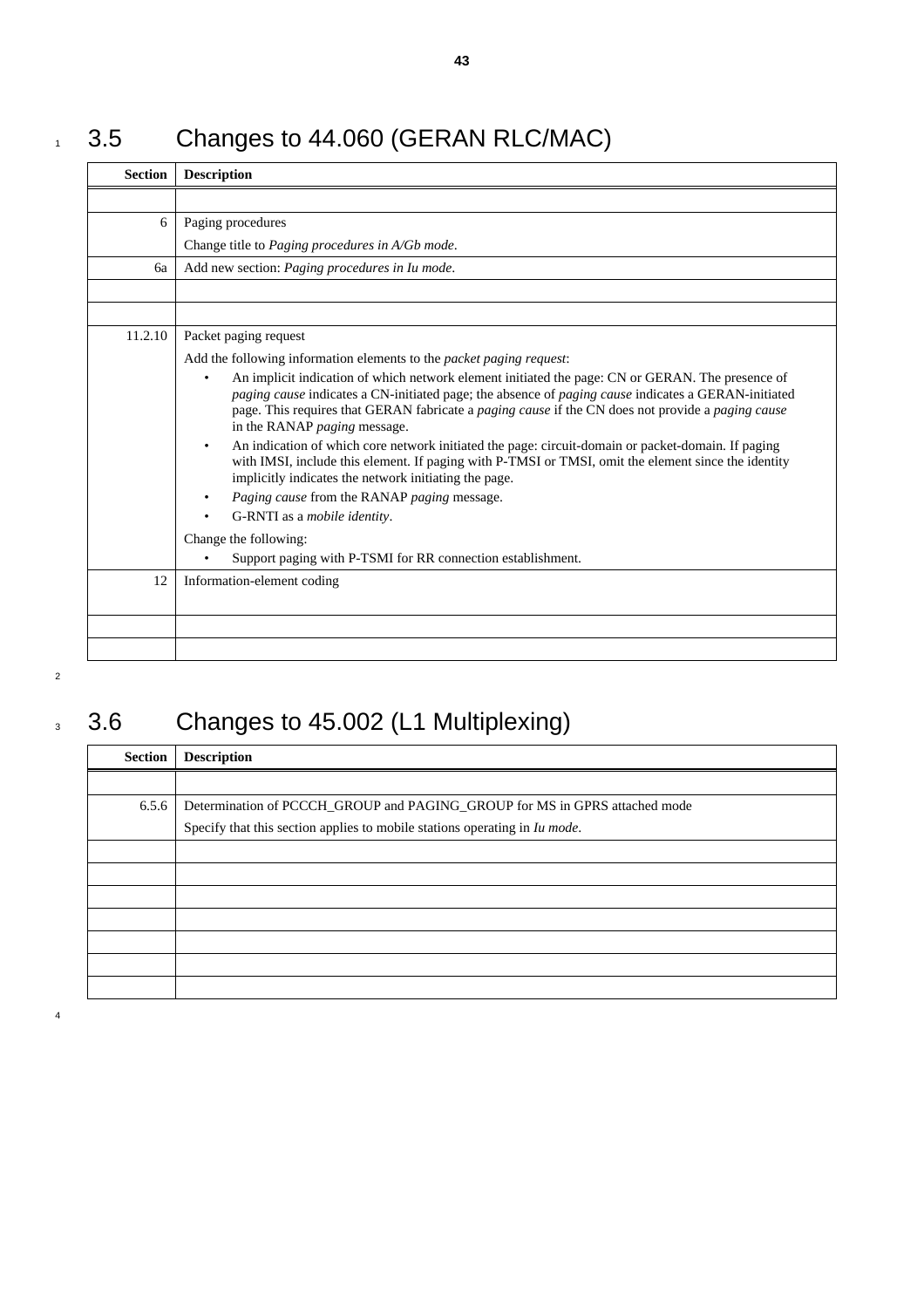### 4. References

 1. Cooper, Alan. *The Inmates are Running the Asylum – Why High-Tech Products Drive Us Crazy and How to Restore the Sanity.* Indianapolis: SAMS, 1999.

- 2. 3GPP TS 23.060. *3rd Generation Partnership Project; Technical Specification Group Services and System Aspects; General Packet Radio Service (GPRS); Service description; Stage 2.*
- 3. 3GPP TS 24.008. *3rd Generation Partnership Project; Technical Specification Group Core Network; Mobile radio interface layer 3 specification; Core Network Protocols - Stage 3.*
- 4. 3GPP TS 25.304. *3rd Generation Partnership Project; Technical Specification Group Radio Access Network; UE Procedures in Idle mode and Procedures for Cell Reselection in Connected Mode.*
- 5. 3GPP TS 25.331. *3rd Generation Partnership Project; Technical Specification Group Radio Access Network; RRC Protocol Specification.*
- 6. 3GPP TS 25.413. *3rd Generation Partnership Project; Technical Specification Group Radio Access Network; UTRAN Iu interface RANAP signalling.*
- 7. 3GPP TS 43.064. *3rd Generation Partnership Project; Technical Specification Group GERAN; Digital cellular telecommunications system (Phase 2+); General Packet Radio Service (GPRS); Overall description of the GPRS radio interface; Stage 2.*
- 8. 3GPP TS 44.018. *3rd Generation Partnership Project; Technical Specification Group GSM EDGE Radio Access Network; Mobile radio interface layer 3 specification; Radio Resource Control Protocol.*
- 9. 3GPP TS 44.060. *3rd Generation Partnership Project; Technical Specification Group GSM EDGE Radio Access Network; General Packet Radio Service (GPRS); Mobile Station (MS) – Base Station System (BSS) interface; Radio Link Control / Medium Access Control (RLC/MAC) protocol.*
- 10. 3GPP TS 45.002. *3rd Generation Partnership Project; Technical Specification Group GERAN; Digital cellular telecommunications system (Phase 2+); Multiplexing and multiple access on the radio path.*
- 11. G2-010063. *GERAN Iu paging procedures.* Helsinki: Ericsson, 25 Jun 01.
- 12. GAHW-010241. *Results of RLC/MAC drafting meeting.* Bellevue: GERAN Ad Hoc, 07 May 01.
- 13. GP-010679. *Analysis of GERAN Iu-mode paging scenarios.* Biarritz: Lucent, 02 Apr 01.
- 14 GP-010975. *GERAN R5 offline session.* Biarritz: [Alcatel, Ericsson, Nokia, Siemens], 02 Apr 01.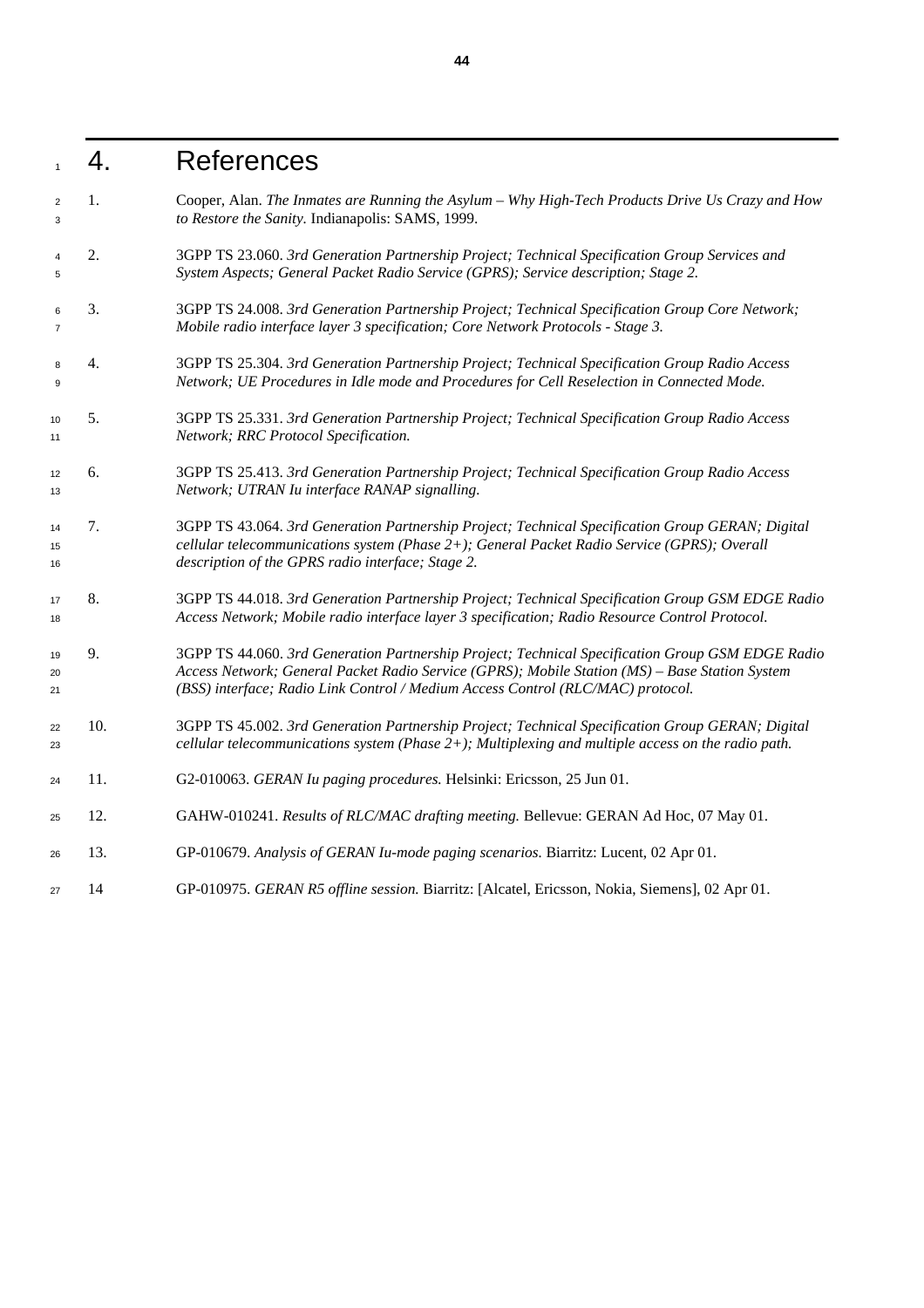## 1 A. Network-operation modes

### A.1 GPRS

GRPS operates in one of three modes:

- *Mode I* has a *Gs* interface between MSC and SGSN. For mobile stations attached to both domains, the MSC sends circuit pages via the SGSN, *i.e.*, a BSSGP paging message on the *Gb* interface. The SGSN sends packet pages directly to the BSS, *i.e.*, a BSSGP paging message on the *Gb* interface. The BSS pages the mobile station via the following channel: PACCH if available, else PCCCH if available, else CCCH.
- *Mode II* has no *Gs* interface between MSC and SGSN. The MSC sends circuit pages directly to the BSS, *i.e.*, a BSSAP paging message on the *A* interface. The SGSN sends circuit pages directly to the BSS, *i.e.*, a BSSGP paging message on the *Gb* interface. The BSS pages the mobile station via the CCCH.
- *Mode III* has no *Gs* interface between MSC and SGSN. The MSC sends circuit pages directly to the BSS, *i.e.*, a BSSAP paging message on the *A* interface. The SGSN sends circuit pages directly to the BSS, *i.e.*, a BSSGP paging message on the *Gb* interface. The BSS sends circuit pages via the CCCH. It sends packet pages via the PCCCH if available, else CCCH.

## 15 A.2 UMTS

- UMTS operates in one of two modes:
- <sup>17</sup> *Mode I* has a *Gs* interface between MSC and SGSN. For mobile stations attached to both domains, the MSC sends circuit pages via the SGSN, *i.e.*, a RANAP paging message on the *Iu-ps* interface. The SGSN sends packet pages directly to UTRAN, *i.e.*, a RANAP paging message on the *Iu-ps* interface.
- Mode II has no *Gs* interface between MSC and SGSN. The MSC sends circuit pages directly to UTRAN, *i.e.*, a RANAP paging message on the *Iu-cs* interface. The SGSN sends packet pages directly to UTRAN, *i.e.*, a RANAP paging message on the *Iu-ps* interface.

## GERAN

- This concept paper proposes that GERAN operate in any one of the following modes:
- <sup>25</sup> *Mode I* has a *Gs* interface between MSC and SGSN. For mobile stations attached to both domains, the MSC sends circuit pages via the SGSN, *i.e.*, a RANAP paging message on the *Iu-ps* interface. The SGSN sends packet pages directly to the GERAN, *i.e.*, a RANAP paging message on the *Iu-ps* interface. GERAN pages the mobile station via the following channel: PACCH if available, else PCCCH.
- *Mode II* has no *Gs* interface between MSC and SGSN. The MSC sends circuit pages directly to GERAN, *i.e.*, a RANAP paging message on the *Iu-cs* interface. The SGSN sends packet pages directly to GERAN, *i.e.*, a RANAP paging message on the *Iu-ps* interface. GERAN pages the mobile station via the following channel: PACCH if available, else PCCCH if available, else CCCH.
- 33 <If the mobile station signals DRX parameters at circuit-domain attach and location-area update, why do we need *mode I*?>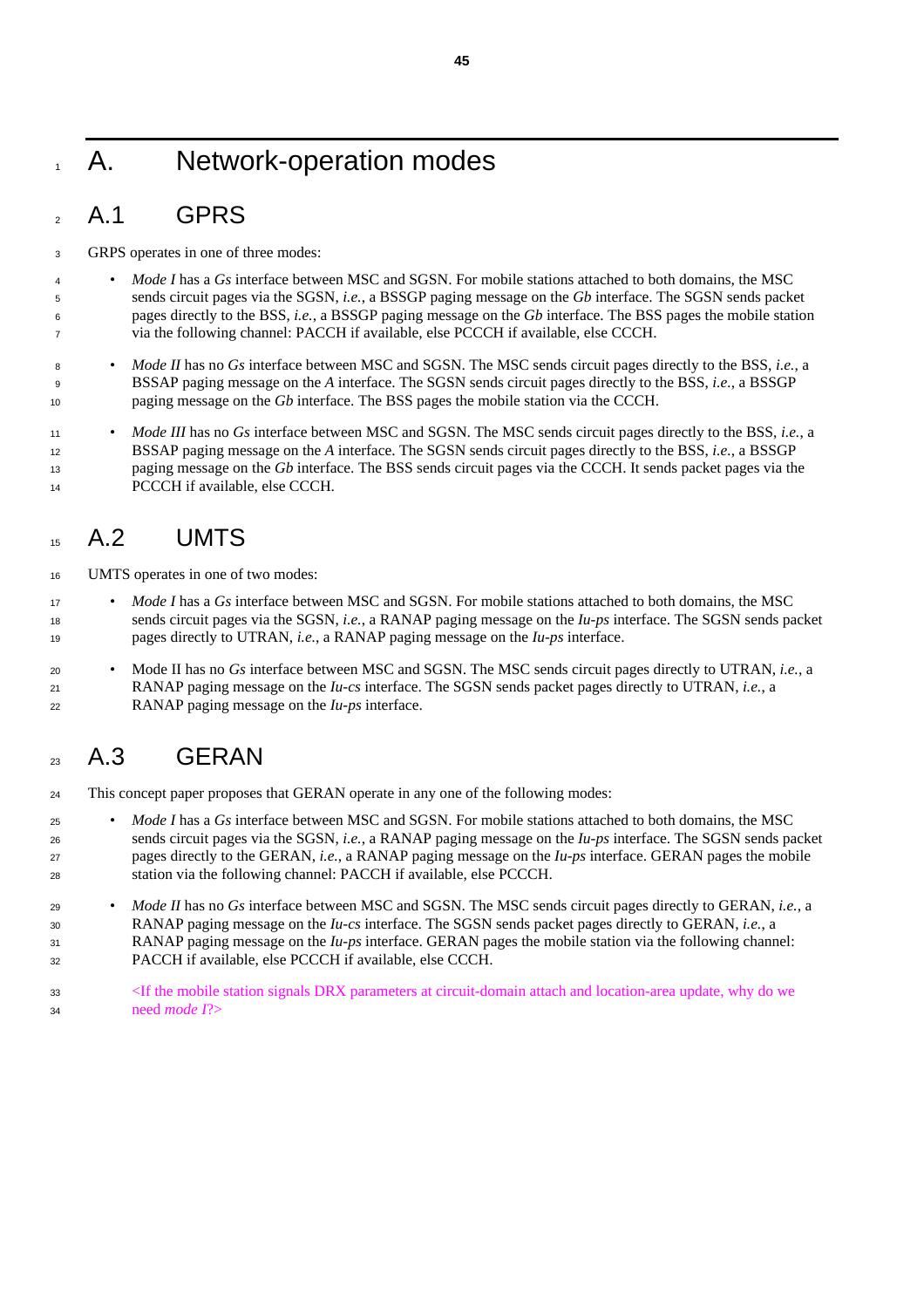## B. Paging equations

This annex describes several complicated methods of hashing mobile stations over available paging channels. Why

wasn't one simple method good enough? It's not the ETSI/3GPP way: never use a nail when you can specify

multidimensional impact-inserted flexible attachment functionality.

## B.1 CCCH

3GPP TS 45.002 [10] specifies the information on which these equations are based.

### B.1.1 Paging blocks per CCCH multiframe  $(N_m)$

The following equation calculates the number of paging blocks per CCCH 51-multiframe.

$$
N_{\rm m} = 9 - 6 * BS\_CCCH\_SDCCH\_COMB - BS\_AG\_BLKS\_RES
$$

where:

| 11       | $N_{\rm m}$        | $=$ number of paging blocks per CCCH 51-multiframe.                                                                         |
|----------|--------------------|-----------------------------------------------------------------------------------------------------------------------------|
| 12<br>13 | BS CCCH SDCCH COMB | $=$ SDCCH combined with CCCH (1) or not (0). Broadcast variable<br>(CCCH CONF).                                             |
| 14<br>15 |                    | $BS\_AG\_BLKS\_RES$ = number of blocks per common control channel not available for paging (0 to 7).<br>Broadcast variable. |

### 16 B.1.2 Paging blocks per CCCH ( $N_c$ ,  $M_c$ )

#### For GPRS-detached mobile stations, the following equation calculates the number of paging blocks per CCCH.

18  $N_c = BS\_PA\_MFRMS * N_m$ 

where:

 $N_c$  = number of paging blocks per common control channel. *BS PA MFRMS* = number of 51-multiframes between pages to the same mobile station (2 to 9). Broadcast variable.  $N_{\text{m}}$  = number of paging blocks per CCCH 51-multiframe.

 For GPRS-attached mobile stations, the following equation calculates the number of packet paging blocks per CCCH. If the CCCH does not support this type of paging, the preceding equation applies.

27  $M_c = 64 * N_m$ 

where:

 $M_c$  = number of packet paging blocks per common control channel.  $N_{\text{m}}$  = number of paging blocks per CCCH 51-multiframe.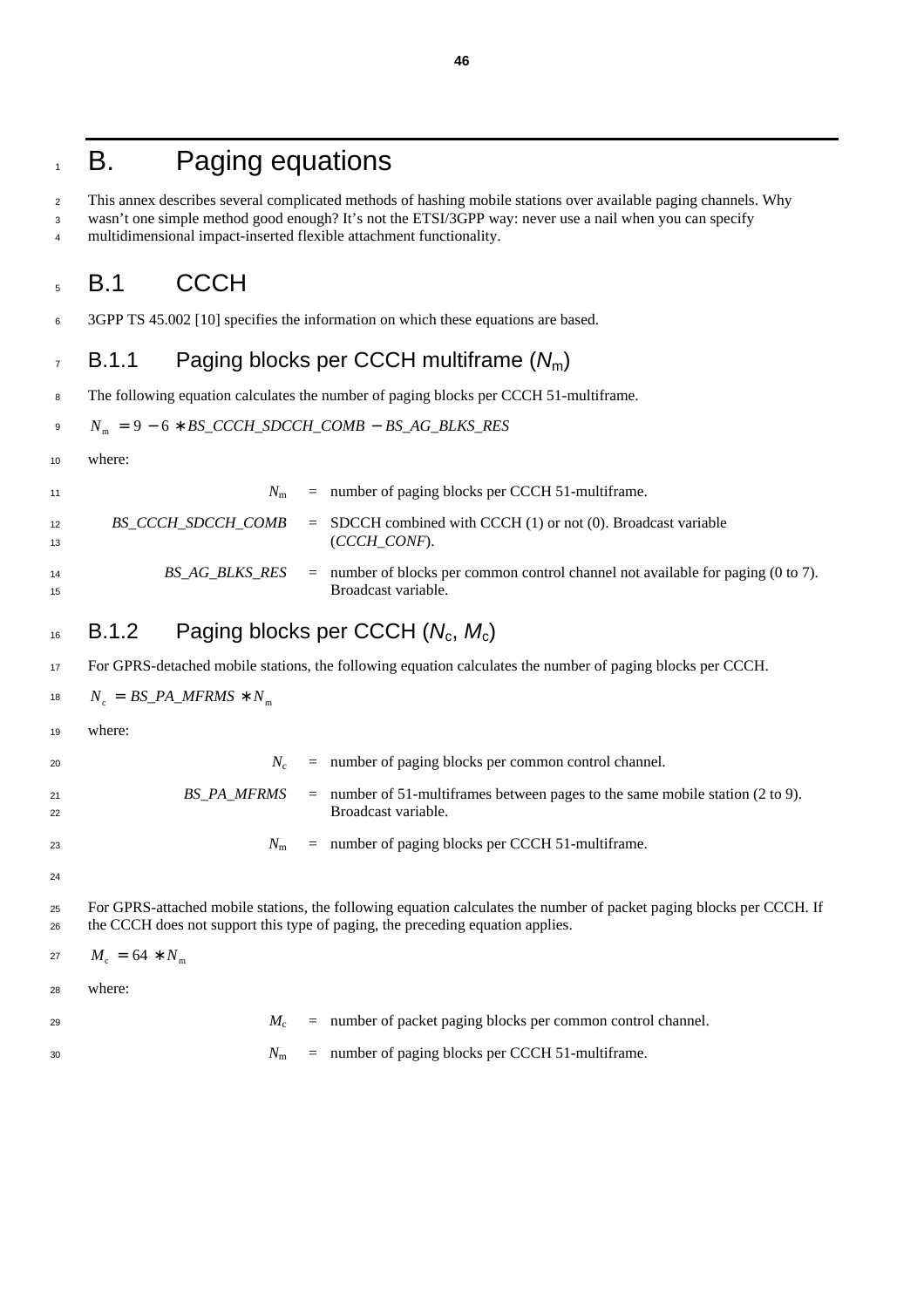## 1 B.1.3 Paging blocks per cell  $(N_t, M_t)$

 For GPRS-detached mobile stations, the following equation calculates the number of paging blocks for all common control channels in a cell.

4  $N_t = BS\_CC\_CHANS * N_c$ 

| 5        | where:                                                            |                                                                                                                                                                                                                                         |
|----------|-------------------------------------------------------------------|-----------------------------------------------------------------------------------------------------------------------------------------------------------------------------------------------------------------------------------------|
| 6        | $N_{\rm t}$                                                       | $=$ total number of paging blocks per cell.                                                                                                                                                                                             |
| 7<br>8   | BS_CC_CHANS                                                       | $=$ number of common control channels (1 to 4). Broadcast variable<br>(CCCH_CONF).                                                                                                                                                      |
| 9        | $N_c$                                                             | $=$ number of paging blocks per common control channel.                                                                                                                                                                                 |
| 10       |                                                                   |                                                                                                                                                                                                                                         |
| 11<br>12 |                                                                   | For GPRS-attached mobile stations, the following equation calculates the number of packet paging blocks for all<br>common control channels in a cell. If the CCCH does not support this type of paging, the preceding equation applies. |
| 13       | $M_t = BS\_CC\_CHANS * M_c$                                       |                                                                                                                                                                                                                                         |
| 14       | where:                                                            |                                                                                                                                                                                                                                         |
| 15       | $M_{\rm t}$                                                       | $=$ total number of packet paging blocks per cell.                                                                                                                                                                                      |
| 16<br>17 | BS_CC_CHANS                                                       | $=$ number of common control channels (1 to 4). Broadcast variable<br>(CCCH_CONF).                                                                                                                                                      |
| 18       | $M_{\rm c}$                                                       | $=$ number of packet paging blocks per common control channel.                                                                                                                                                                          |
| 19       | <b>Monitored CCCH</b><br><b>B.1.4</b>                             |                                                                                                                                                                                                                                         |
| 20       |                                                                   | The following equation calculates which CCCH a mobile station shall monitor.                                                                                                                                                            |
| 21       | $CCCH\_GROUP = [(IMSI \mod 1000) \mod N_{\rm t}]$ div $N_{\rm c}$ |                                                                                                                                                                                                                                         |
| 22       | where:                                                            |                                                                                                                                                                                                                                         |
| 23<br>24 | CCCH_GROUP                                                        | $=$ the common control channel to be monitored by the mobile station (0 to<br>$BS\_CC\_CHANS - 1$ ).                                                                                                                                    |
| 25       | IMSI                                                              | $=$ international mobile-subscriber identity.                                                                                                                                                                                           |
| 26       | $N_{\rm t}$                                                       | $=$ total number of paging blocks per cell.                                                                                                                                                                                             |
| 27       | $N_c$                                                             | $=$ number of paging blocks per common control channel.                                                                                                                                                                                 |
| 28       |                                                                   | <why based="" div="" does="" function="" hash="" instead="" just="" modulo="" of="" on="" one="" operation="" operations="" or="" require="" td="" the<="" this="" three=""></why>                                                      |

29 number of CCCHs, *i.e.*, *CCCH\_GROUP* = *IMSI* mod *BS\_CC\_CHANS* ?>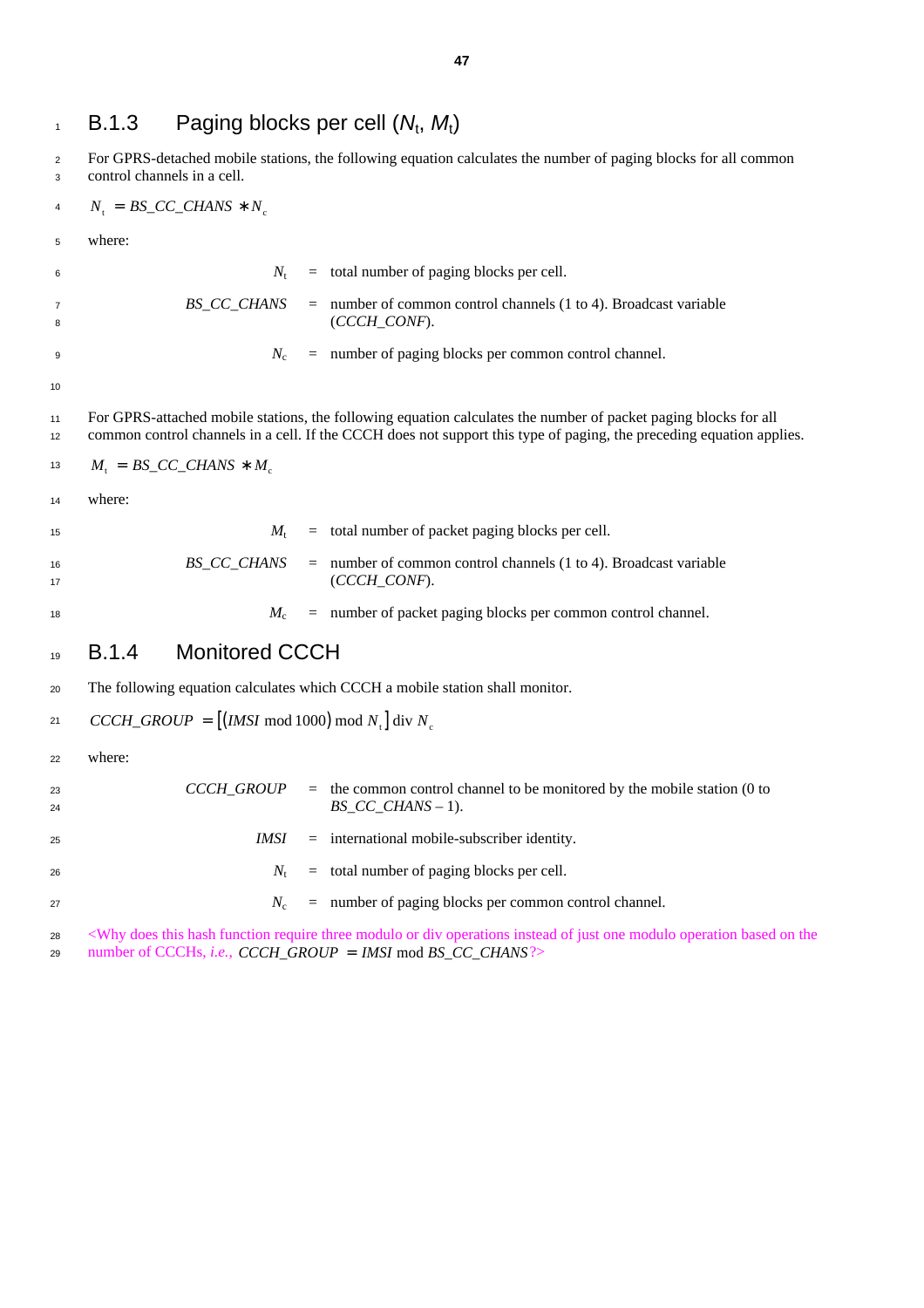### 1 B.1.5 Monitored paging block on CCCH

<sup>2</sup> For GPRS-detached mobile stations, the following equation calculates which paging block to monitor on the monitored <sup>3</sup> common control channel.

*PAGING\_GROUP* =  $[(IMSI \mod 1000) \mod N_{\text{t}}] \mod N_{\text{c}}$ 

<sup>5</sup> where:

| 6  |       | $PAGING_GROUP$ = the group of paging blocks the mobile station shall monitor. |
|----|-------|-------------------------------------------------------------------------------|
|    | IMSI  | $=$ international mobile-subscriber identity.                                 |
| -8 |       | $N_t$ = total number of paging blocks per cell.                               |
| -9 | $N_c$ | $=$ number of paging blocks per common control channel.                       |

10

<sup>11</sup> For GPRS-attached mobile stations, the following equation calculates which paging block to monitor on the monitored 12 common control channel. If the CCCH does not support this type of paging, the preceding equation applies.

$$
PAGING\_GROUP = \begin{pmatrix} [(IMSI \mod 1000) \text{ div } N_{\rm t}] * N_{\rm c} + \\ (IMSI \mod 1000) \mod N_{\rm c} + \\ \max[(m * M_{\rm c}) \text{ div } SPLIT\_PG\_CYCLE, m] \end{pmatrix} \mod M_{\rm c}
$$

<sup>14</sup> where:

| 15       |                | $PAGING\_GROUP$ = the group of paging blocks the mobile station shall monitor.                                                                                       |
|----------|----------------|----------------------------------------------------------------------------------------------------------------------------------------------------------------------|
| 16       | IMSI           | $=$ international mobile-subscriber identity.                                                                                                                        |
| 17       | $N_{\rm t}$    | $=$ total number of paging blocks per cell.                                                                                                                          |
| 18       | $N_c$          | $=$ number of paging blocks per common control channel.                                                                                                              |
| 19       | $\mathfrak{m}$ | $= 0, 1, \ldots \min (M_c, SPLIT_P G_CYCLE) - 1.$                                                                                                                    |
| 20       | $M_c$          | $=$ number of packet paging blocks per common control channel.                                                                                                       |
| 21<br>22 | SPLIT_PG_CYCLE | $=$ the divisor for the period between pages to a mobile station, where the period is<br>expressed in $M_c$ packet paging blocks, e.g.: if SPLIT_PG_CYCLE = 1, GERAN |
| 23       |                | will page the mobile station every $M_c$ blocks (every 64 multiframes); if                                                                                           |
| 24       |                | SPLIT_PG_CYCLE = 2, GERAN will page the mobile station every $M_{\rm c}/2$ blocks                                                                                    |
| 25       |                | (every 32 multiframes); if $SPLIT\_PG\_CYCLE = 64$ , GERAN will page the                                                                                             |
| 26       |                | mobile station every $M_c/64$ blocks (every multiframe). Any time                                                                                                    |
| 27       |                | SPLIT_PG_CYCLE is set greater than or equal to $M_c$ , GERAN will page the                                                                                           |
| 28       |                | mobile station in every packet paging block. GERAN and the mobile station                                                                                            |
| 29       |                | establish the value of <i>SPLIT_PG_CYCLE</i> during GPRS attach.                                                                                                     |
| 30       |                | SPLIT_PG_CYCLE can take one of the following values: 1 to 64, 71, 72, 74                                                                                             |
| 31       |                | 352, 704. For the CCCH, SPLIT_PG_CYCLE is not allowed to exceed 32.                                                                                                  |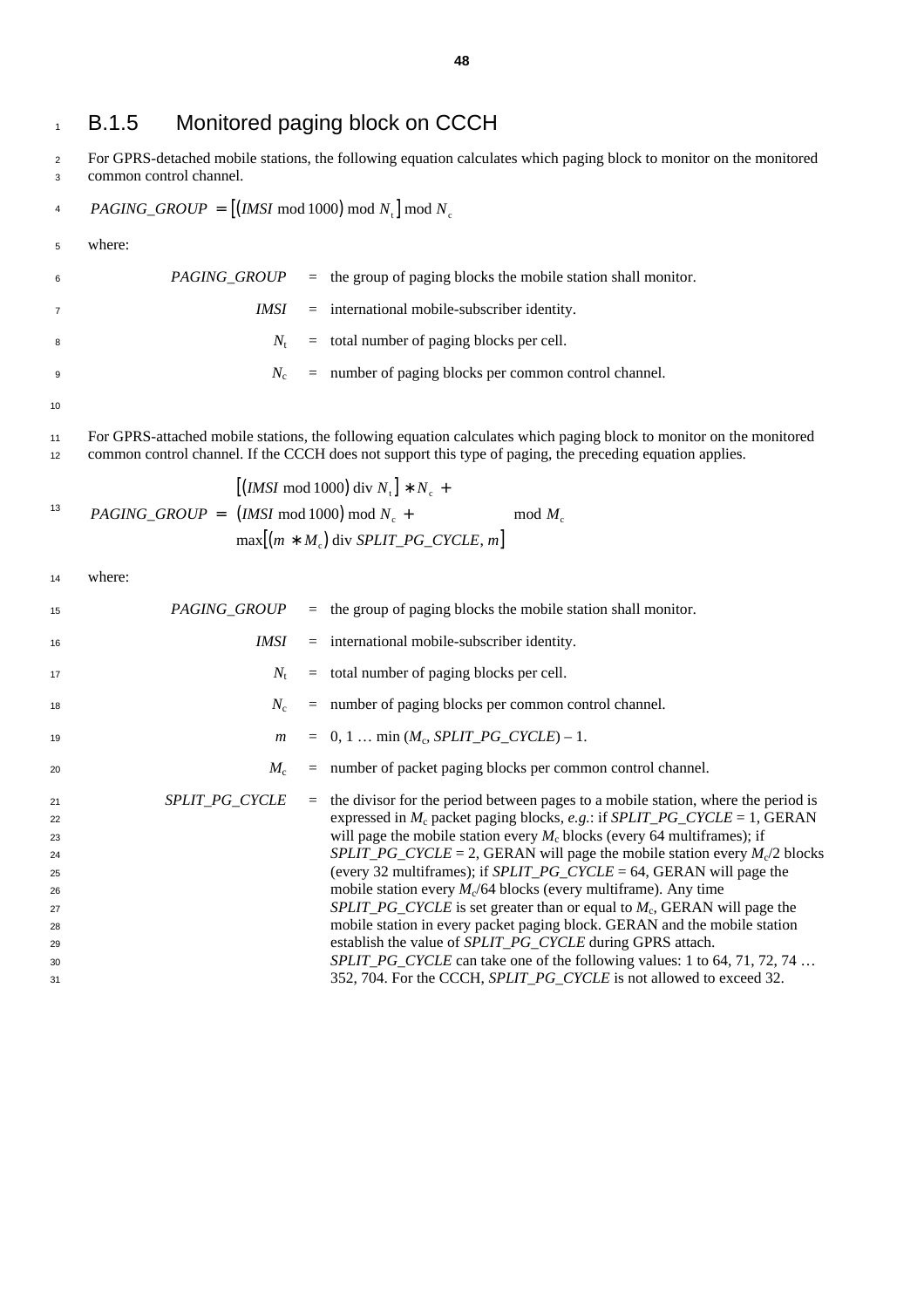## B.1.6 Paging multiframe

 For GPRS-detached mobile stations, when the following equation is true, the mobile station may be paged within the multiframe containing *FN*.

$$
4 \qquad PAGING\_GROUP \text{ div } N_{\text{m}} = (FN \text{ div } 51) \text{ mod}(BS\_PA\_MFRMS)
$$

| 5        | where:                                            |     |                                                                                                                                                                                                                                   |  |  |
|----------|---------------------------------------------------|-----|-----------------------------------------------------------------------------------------------------------------------------------------------------------------------------------------------------------------------------------|--|--|
| 6        | PAGING_GROUP                                      |     | $=$ the group of paging blocks the mobile station shall monitor.                                                                                                                                                                  |  |  |
| 7        | $N_{\rm m}$                                       | $=$ | number of paging blocks per CCCH 51-multiframe.                                                                                                                                                                                   |  |  |
| 8        | <i>FN</i>                                         |     | $=$ frame number.                                                                                                                                                                                                                 |  |  |
| 9<br>10  | BS_PA_MFRMS                                       |     | $=$ number of 51-multiframes between pages to the same mobile station (2 to 9).<br>Broadcast variable.                                                                                                                            |  |  |
| 11       |                                                   |     |                                                                                                                                                                                                                                   |  |  |
| 12<br>13 |                                                   |     | For GPRS-attached mobile stations, when the following equation is true, the mobile station may be paged within the<br>multiframe containing FN. If the CCCH does not support this type of paging, the preceding equation applies. |  |  |
| 14       | <i>PAGING_GROUP</i> div $Nm = (FN$ div 51) mod 64 |     |                                                                                                                                                                                                                                   |  |  |
| 15       | where:                                            |     |                                                                                                                                                                                                                                   |  |  |
| 16       | PAGING_GROUP                                      |     | $=$ the group of paging blocks the mobile station shall monitor.                                                                                                                                                                  |  |  |
| 17       | $N_{\rm m}$                                       |     | $=$ number of paging blocks per CCCH 51-multiframe.                                                                                                                                                                               |  |  |
| 18       | <i>FN</i>                                         |     | $=$ frame number.                                                                                                                                                                                                                 |  |  |
| 19       | <b>B.1.7</b><br>Paging-block index (i)            |     |                                                                                                                                                                                                                                   |  |  |
| 20<br>21 | calculated value of 0 indicates B0 (block 0).     |     | The following equation calculates the index to the paging block in which the mobile station may be paged, <i>i.e.</i> , a                                                                                                         |  |  |
| 22       | $i = PAGING\_GROUP \mod N_{m}$                    |     |                                                                                                                                                                                                                                   |  |  |
| 23       | where:                                            |     |                                                                                                                                                                                                                                   |  |  |
| 24       | i                                                 |     | $=$ the index to the paging block within the 51-multiframe.                                                                                                                                                                       |  |  |

| <i>PAGING GROUP</i><br>25 |  | $=$ the group of paging blocks the mobile station shall monitor. |
|---------------------------|--|------------------------------------------------------------------|
|---------------------------|--|------------------------------------------------------------------|

- 
- $N_{\text{m}}$  = number of paging blocks per CCCH 51-multiframe.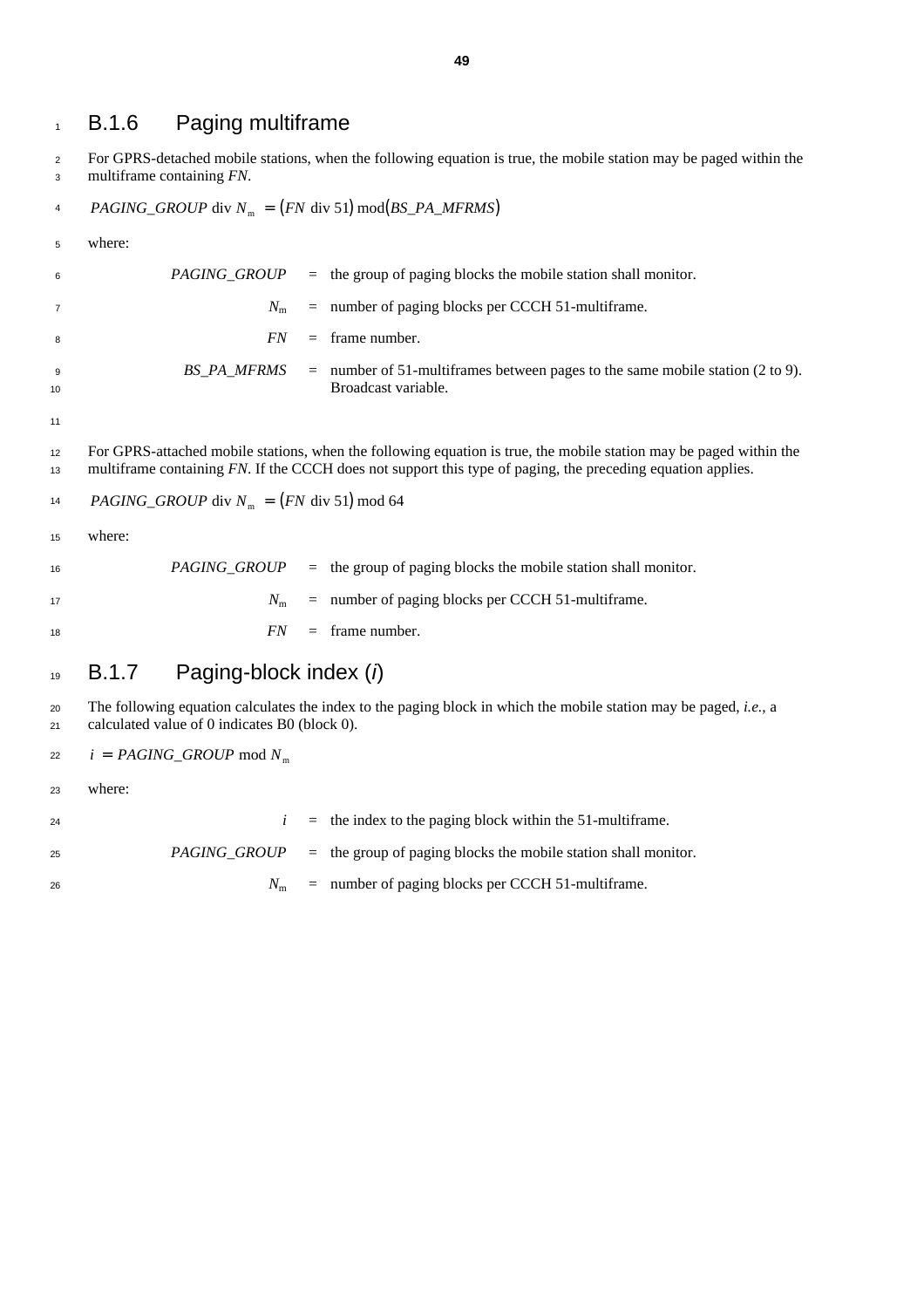| $\mathbf{1}$            | B.2                            | <b>PCCCH</b>                                                                            |                                                                                |
|-------------------------|--------------------------------|-----------------------------------------------------------------------------------------|--------------------------------------------------------------------------------|
| $\overline{\mathbf{c}}$ |                                | 3GPP TS 45.002 [10] specifies the information on which these equations are based.       |                                                                                |
| 3                       | B.2.1                          | Paging blocks per PCCCH multiframe $(N_{pm})$                                           |                                                                                |
| 4                       |                                | The following equation calculates the number of paging blocks per PCCCH 52-multiframe.  |                                                                                |
| 5                       |                                | $N_{\text{pm}} = 12 - BS\_PAG\_BLKS\_RES - BS\_PBCCH\_BLKS$                             |                                                                                |
| 6                       | where:                         |                                                                                         |                                                                                |
| 7                       |                                | $N_{\rm pm}$                                                                            | $=$ number of paging blocks per PCCCH 52-multiframe.                           |
| 8<br>9                  |                                | BS_PAG_BLKS_RES<br>variable.                                                            | $=$ number of blocks per PCCCH not available for paging (0 to 12). Broadcast   |
| 10                      |                                | BS_PBCCH_BLKS                                                                           | $=$ number of blocks per 52-multiframe reserved for PBCCH. Broadcast variable. |
| 11                      | B.2.2                          | Paging blocks per PCCCH $(M_{\text{pc}})$                                               |                                                                                |
| 12                      |                                | The following equation calculates the number of paging blocks per PCCCH.                |                                                                                |
| 13                      | $M_{\rm pc} = 64 * N_{\rm pm}$ |                                                                                         |                                                                                |
| 14                      | where:                         |                                                                                         |                                                                                |
| 15                      |                                | $=$ number of paging blocks per PCCCH.<br>$M_{\rm pc}$                                  |                                                                                |
| 16                      |                                | $N_{\rm pm}$                                                                            | $=$ number of paging blocks per PCCCH 52-multiframe.                           |
| 17                      | <b>B.2.3</b>                   | Paging blocks per cell $(N_{pt})$                                                       |                                                                                |
| 18                      |                                | The following equation calculates the number of paging blocks for all PCCCHs in a cell. |                                                                                |
| 19                      |                                | $N_{\text{pt}} = BS\_PCC\_CHANS * M_{\text{pc}}$                                        |                                                                                |
| 20                      | where:                         |                                                                                         |                                                                                |
| 21                      |                                | = total number of paging blocks per cell.<br>$N_{\rm pt}$                               |                                                                                |
| 22                      |                                | BS_PCC_CHANS                                                                            | $=$ number of PCCCHs (1 to 16). Broadcast variable.                            |
| 23                      |                                | $=$ number of paging blocks per PCCCH.<br>$M_{\rm pc}$                                  |                                                                                |
| 24                      | <b>B.2.4</b>                   | <b>Monitored PCCCH</b>                                                                  |                                                                                |
| 25                      |                                | The following equation calculates which PCCCH a mobile station shall monitor.           |                                                                                |
| 26                      |                                | $PCCCH\_GROUP = (IMSI \text{ mod } 1000) \text{ mod } BS\_PCC\_CHANS$                   |                                                                                |
| 27                      | where:                         |                                                                                         |                                                                                |
| 28                      |                                | PCCCH_GROUP                                                                             | $=$ the PCCCH to be monitored by the mobile station (0 to BS_PCC_CHANS – 1).   |
| 29                      |                                | BS_PCC_CHANS                                                                            | $=$ number of PCCCHs (1 to 16). Broadcast variable.                            |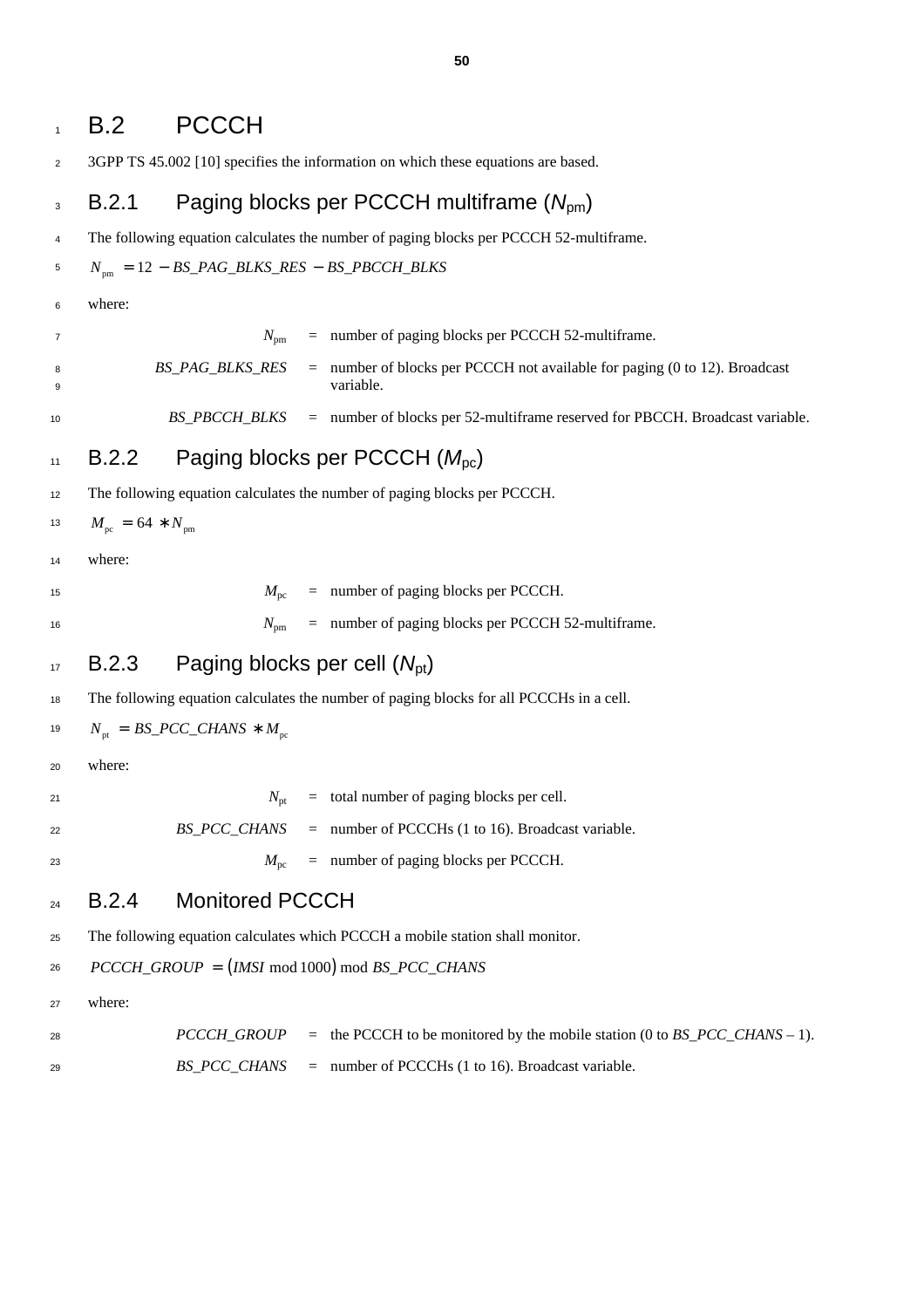### 1 B.2.5 Monitored paging block on PCCCH

<sup>2</sup> The following equation calculates which paging block a GPRS-attached mobile station shall monitor on the monitored <sup>3</sup> PCCCH.

<sup>4</sup> 
$$
PAGING\_GROUP = \begin{pmatrix} [(IMSI \text{ mod } 1000) \text{ div } N_{pt}] * N_{pc} + \\ (IMSI \text{ mod } 1000) \text{ mod } N_{pc} + \\ \max[(m * M_{pc}) \text{ div } SPLIT\_PG\_CYCLE, m] \end{pmatrix} \text{mod } M_{pc}
$$

<sup>5</sup> where:

| 6              |              | $PAGING\_GROUP$ = the group of packet paging blocks the mobile station shall monitor.                                                                       |
|----------------|--------------|-------------------------------------------------------------------------------------------------------------------------------------------------------------|
| $\overline{7}$ | IMSI         | $=$ international mobile-subscriber identity.                                                                                                               |
| 8              | $N_{\rm pt}$ | $=$ total number of packet paging blocks per cell.                                                                                                          |
| 9              | $N_{\rm nc}$ | $=$ number of paging blocks per PCCCH.                                                                                                                      |
| 10             |              | $m = 0, 1  min (M_{\text{pc}}, \text{SPLIT}_{\text{p}} G_{\text{p}} C Y C L E) - 1.$                                                                        |
| 11             | $M_{\rm nc}$ | $=$ number of paging blocks per PCCCH.                                                                                                                      |
| 12<br>13       |              | $SPLIT\_PG\_CYCLE$ = the divisor for the period between pages to a mobile station, where the period is<br>expressed in $M_{\text{pc}}$ packet paging blocks |

#### 14 B.2.6 Paging multiframe

<sup>15</sup> When the following equation is true, the mobile station may be paged within the multiframe containing *FN*.

<sup>16</sup> *PAGING\_GROUP* div  $N_{pm} = (FN \text{ div } 52) \text{ mod } 64$ 

<sup>17</sup> where:

| 18 |  | $PAGING_GROUP$ = the group of paging blocks the mobile station shall monitor. |
|----|--|-------------------------------------------------------------------------------|
| 19 |  | $N_{\text{pm}}$ = number of paging blocks per PCCCH 52-multiframe.            |
| 20 |  | $FN = \text{frame number.}$                                                   |

### <sup>21</sup> B.2.7 Paging-block index (*i*)

<sup>22</sup> The following equation calculates the index to the paging block in which the mobile station may be paged, *i.e.*, a <sup>23</sup> calculated value of 0 indicates B0 (block 0).

$$
i = PAGING\_GROUP \bmod N_{pm}
$$

<sup>25</sup> where:

| 26 |  | $i =$ the index to the paging block within the 52-multiframe.                        |
|----|--|--------------------------------------------------------------------------------------|
| 27 |  | <i>PAGING GROUP</i> $=$ the group of paging blocks the mobile station shall monitor. |
| 28 |  | $N_{\text{pm}}$ = number of paging blocks per PCCCH 52-multiframe.                   |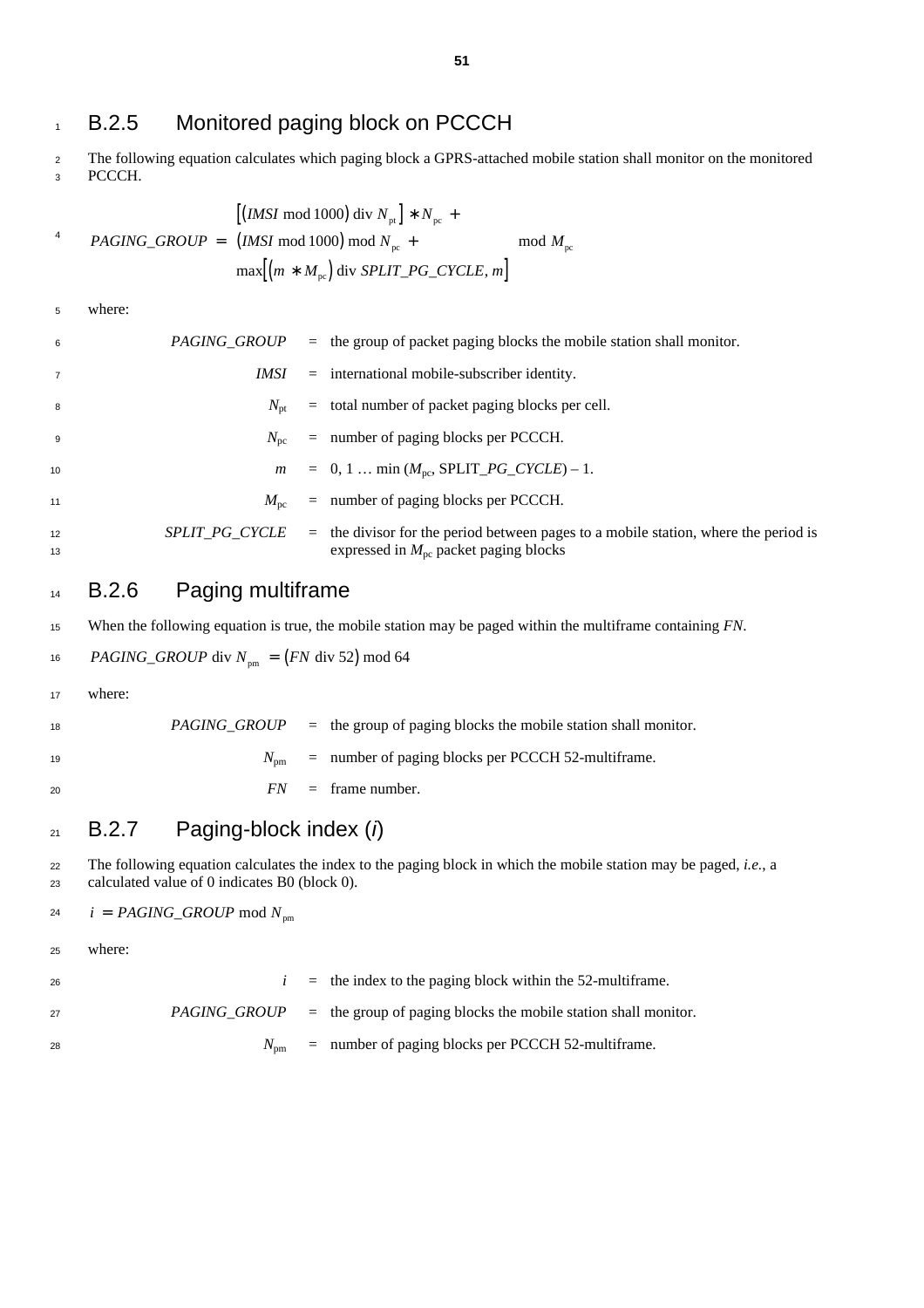### B.3 UTRAN

 The following equation calculates the system frame number of the first frame of the paging block in which the mobile station will be paged [4].

$$
P = [(IMSI \text{ div } K) \text{ mod}(DRX \text{ div } PBP) * PBP] + [n * DRX] + Fo
$$

where:

| 6<br>$\overline{7}$ | P                |          | $=$ system frame number of the first frame of the paging block in which the mobile<br>station will be paged.                                                                                                                            |
|---------------------|------------------|----------|-----------------------------------------------------------------------------------------------------------------------------------------------------------------------------------------------------------------------------------------|
| 8                   | IMSI             |          | $=$ international mobile-subscriber identity.                                                                                                                                                                                           |
| 9                   | K                |          | $=$ number of paging channels.                                                                                                                                                                                                          |
| 10<br>11<br>12      | DRX              |          | = DRX cycle length calculated as follows: DRX = max $(2^k, PBP)$ , where k is the<br>DRX cycle-length coefficient (an integer from 6 to 9) and PBP is the paging<br>block period specified below. Also, see the discussion in $\S$ B.4. |
| 13                  | PBP              |          | $=$ paging block period. $PBP = 1$ for frequency-division duplex.                                                                                                                                                                       |
| 14                  | $\boldsymbol{n}$ | $\equiv$ | non-negative integer.                                                                                                                                                                                                                   |
| 15                  | Fo               | $=$      | frame offset.                                                                                                                                                                                                                           |

### 16 B.4 DRX values for UTRAN

In *RRC Idle* mode, the UE shall use the following for *DRX:*

- <sup>18</sup> The stored DRX cycle length for any CN domain to which the UE is attached. <Shouldn't the UE use the 19 shortest DRX cycle length?>
- In *RRC Connected* mode, the UE shall use the shortest of the following for *DRX*:
- The UTRAN DRX cycle length calculated using the *UTRAN DRX cycle-length coefficient*. This coefficient appears in several RRC messages, *e.g., Radio-Bearer Setup* and *Radio-Bearer Reconfiguration*.
- <sup>23</sup> The stored DRX cycle length for any CN domain to which the UE is attached but not connected. <Shouldn't this 24 be the shortest stored DRX cycle length, not any stored value?

 The UE could be attached to two CN domains, circuit and packet, each having their own DRX cycle lengths. For the circuit domain, the UE uses the circuit-domain *CN-domain-specific DRX cycle-length coefficient* broadcast in system

information. For the packet domain, the UE negotiates the DRX cycle length during attachment. If no DRX cycle length

has been negotiated, the UE uses the packet-domain *CN-domain-specific DRX cycle-length coefficient* broadcast in

system information.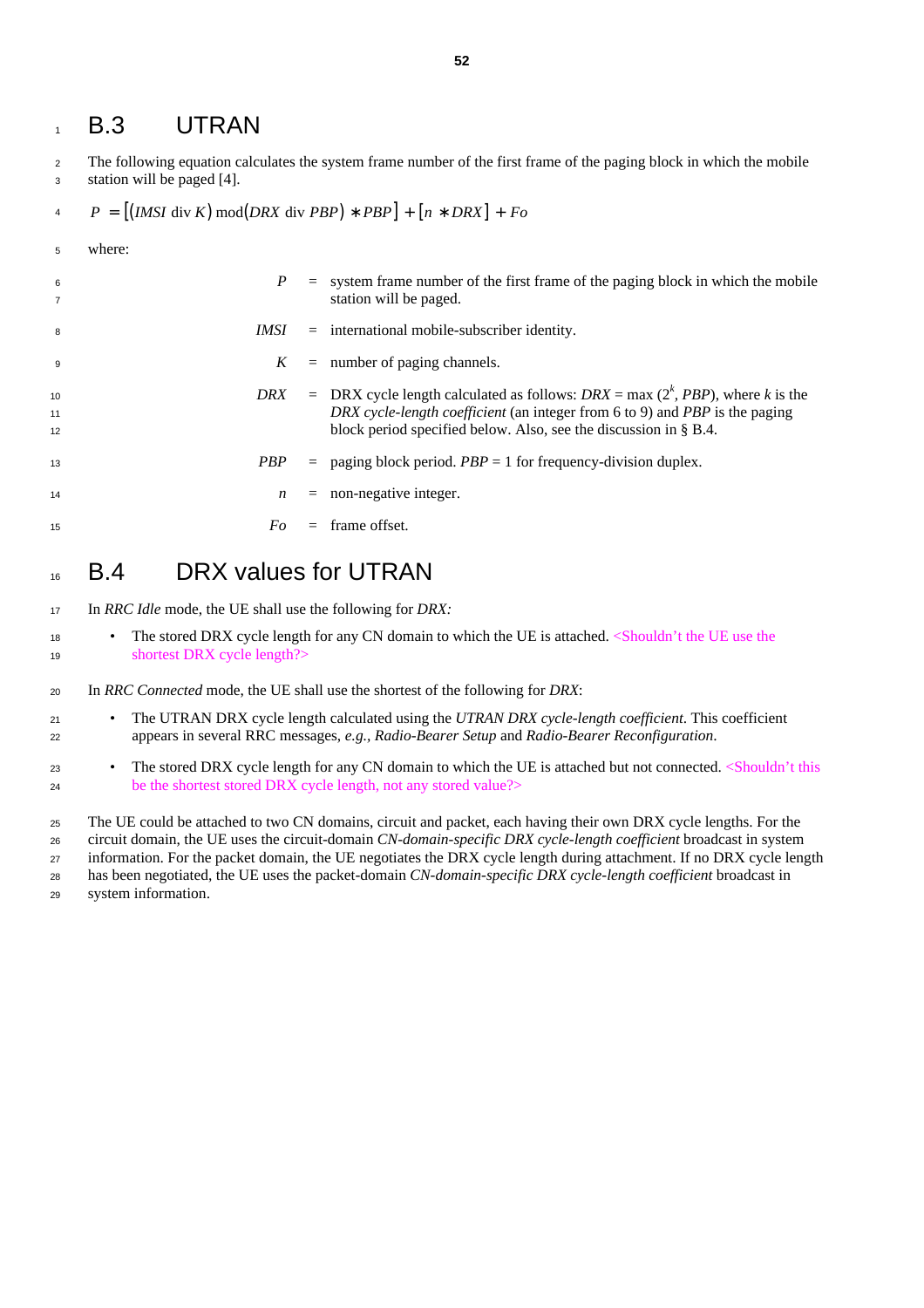## C. States

This annex plagiarizes GP-010679 [13] and G2-010063 [11].

### C.1 MM states

 *Mobility management* applies to the circuit domain. One MM state machine resides in each mobile station. For each mobile station, one MM state machine resides in the core network. The MM state machine has the following states:

• *MM-Detached.*

The core network cannot reach the mobile station for circuit services.

• *MM-Idle.*

The core network can reach the mobile station via paging. No *Iu-cs* or RRC connection exists.

• *MM-Connected.*

 The core network supplies circuit services via a signalling connection between the core network and the mobile station. A signalling connection comprises a RRC connection between MS and GERAN and an *Iu-cs* connection between GERAN and CN.

### <sup>14</sup> C.2 PMM states

 *Packet mobility management* applies to the packet domain. One PMM state machine resides in each mobile station. For each mobile station, one PMM state machine resides in the core network. The PMM state machine has the following states:

- *PMM-Detached.* The core network cannot reach the mobile station for packet services.
- *PMM-Idle.*

The core network can reach the mobile station via paging. No *Iu-ps* or RRC connection exists.

• *PMM-Connected.*

 The core network supplies packet services via a signalling connection between the core network and the mobile station. A signalling connection comprises a RRC connection between MS and GERAN and an *Iu-ps* connection between GERAN and CN.

## 26 C.3 RCC modes

 *Radio-resource control* applies to the circuit and packet domains. One RRC state machine resides in each mobile station. For each mobile station, one RRC state machine resides in the GERAN. The RRC state machine has two high-level states — for some obscure reason, called modes:

• *RRC-Idle.*

 No RRC connection exists between mobile station and GERAN. GERAN may be able to reach the mobile station via paging. In this state (mode), both of the following will be true: MM is not in *MM-Connected state*; PMM is not in *PMM-Connected state*.

- Upon receipt of a RANAP *paging* message, GERAN pages the mobile station using a core-network identifier (IMSI, TSMI, or P-TMSI). Paging triggers the mobile station to establish an RRC connection and then send an NAS (non-access stratum) paging response to the core network.
- If the mobile station camps on a CCCH, RRC pages the mobile station. If the mobile station camps on PCCCH, RRC requests that MAC page the mobile station.

• *RRC-Connected.*

 A signalling connection exists between mobile station and GERAN. In this state (mode), one or more of the following will be true: MM is in *MM-Connected state*; PMM is in *PMM-Connected state*.